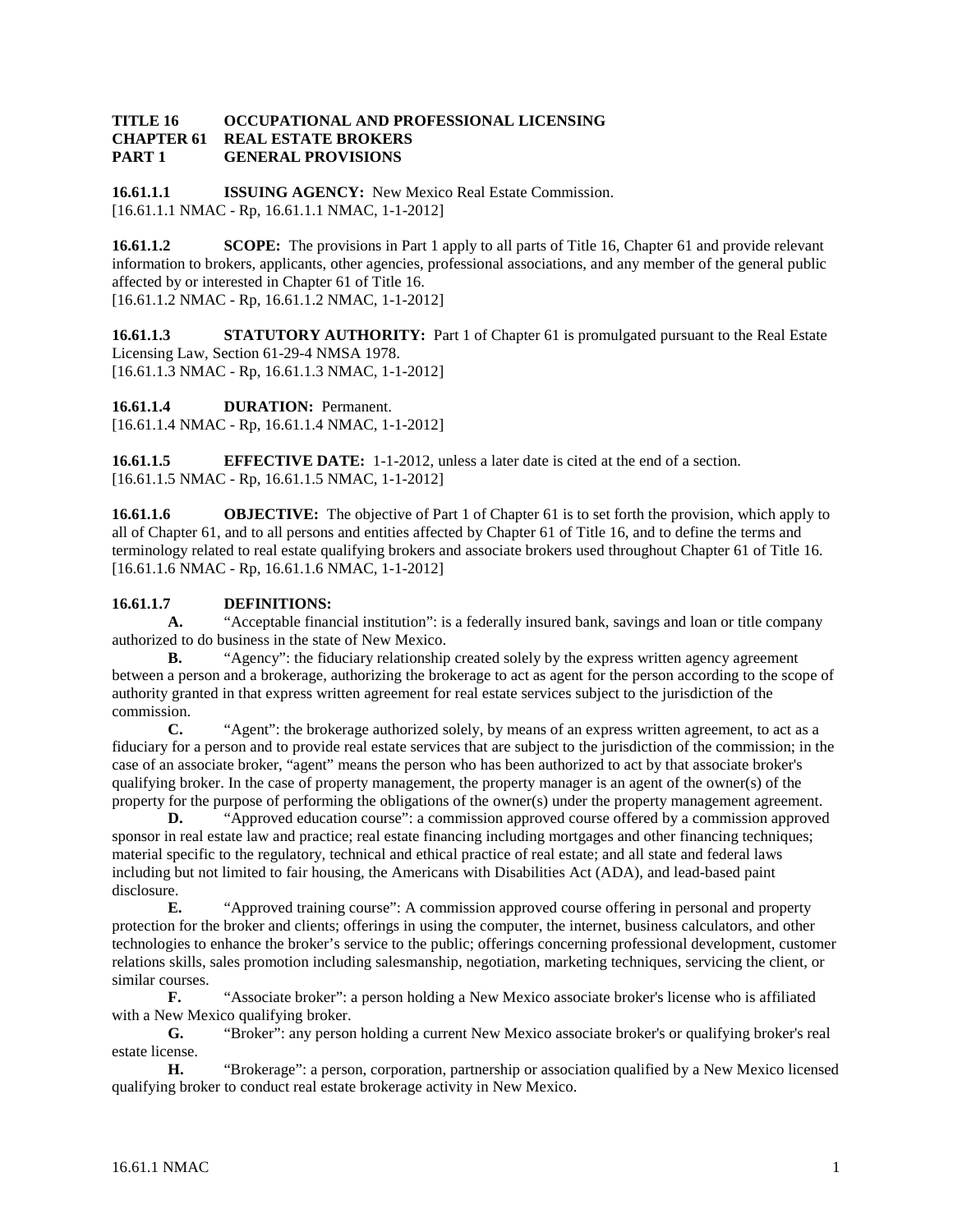**I.** "Brokerage relationship": the relationship between a customer or client and a brokerage for the provision of services in connection with a real estate transaction.

**J.** "Brokerage trust account": an account at an acceptable financial institution established by the qualifying broker for the purpose of holding money belonging to others received during a real estate sales transaction.

**K.** "Broker duties": Certain duties owed by brokers to prospective buyers, sellers, owners and tenants, and broker obligation to other brokers as set forth in Part 16.61.19.8 NMAC.

**L.** "Broker in charge": a New Mexico licensed real estate broker qualified to be a qualifying broker who has been designated in writing by the qualifying broker to assume responsibility for the brokerage during a period of time when supervision by the qualifying broker is not possible.

**M.** "Client": a person who has entered into an express written agreement with a brokerage for real estate services subject to the jurisdiction of the commission.

**N.** "Commercial real estate": real estate that is zoned for business or commercial use by a city or county; or designated by a city or county to allow five or more multi-family units; provided that all units are located on a single parcel of land with a single legal description.

**O.** "Core course": the four hour commission-approved continuing education course that all brokers are required to complete annually as a condition of license renewal.

**P.** "Core elective course": a four hour commission-approved continuing education course in residential transactions, commercial transactions, property management transactions, or vacant land/ranch transactions required once during each three-year cycle.

**Q.** "Credit hours(s)": credits toward education requirements as assigned by the real estate commission for each commission-approved course.

**R.** "Custodial trust account": an account at an acceptable financial institution established by the qualifying broker for the purpose of holding money of an owner. The account shall be established in the owner's name with the qualifying broker as trustee. This account may be interest bearing.

**S.** "Customer": a person who uses real estate services without entering into an express written agreement with a brokerage subject to the jurisdiction of the commission.

**T.** "Designated agent": a broker who is designated in writing by their qualifying broker to represent a client of the brokerage as their exclusive agent in a real estate transaction.

**U.** "Designated agency": a policy chosen by the qualifying broker of a brokerage that discloses to a client of the brokerage that the broker representing them as an agent by means of an express written agency agreement is their only representative in the brokerage. The designated agency disclosure is made at the time that the client and the brokerage enter into an express written agency agreement, or at such time that the qualifying broker of a brokerage determines the need to designate one broker of the brokerage as agent of the buyer and another as agent of the seller in the same transaction.

**V.** "Distance education": distance learning is education and training that takes place outside of the traditional classroom setting and in which other instructional media are used because the instructor, teaching materials, and student are separated by either distance or time.

W. "Dual agency": an express written agreement that modifies existing exclusive agency agreements to provide that the brokerage agrees to act as a facilitator in a real estate transaction rather than as an exclusive agent for either party to the transaction.

**X.** "Dual agent": the brokerage in a dual agency relationship working as a facilitator in a single transaction for both a buyer client and a seller client who have modified existing exclusive agency agreements with the brokerage.

**Y.** "Employee": for the purposes of Paragraph (1) of Subsection C of Section 61-29-2 NMSA 1978 of the real estate license law, a person employed by an owner of real property, or a person employed by the brokerage acting on behalf of the owner of real property. In determining whether a person is an employee, as opposed to an independent contractor, the commission shall consider the following:

(1) does the employer withhold income tax from the person's wages, salary, or commission;

- (2) does the employer pay a portion of the person's FICA tax;
- (3) is the person covered by workers' compensation insurance;

(4) does the employer make unemployment insurance contributions on behalf of the person.

**Z.** "Errors and omissions insurance": a type of professional liability insurance that provides insurance coverage to holders of active New Mexico real estate brokers licenses for errors and omissions made during the course of real estate transactions, subject to the coverage's, limitations, and exclusions of the specific insurance policy or policies in place.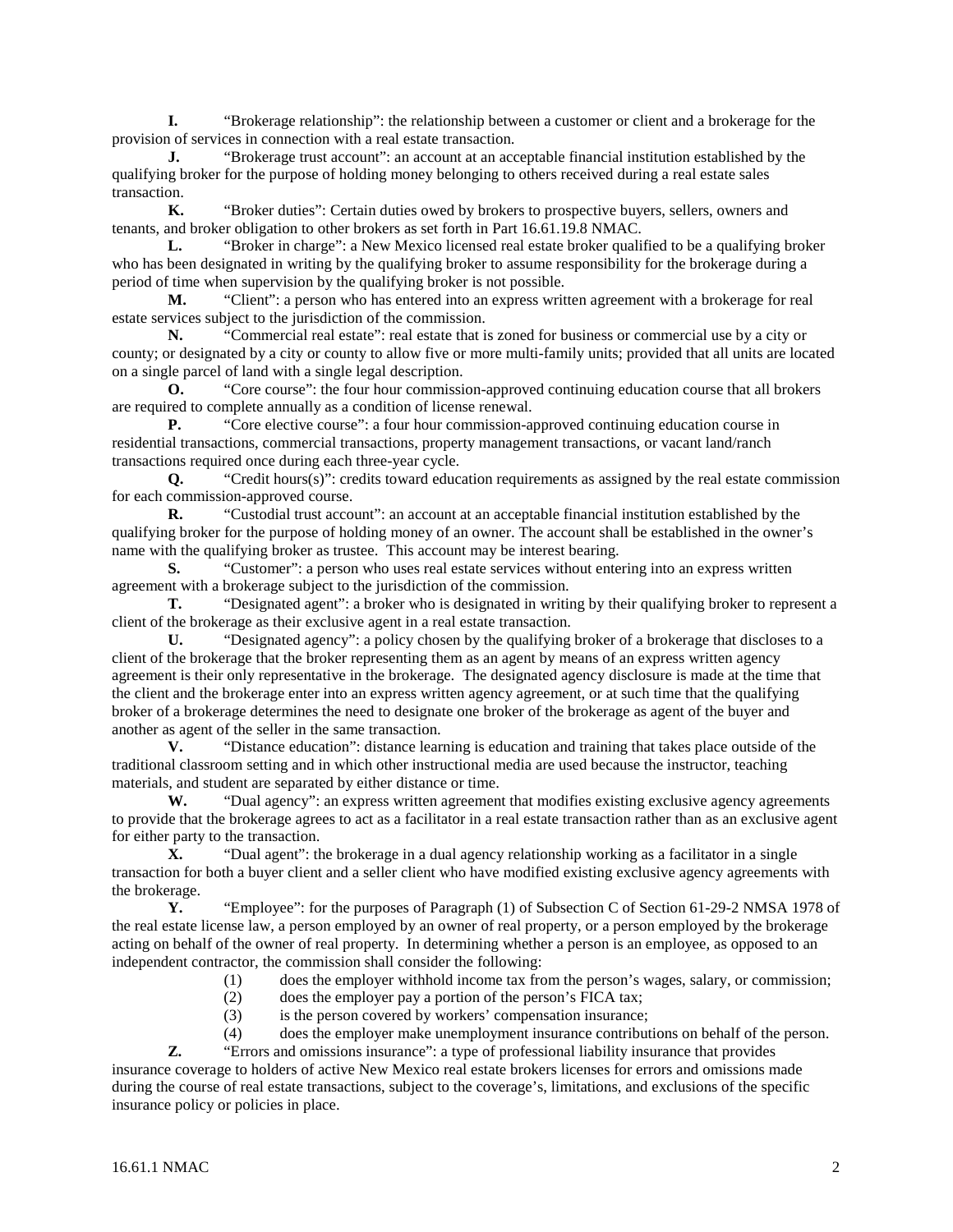**AA.** "Exclusive agency": an express written agreement between a person and a brokerage wherein the brokerage agrees to exclusively represent as an agent the interests of the person in a real estate transaction. Such agreements include buyer agency, seller agency, designated agency, subagency and residential property management.

**BB.** "Expired license": an associate broker's or qualifying broker's license that has not been renewed as of the last day of the month following the broker's birth month at the end of the broker's three-year licensing cycle.

**CC.** "Express written agreement: any written agreement signed by all parties pertaining to a real estate transaction or the provision of real estate services.

**DD.** "Facilitator": the role of a brokerage in either a dual agency relationship or a transaction brokerage relationship in which the exclusive relationships between a seller or landlord client or buyer or tenant client are modified so that the brokerage impartially facilitates the transaction.<br> **EE.** "Foreign broker": a real estate broker who does no

**EE.** "Foreign broker": a real estate broker who does not hold a real estate license issued by the New Mexico real estate commission, but who holds a current and valid real estate broker's license issued by another state in the United States, a province of Canada, or any other sovereign nation.

**FF.** "Honesty and reasonable care and ethical and professional conduct": conduct that a reasonable person would understand to meet standards of professionalism and ethical conduct within a profession, including but not limited to good faith, competence, trustworthiness, diligence, and lawful behavior.

**GG.** "Inactive broker": a New Mexico licensed real estate broker not currently affiliated with a New Mexico real estate brokerage and therefore ineligible to participate in any brokerage activity or collect fees or commissions in connection with such activity except as provided in Subsection C of 16.61.9.8 NMAC.

**HH.** "In house transaction": a transaction that occurs under the supervision of one qualifying broker in the same brokerage.

**II.** "Land title trust account": a pooled interest-bearing account subject to the land title trust fund act.

**JJ.** "Military service member": a person, or the spouse of a person, who is serving in the armed forces of the United States or in an active reserve component of the armed forces of the United States, including the national guard.

**KK. "**Owner or property owner": a person who is recognized and held responsible by law as the owner of real property, including real property held by any legally recognized entity in which the owner has an interest of ten percent or more.

**LL.** "Party to the transaction": a client or customer or any other person who utilizes real estate related services subject to the jurisdiction of the commission, not including a person who acquires an interest as security for an obligation.

**MM.** "Person": any natural person, corporation, business trust, estate, trust, partnership, association, joint venture, governmental entity or other legal entity.

**NN.** "Post-licensing course": the commission-approved new broker business practices course required within the first year of licensure of brokers first licensed in New Mexico as associate brokers on or after January 1, 2009.

**OO.** "Principal": any person who authorizes or employs another to do certain acts on behalf of that person.

**PP.** "Property ledger": a record of deposits and disbursements within a trust account that are associated with the same property or owner.

**QQ.** "Property management": real estate services as specified by a management agreement which include, but are not limited to, the marketing, showing, renting and leasing of real property; the collection and disbursement of funds on behalf of owners; the supervision of employees and vendors; the coordination of maintenance and repairs; the management of tenant relations; or the preparation of leases or rental agreements, financial reports and other documents. In the course of listing and marketing properties for sale, inspections of the property, repairs and maintenance incident to the sale and authorized by the owner shall not be considered property management. Advertising and taking reservations for vacation rental properties shall not be considered property management.

RR. "Property management trust account": an account at an acceptable financial institution established by the qualifying broker for the purpose of holding money belonging to others received during the management of real property for others.

**SS.** "Property manager": a broker who, for a fee, salary, commission or other valuable consideration, is engaged in managing property for others. The property manager is an agent of the owner(s) of the property for the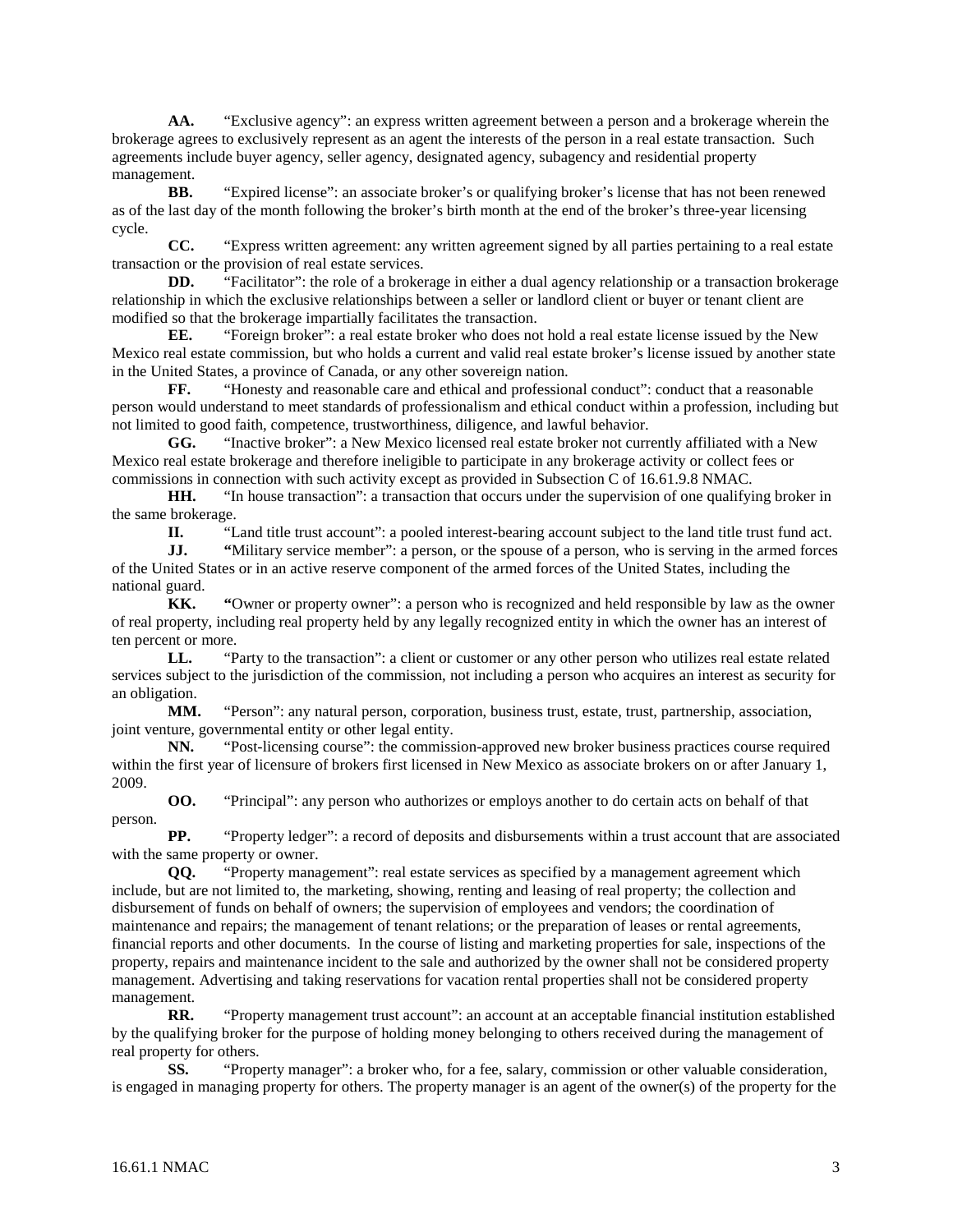purpose of performing the obligations of the owner(s) under the Uniform Owner-Resident Relations Act and/or under the rental or lease agreement.

**TT.** "Qualifying broker": a broker who has qualified a proprietorship, corporation, partnership or association to do business as a real estate brokerage in the state of New Mexico, and who discharges the responsibilities of a qualifying broker as set forth in 16.61.16.9 NMAC.

**UU.** "Recent veteran": a person who has received an honorable discharge or separation from military service within the two years immediately preceding the date the person applied for a real estate broker's license.<br> **VV.** "Reconciliation": the process by which the property ledgers within a trust account are balanced

**VV.** "Reconciliation": the process by which the property ledgers within a trust account are balanced with the trust account and the trust account is balanced with the bank statement.

**WW.** "Referral": the communication by one broker or brokerage to another broker or brokerage of the identity of a potential buyer/tenant or seller/lessor of real property available for sale, lease, rent or exchange.

XX. "Responsible person": the qualifying broker or associate broker for whom an unlicensed assistant works. If an unlicensed assistant works for more than one broker, each broker for whom the unlicensed assistant works is a responsible person. Each responsible person will be subject to the provisions of Paragraph (7) of Subsection A of Section 61-29-12 NMSA 1978.

**YY.** "Scope of authority": the range of authority granted by the principal to act on behalf of that principal.

**ZZ.** "Special trust account": an account at an acceptable financial institution established by the qualifying broker for the purpose of holding money of a named party to a transaction. This account may be interest bearing.

AAA. "Sponsor": an organization or entity approved by the real estate commission to offer courses approved by the real estate commission.<br>**BBB.** "Subagent": an agent of

"Subagent": an agent of the agent, authorized to act for the agent in performing functions undertaken by the agent for his principal.

**CCC.** "Transaction coordinator": a person engaged by a broker who assists the broker in the processing of the real estate transaction, and whose services may include, but not be limited to, the following: gathering necessary information and paperwork for and from buyers and sellers, overseeing and organizing contractual deadlines, communicating and coordinating with lenders, title companies, inspectors, other brokers in the transaction and the parties to the contract to facilitate the closing of the real estate transaction, and assembling the final real estate transaction file for closing.

**DDD.** "Transaction": any real estate activity subject to the jurisdiction of the commission.

**EEE.** "Transaction broker": a qualifying broker, associate broker or brokerage that provides real estate services without entering into an agency relationship. The transaction broker relationship is a non-fiduciary relationship.<br> **FFF** 

"Trust account": an account at an acceptable financial institution established by the qualifying broker for the purpose of holding money of others received by the qualifying broker in a transaction which includes a brokerage trust account, property management trust account, custodial trust account or special trust account.

**GGG.** "Unlicensed assistant": a person who does not hold an active New Mexico broker's license and works under the supervision of a responsible person to perform duties for the brokerage as provided in 16.61.21 NMAC.

**HHH.** "Vacation rental": With the exception of hotels and motels, a vacation rental is the rental of real property by a renter who does not manifest an intent to make the real property a permanent residence. Evidence that the renter does not intend to make the real property a permanent residence includes, but is not limited to, the following: landlord/property manager supplies all furnishings, appliances, bedding, towels, utensils, plates, and silverware.

**III.** "Virtual office": A real estate brokerage office that provides communication and address services without providing dedicated office space.

[16.61.1.7 NMAC - Rp, 16.61.1.7 NMAC, 1-1-2012; A, 1-1-2017, A, 1-15-2018; A, 1-1-2019]

**16.61.1.8 OFFICES:** The offices of the New Mexico real estate commission will be located in Albuquerque, New Mexico.

[16.61.1.8 NMAC - Rp, 16.61.1.8 NMAC, 1-1-2012]

**16.61.1.9 TELEPHONIC MEETING ATTENDANCE:** Commission members may participate in a meeting of the commission by means of a conference telephone or similar communications equipment and participation by telephone may only occur when it is difficult or impossible for commission members to attend a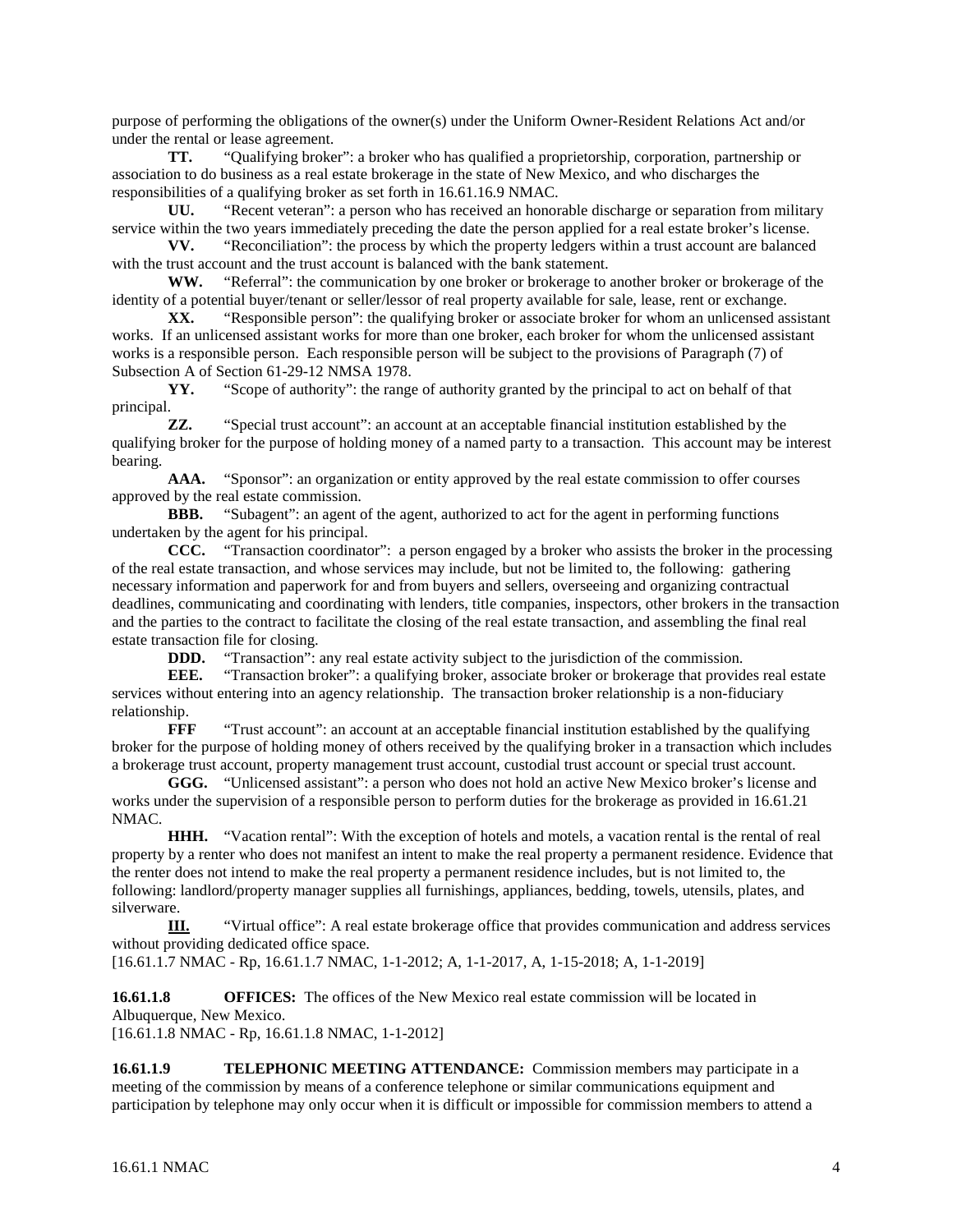meeting of the commission, i.e. when circumstances beyond the member's control would make attendance in person extremely burdensome.

[16.61.1.9 NMAC - Rp, 16.61.1.9 NMAC, 1-1-2012]

## **HISTORY of 16.61.1 NMAC:**

## **Pre-NMAC History:**

The material in this part was derived from that previously filed with the state records center and archives under: REC 73-1, Real Estate License Law Manual, filed 10-2-73; REC-1, (filed as Rule No. 1, Amendment No. 1) Purpose of Rules, Office Location, filed 6-15-79; REC 70-1, Purpose of Rules, Office Location, filed 10-6-81; REC 71-1, Purpose of Rules, Office Location, Definitions, filed 11-29-82; Rule No. 1, Purpose of Rules, Office Location, Definitions, filed 12-18-87; NMREC Rule 1, Purpose of Rules, Office Location, Definitions, filed 12-17-91; NMREC Rule 1, Purpose of Rules, Office Location, Definitions, filed 10-3-94; Rule No. 1, Purpose of Rules, Office Location, Definitions, filed 6-16-95; NMREC Rule 20, Telephonic Attendance by Commission Member, filed 10-3-94.

## **History of Repealed Material:**

16 NMAC 61.1, General Provisions (filed 12-17-96) repealed 1-1-2000. 16.61.1 NMAC, General Provisions (filed 11-19-2003) repealed 1-1-2006. 16.61.1 NMAC, General Provisions (filed 11-16-2005) repealed 1-1-2012.

## **Other History:**

Rule No. 1, Purpose of Rules, Office Location, Definitions (filed 6-16-95) and NMREC Rule 20, Telephonic Attendance by Commission Member (filed 10-3-94) both renumbered, reformatted, and replaced by 16 NMAC 61.1, General Provisions, effective 1-31-97.

16 NMAC 61.1, General Provisions (filed 12-17-96) was replaced by 16 NMAC 61.1, General Provisions, effective 1-1-2000.

16 NMAC 61.1, General Provisions (filed 12-10-99) reformatted, amended, renumbered and replaced by 16.61.1 NMAC, General Provisions, effective 1-1-2002.

16.61.1 NMAC, General Provisions (filed 11-19-2003) was replaced by 16.61.1 NMAC, General Provisions, effective 1-1-2006.

16.61.1 NMAC, General Provisions (filed 11-16-2005) was replaced by 16.61.1 NMAC, General Provisions, effective 1-1-2012.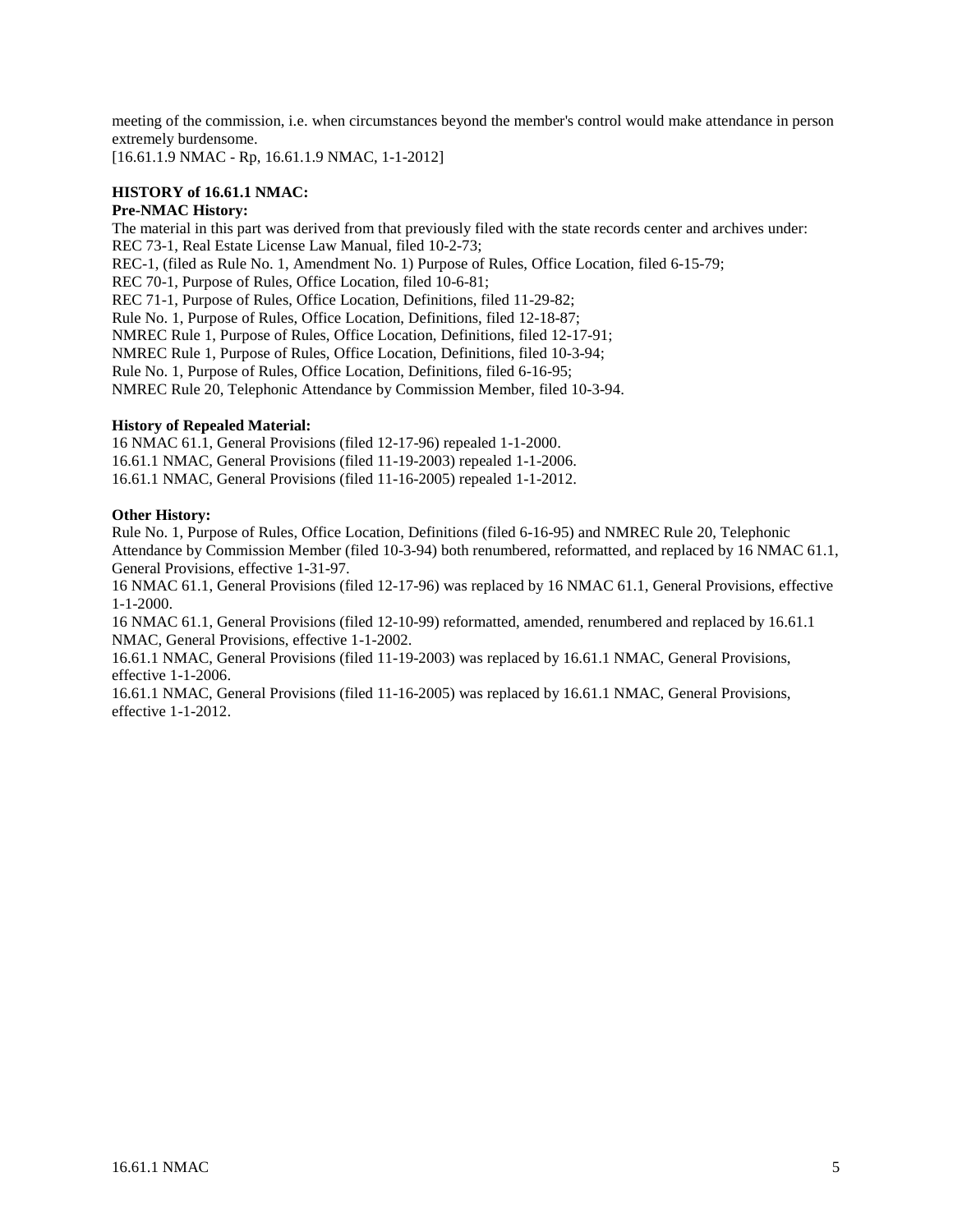#### **TITLE 16 OCCUPATIONAL AND PROFESSIONAL LICENSING REAL ESTATE BROKERS PART 2 LICENSE AND OTHER FEES**

**16.61.2.1 ISSUING AGENCY:** New Mexico Real Estate Commission. [16.61.2.1 NMAC - Rp, 16 NMAC 61.2.1, 1-1-2002]

**16.61.2.2 SCOPE:** The provisions in Part 2 of Chapter 61 apply to all licensed brokers; applicants for broker licensure in New Mexico; anyone wishing to purchase broker mailing lists, mailing labels, or license law and rules booklets; anyone who requests a written verification of licensure to be completed by the commission; or anyone seeking commission approval as a sponsor or instructor to offer courses for real estate pre-licensing or continuing education credit.

[16.61.2.2 NMAC - Rp, 16 NMAC 61.2.2, 1-1-2002; A, 1-1-2006]

**16.61.2.3 STATUTORY AUTHORITY:** Part 2 of Chapter 61 is promulgated pursuant to the Real Estate Licensing Law, Section 61-29-4 NMSA 1978. [16.61.2.3 NMAC - Rp, 16 NMAC 61.2.3, 1-1-2002]

**16.61.2.4 DURATION:** Permanent.

[16.61.2.4 NMAC - Rp, 16 NMAC 61.2.4, 1-1-2002]

**16.61.2.5 EFFECTIVE DATE:** 1-1-2000, unless a later date is cited at the end of a section. [16.61.2.5 NMAC - Rp, 16 NMAC 61.2.5, 1-1-2002]

**16.61.2.6 OBJECTIVE:** The objective of Part 2 of Chapter 61 is to establish the fees to generate sufficient revenues required by the commission to carry out its administrative functions. [16.61.2.6 NMAC - Rp, 16 NMAC 61.2.6, 1-1-2002]

**16.61.2.7 DEFINITIONS:** Refer to Definitions, 16.61.1.7 NMAC. [16.61.2.7 NMAC - Rp, 16 NMAC 61.2.7, 1-1-2002]

## **16.61.2.8 FEES:**

**A.** For each examination, a fee not to exceed ninety-five dollars (\$95.00).

**B.** For each broker's license issued, and for each renewal thereof, a fee not to exceed two hundred seventy dollars (\$270.00).

**C.** For each license transferred, a fee not to exceed twenty dollars (\$20.00). If there are eleven or more affected licenses in the brokerage, the total transfer fee paid shall not exceed two hundred dollars (\$200.00).

**D.** For each duplicate license, where the license is lost or destroyed and affidavit is made thereof, a fee not to exceed twenty dollars (\$20.00).

**E.** For each license history, a fee not to exceed twenty-five dollars (\$25.00).<br>**F.** For copying of documents by the commission a fee not to exceed one doll

For copying of documents by the commission a fee not to exceed one dollar (\$1.00) per copy.

**G.** For each state of New Mexico real estate license law and rules manual a fee not to exceed ten dollars (\$10.00).<br> $H$ .

**H.** For each hard copy or electronic list of licensed real estate brokers, a fee not to exceed fifty dollars (\$50.00).

**I.** For each initial broker's license, and for the renewal thereof, a fee not to exceed ten dollars (\$10.00) shall be credited to the real estate recovery fund pursuant to Section 61-29-22 NMSA 1978 if in the commission's judgment the assessment of such fee is necessary to maintain the fund at its statutory minimum level.

**J.** For each application to the commission to become an approved sponsor of real estate pre-licensing and continuing education courses, a fee not to exceed five hundred dollars (\$500.00) and for each renewal thereof a fee not to exceed five hundred dollars (\$500.00).

**K.** For each application to the commission to become approved to instruct a currently approved prelicensing or continuing education course, a fee not to exceed seventy dollars (\$70.00) per course. For each application to the commission to renew certification as a commission approved instructor of real estate pre-licensing or continuing education courses, a fee not to exceed one hundred dollars (\$100.00).]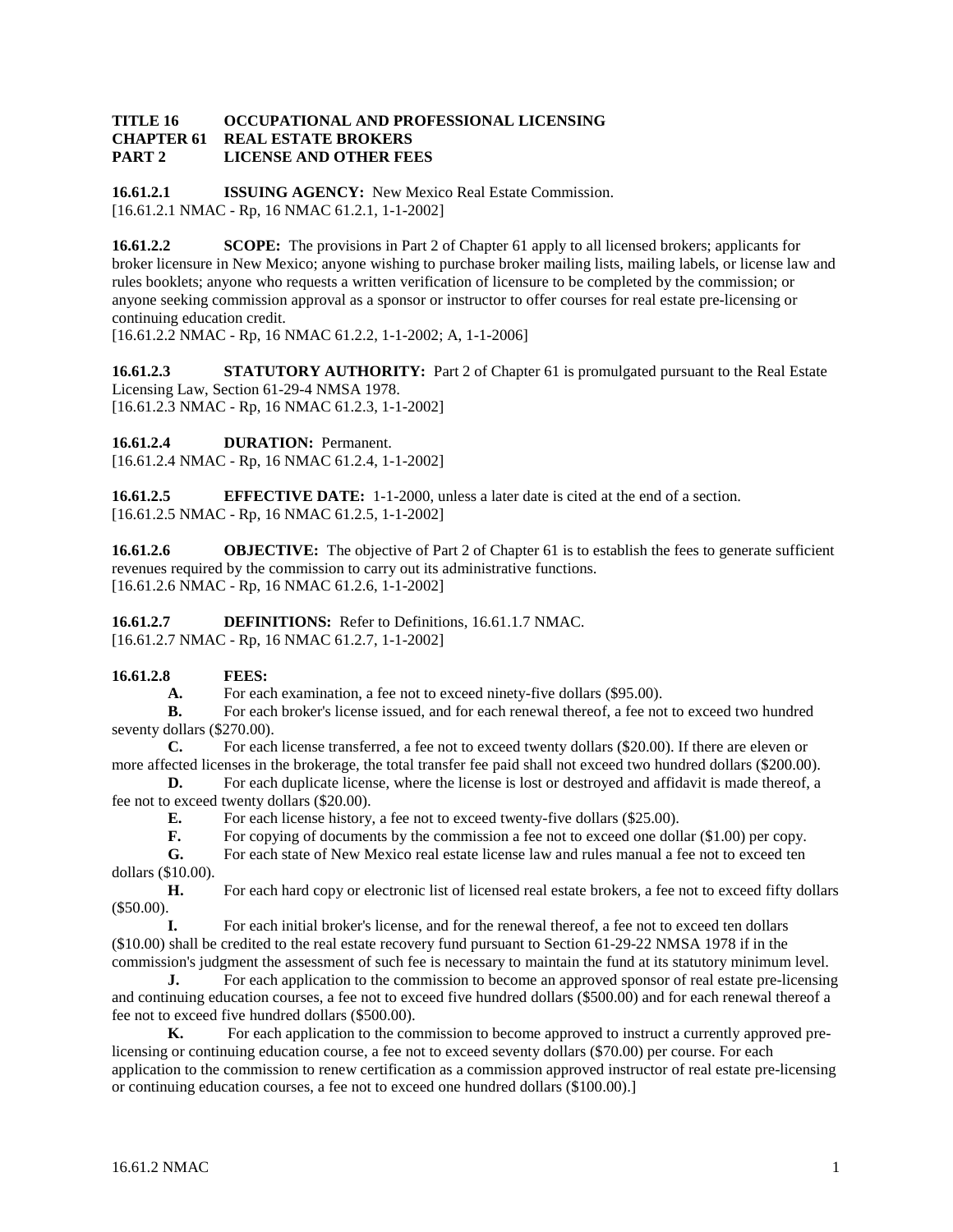**L.** For each application to the commission for approval of a new pre-licensing and continuing education course, a fee not to exceed fifty dollars (\$50.00) plus two dollars (\$2.00) for each credit hour up to a maximum of 10 credit hours. For applications to the commission for bulk course approval, defined as five or more courses at a single committee meeting, a reduced fee not to exceed twenty-five dollars (\$25.00) per course plus one dollar (\$1.00) for each credit hour up to a maximum of 10 credit hours.

[16.61.2.8 NMAC - Rp, 16 NMAC 61.2.8, 1-1-2002; A, 01-01-2004; A, 1-1-2006; A, 1-1-2012; A, 1-1-2019]

**16.61.2.9 FEES NON-REFUNDABLE:** Fees paid to the commission pursuant to 16.61.2 NMAC Section 8 of the commission rules are non-refundable.

[16.61.2.9 NMAC - Rp, 16 NMAC 61.2.9, 1-1-2002; A, 01-01-2004; A, 1-1-2006]

## **HISTORY OF 16.61.2 NMAC:**

## **Pre-NMAC History:**

The material in this part was derived from that previously filed with the state records center and archives under: Real Estate License Law Manual, filed 10-2-73; NMREC Rule 19, Relating to Real Estate Brokers & Salesmen; License Fees, filed 8-18-92; NMREC Rule 19 Relating to Real Estate Brokers & Salesmen, filed 8-23-95.

#### **History of Repealed Material:**

16 NMAC 61.2, License Fees (filed 6-25-97) repealed 1-1-2000. 16 NMAC 61.2, License and Other Fees (filed 12-10-99) repealed 1-1-2002.

#### **Other History:**

NMREC Rule 19 Relating to Real Estate Brokers and Salesmen (filed 8-23-95) was replaced by 16 NMAC 61.2, License and Other Fees, effective 8-15-97.

16 NMAC 61.2, License and Other Fees (filed 06-25-97) replaced by 16 NMAC 61.2, License and Other Fees, effective 1-1-2000.

16 NMAC 61.2, License and Other Fees (filed 12-10-99) replaced by 16.61.2 NMAC, License and Other Fees, effective 1-1-2002.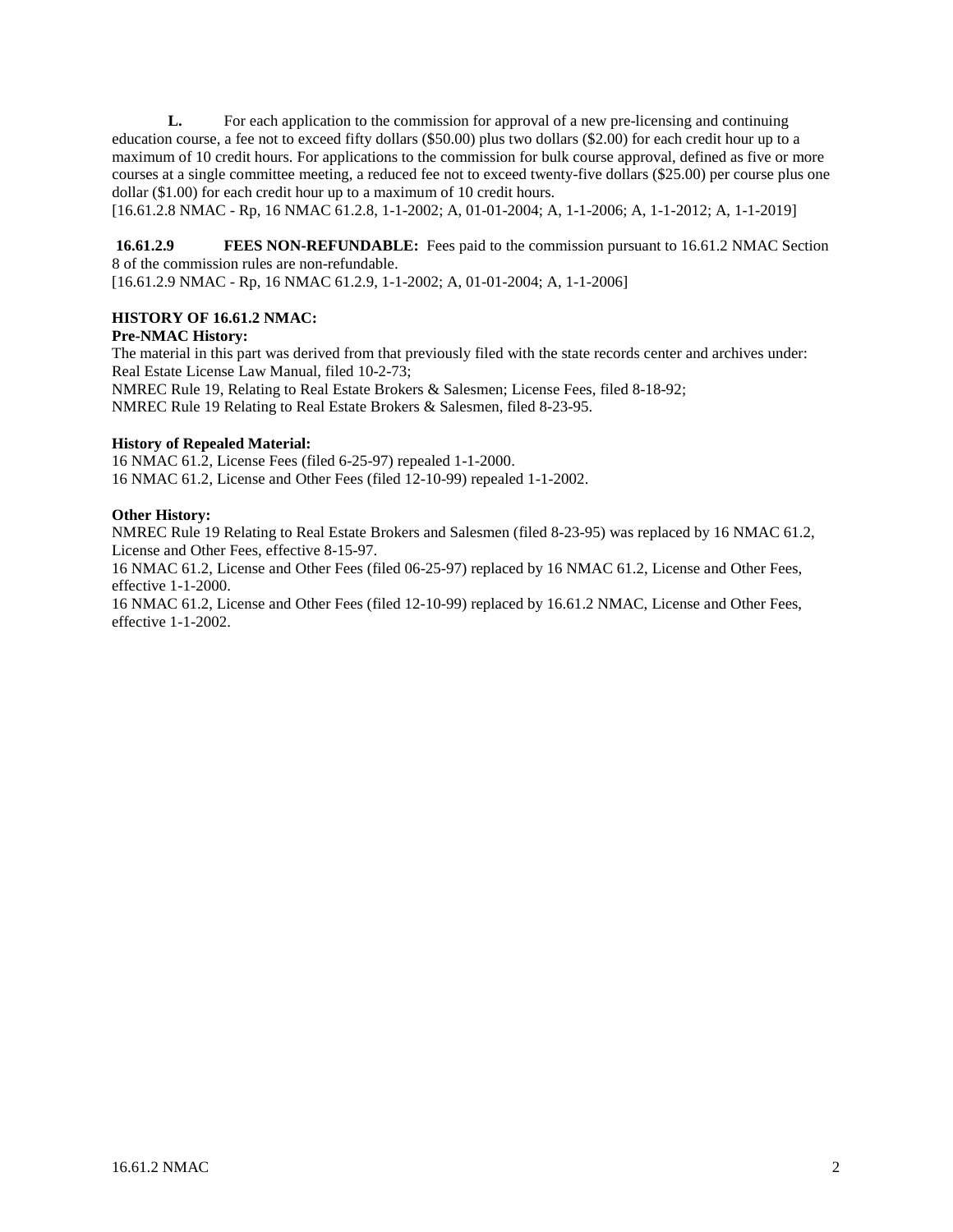#### **TITLE 16 OCCUPATIONAL AND PROFESSIONAL LICENSING REAL ESTATE BROKERS PART 3 REAL ESTATE BROKER'S LICENSE: EXAMINATION AND LICENSING APPLICATION REQUIREMENTS**

**16.61.3.1 ISSUING AGENCY:** New Mexico Real Estate Commission.  $[16.61.3.1 \text{ NMAC} - \text{Rp. } 16.61.3.1, 1-15-2018]$ 

**16.61.3.2 SCOPE:** The provisions in Part 3 of Chapter 61 apply to all applicants for real estate broker licensure in New Mexico. [16.61.3.2 NMAC – Rp. 16.61.3.2, 1-15-2018]

**16.61.3.3 STATUTORY AUTHORITY:** Part 3 of Chapter 61 is promulgated pursuant to the Real Estate Licensing Law, Section 61-29-4 NMSA 1978. [16.61.3.3 NMAC – Rp. 16.61.3.3, 1-15-2018]

**16.61.3.4 DURATION:** Permanent. [16.61.3.4 NMAC – Rp. 16.61.4.1, 1-15-2018]

**16.61.3.5 EFFECTIVE DATE:** 1-15-2018, unless a later date is cited at the end of a section.  $[16.61.3.5 NMAC - Rp. 16.61.3.5, 1-15-2018]$ 

**16.61.3.6 OBJECTIVE:** The objective of Part 3 of Chapter 61 is to set forth the examination and application requirements for candidates desiring to obtain a New Mexico real estate broker's license. [16.61.3.6 NMAC – Rp. 16.61.3.6, 1-15-2018]

**16.61.3.7 DEFINITIONS:** Refer to 16.61.1.7 NMAC. [16.61.3.7 NMAC – Rp. 16.61.3.7, 1-15-2018]

**16.61.3.8 TYPES OF LICENSES:** The New Mexico real estate commission issues two types of real estate broker's licenses; an associate broker's license and a qualifying broker's license. Both types of licenses are issued only to individuals. The requirements for obtaining both types of licenses are described below. [16.61.3.8 NMAC – Rp. 16.61.3.8, 1-15-2018]

## **16.61.3.9 EXAMINATION AND LICENSING REQUIREMENTS:**

**A.** Associate broker's license: prior to applying for an associate broker's license, an applicant must pass the real estate broker's examination prescribed by the commission.

**B.** Examination application.

**(1)** Applications to take the broker's examination are made directly to the commission's examination contractor on a form prescribed by the commission and provided by the contractor in a candidate information bulletin. Along with the application form, an applicant must submit certificates of completion of commission-approved 30 hour pre-licensing courses in real estate principles and practice, real estate law, and broker basics. These pre-licensing courses must have been completed within the three years prior to application to take the broker's examination. Exam candidates who are licensed as associate brokers and are taking the broker's examination to upgrade to qualifying broker are exempt from the three-year time limit and must only provide documentation of course completion.

**(2)** Exam candidates currently licensed as real estate salespersons or brokers in other states or jurisdictions will be exempt from completing the real estate principles and practice and real estate law courses in New Mexico and from taking the national portion of the broker's examination if they can provide a certified license history from their resident licensing jurisdiction documenting that they have completed these courses or their equivalent. A New Mexico associate broker upgrading to qualifying broker will also be exempt from taking the national portion of the broker's exam.

**(3)** Except in a case of a license applicant from a state or jurisdiction with which the New Mexico real estate commission has a written license recognition agreement, an exam applicant cannot be exempted from completing the commission-approved 30 hour broker basics course.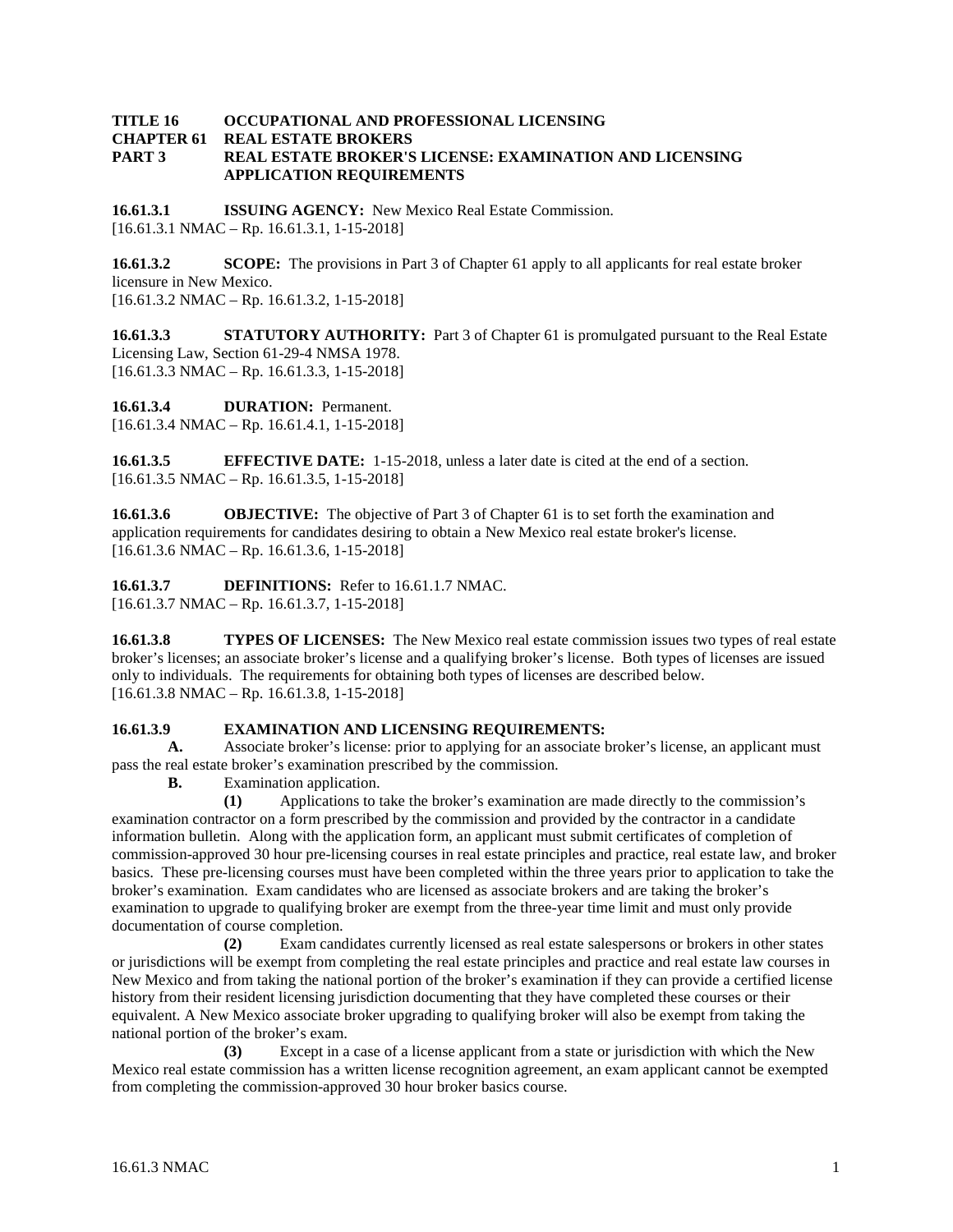**(4)** License applicants currently licensed by state or jurisdiction with which the commission has a written license recognition agreement are not required to take any of the prescribed pre-licensing courses or take either portion of the broker's examination to be eligible to apply for a New Mexico broker's license.

**(5)** Exam applicants exempted from taking the real estate principles and practice and real estate law courses by virtue of having a current real estate broker's license in another state shall attach to their examination application a letter of pre-licensing education waiver from the commission and a certificate of completion of the 30 hour broker basics course.

**(6)** All other applicants for the examination shall attach to their license examination application certificates documenting completion of one 30 hour pre-licensing course each in real estate principles and practice, real estate law, and broker basics.

**(7)** At the time of making application to take the examination, applicants shall pay to the commission's examination contractor a non-refundable fee not to exceed \$95.

**(8)** Applicants are required to pass both the state and national portions of the examination with a minimum score of 75 no later than 90 calendar days after the first time they took the examination. Applicants failing to pass both portions of the examination within this time frame will be required to re-take and pass both portions of the examination before being eligible to apply for a broker's license.

**C.** Associate Broker License application.

**(1)** Upon passing both portions of the New Mexico real estate broker's examination, an individual has six months to apply for an associate broker's license on the application prescribed by the commission.

**(2)** An individual who fails to apply for an associate broker's license within six months of having passed both portions of the broker's examination shall be required to re-take both portions of the examinations six month deadline.

**(3)** An applicant for an associate broker's license shall be a legal resident of the United States and have reached the age of majority in New Mexico or in the state in which the applicant resides.

**(4)** Along with the license application form prescribed by the commission, the applicant must submit a written score report provided by the examination contractor documenting that the applicant has passed both portions of the examination with a minimum score of 75, documentation of having been fingerprinted for purposes of matching with state and national arrest record databases, a certificate of insurance documenting that the applicant has a current errors and omissions insurance policy that meets the requirements for such insurance as described in 16.61.5 NMAC of the commission rules, and a non-refundable license application fee not to exceed \$270.

**D.** Qualifying broker's license examination: there is no separate qualifying broker's examination.<br> **F.** Military service members

**E.** Military service members.

**(1)** The commission shall, as soon as practicable after a military service member, the spouse of a military service member or a recent veteran files an application for an associate broker's or qualifying broker's license, process the application and issue a license to a qualified applicant who submits satisfactory documentation that the applicant holds a real estate license issued by another licensing jurisdiction, including a branch of the armed forces of the United States, that is current and in good standing, and that has licensing requirements that are substantially equivalent to New Mexico requirements.

**(2)** A license issued pursuant to this part is not a provisional license and confers the same rights, privileges, and responsibilities as any other license issued by the commission.

**(3)** A license issued pursuant to this part shall not be renewed unless the licensee satisfies the commission's requirements for license renewal.

[16.61.3.9 NMAC - Rp. 16.61.3.9, 1-15-2018]

**16.61.3.10 QUALIFYING BROKER LICENSING REQUIREMENTS:** To be eligible to apply for a New Mexico qualifying broker's license, an applicant must furnish the commission satisfactory evidence of completing the following:

**A.** Passage of the broker's examination.

**B.** At least four years active experience as a licensed associate broker during the 60**-**month period, immediately preceding the filing of the application.

**C.** In the case of a qualifying broker who will not be supervising or managing other brokers, at least two years of active experience as a licensed associate broker during the 60-month period immediately preceding the filing of the application.

**D.** Qualifying brokers who have qualified for qualifying broker status under the exception provided in subsection C, must document at least four years of active experience as an associate broker and qualifying broker before being eligible to supervise other brokers.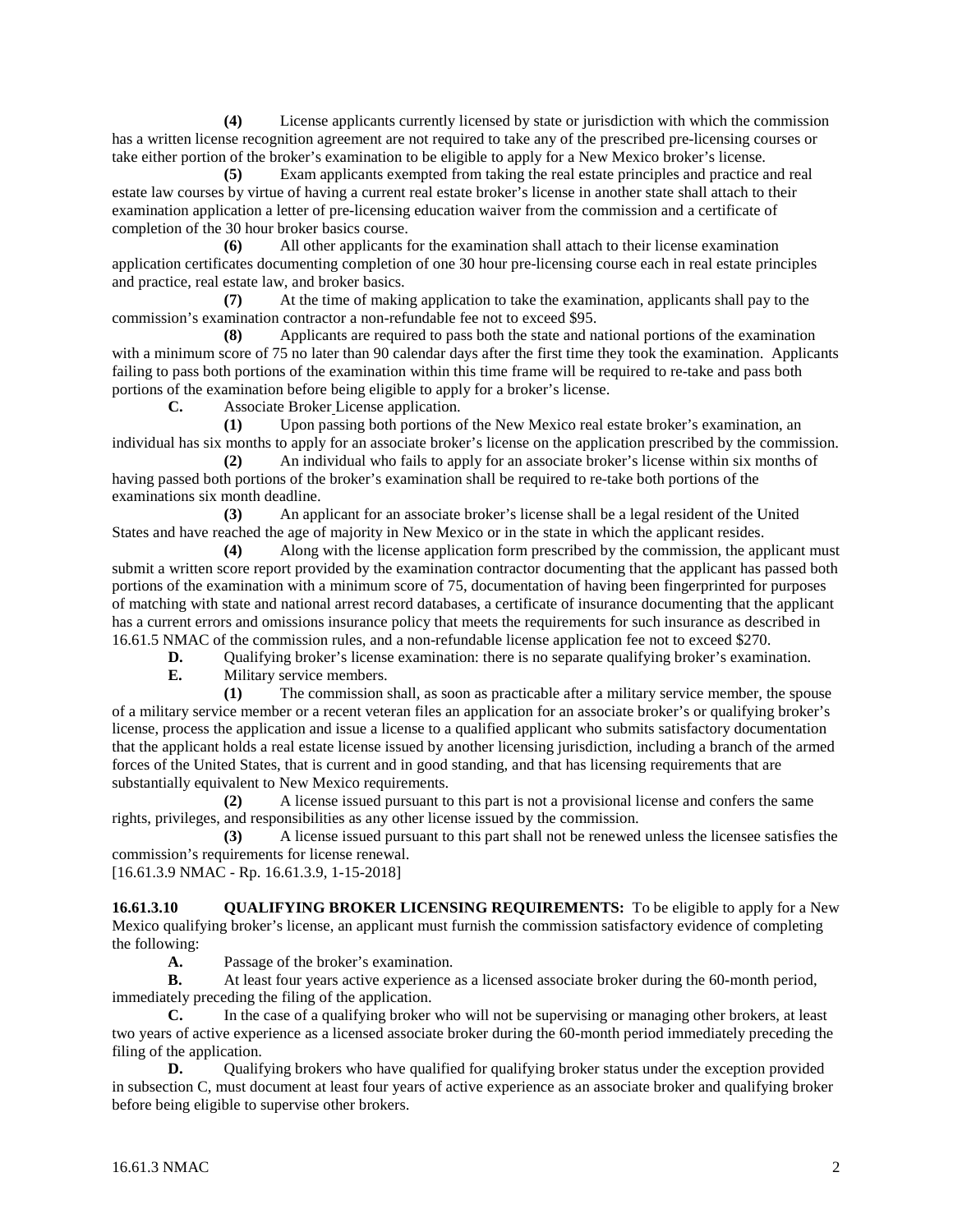**E.** If licensed in another state, not less than four years' experience as the equivalent of an associate broker during the 60 month period immediately preceding the filing of the application with verification in writing by the applicant's qualifying broker(s) or the state's applicable equivalent to a qualifying broker. A candidate for a qualifying broker license from another state will, in all circumstances, be required to fulfill all the remaining requirements, including experience, education and acknowledgement of responsibilities.

**F.** Documented qualifying transactional experience totaling 100 points, with at least one transaction accomplished during each of the four years prior to filing of the application. These transactions are to be verified in writing by the applicant's qualifying broker. Transactions involving property owned by the applicant do not count toward the required total. Points are awarded as follows and can be accumulated through any combination of the following activities:

**(1)** Each sale or lease transaction is deemed to have two sides; one side working with the buyer/tenant and the other side working with the seller/owner. Both transaction sides receive points.

**(2)** In the event of transactions handled by teams comprised of more than one associate broker the qualifying broker shall monitor the transactions to determine which associate broker is deserving of earning the points allowed, or the division of the allowable points among team members.

**(3)** Real estate and property management transactions; total points available per transaction side:

| (a) | Residential sales transactions:                 | five points  |
|-----|-------------------------------------------------|--------------|
| (b) | Residential lot sale transactions:              | three points |
| (c) | Residential lease transactions:                 | four points  |
| (d) | Commercial improved property sale transactions: | eight points |
| (e) | Commercial unimproved lot sale transactions:    | six points   |
| (f) | Commercial lease transactions:                  | six points   |
|     |                                                 |              |

**(g)** Property management points are accumulated as follows: Points are awarded for each location for which the broker has direct responsibility. Direct responsibility means acting as an agent for the owner and is not just collecting rent. Property management points are accumulated as follows:

**(i)** Residential property management: Each property receives three points, plus one point for each additional unit in that property to a maximum of 25 points per property per year. A unit is defined as a separate residence with its own postal address.

**(ii)** Commercial property management: Each property receives four points, plus one point for each individual tenant space in that property to a maximum of 25 points per property per year. A space is defined as a commercial location that has its own postal address.

**(h)** Farm and ranch/vacant land - For the purposes of this paragraph a farm or a ranch is defined as a property which is used for commercial agricultural purposes. Farm and ranch points are awarded as follows:

- **(i)** Less than 100 acres, eight points.
- **(ii)** 100 acres or more, 10 points.

**(i)** Limited waiver: A waiver may be granted by the commission to an associate broker who can demonstrate that their particular circumstance, i.e. size of market, lack of property types, health issues, force majeure, make it very difficult to obtain 100 points. The commission may waive up to 30 points and the transaction per year requirement. Written documentation and statements of proof shall be submitted with the application for waiver.

 $[16.61.3.9 \text{ NMAC} - \text{Rp. } 16.61.3.10, 1-15-2018]$ 

## **16.61.3.11 QUALIFYING BROKER CANDIDATE EDUCATION REQUIREMENTS FOR**

**APPLICATION:** An associate broker or salesperson licensed in another state who is applying for a qualifying broker license shall furnish the commission satisfactory evidence of:

**A.** Completion of the commission approved 30-hour brokerage office administration course, with an in-course instructor-created exam administered by the instructor at the end of the course.

- **B.** Completion of the eight-hour understanding and using RANM forms course or at least eight hours of other commission-approved contract course(s).
	- **C.** Completion of a minimum of eight hours of core elective courses.

**D.** Attendance at one New Mexico real estate commission meeting, rule hearing, or disciplinary hearing for at least three hours, or until the commission meeting goes into executive session, or the hearing/meeting ends, whichever comes first. Attendance may be by live meeting/hearing or by live or recorded distance broadcast; but must be documented by signing into and out of the meeting/hearing. In the event of broker hardship, approved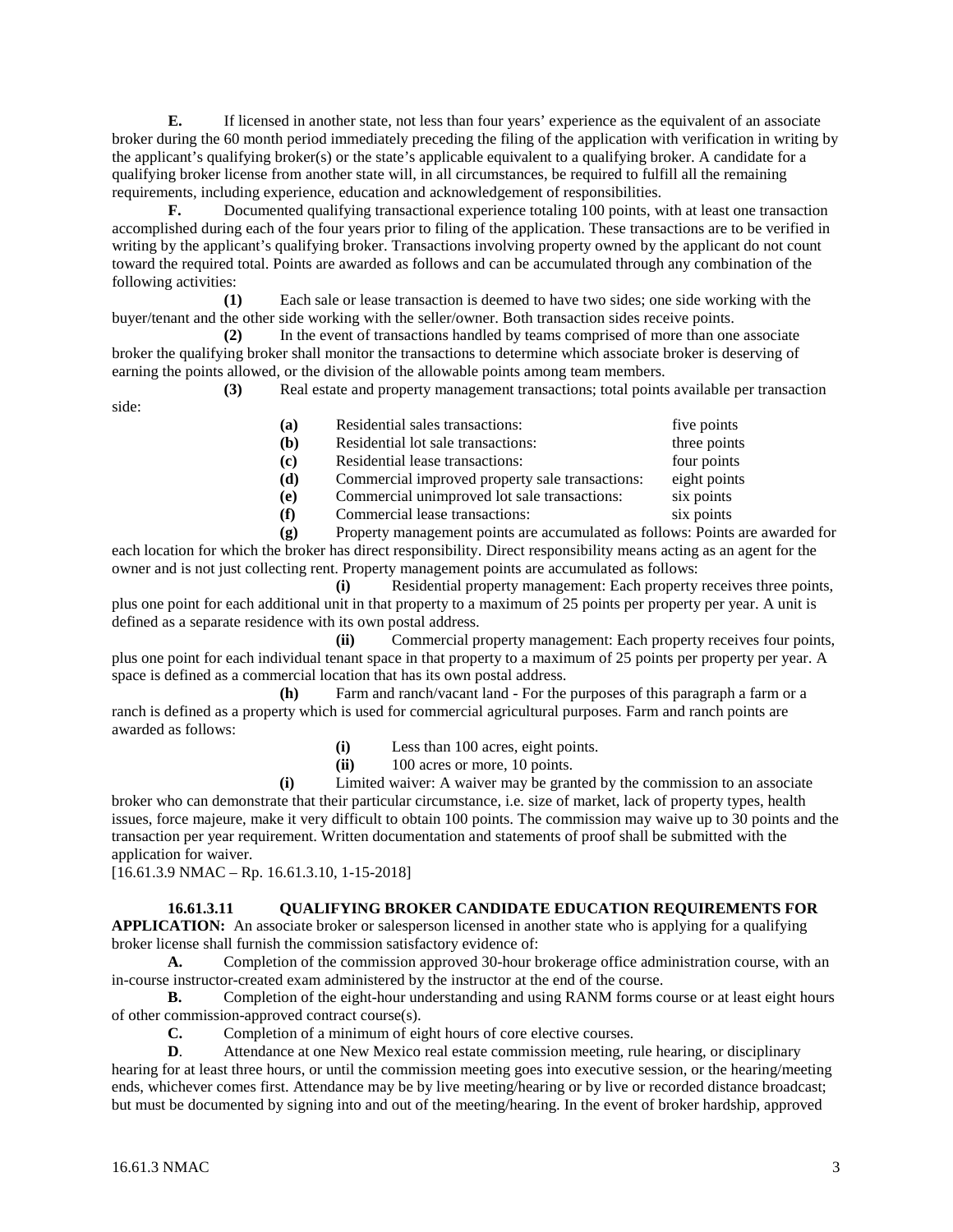by the commission, the real estate commission may authorize an equivalent to attendance at a commission meeting by an online download, attendance at any approved equivalent, or by other approved participation. [16.61.3.9 NMAC – Rp. 16.61.3.11, 1-15-2018; A, 1-1-2019]

**16.61.3.12 QUALIFYING BROKER APPLICATION REQUIREMENTS:** An associate broker or salesperson licensed in another state who is applying for a qualifying broker license shall furnish the commission satisfactory evidence of:

**A**. A notarized affidavit of the applicant's acknowledgement of the responsibilities of a qualifying broker, including the direct supervision of all brokers affiliated with the qualifying broker. Supervision shall be defined in the affidavit as follows:

(1) Review and maintain all records and documents required for real estate related matters processed by personnel supervised by the qualifying broker.

(2) Provide or promote appropriate training of all brokers and staff affiliated with the qualifying broker for compliance with the real estate license law and commission rules.

(3) Supervise advertising of real estate or real estate services conducted on behalf of others by anyone affiliated with the qualifying broker.

(4) Execute and maintain current written employment agreements or independent contractor agreements with associate brokers affiliated with the qualifying broker.

**B**. A broker applying to be licensed as a qualifying broker supervised by another qualifying broker is not required to submit this affidavit.

**C.** A supervisory plan which will outline the qualifying broker's schedule of training and education provided or promoted. The supervisory plan will be applicable to the broker applying to be a qualifying broker and to all other brokers affiliated with them, if any. A broker applying to be licensed as a qualifying broker supervised by another qualifying broker is not required to submit a supervisory plan.

**D.** Applicants with current licenses who can document that they were New Mexico qualifying brokers on or before December 31, 2005, are not subject to those requirements and may regain qualifying broker status by filling a trade name registration form and paying the trade name registration fee to the commission.

**E.** Brokers who were salespersons on January 1, 2006 when the license law was amended to eliminate the salesperson category and were converted to associate broker status, shall in addition to meeting the requirements in the preceding section, document that they have met the requirements for and passed the broker's examination prior to being issued a qualifying broker's license.

**F**. An application for a New Mexico qualifying broker's license shall be made on the form prescribed by the commission and shall be accompanied with documentation of having been fingerprinted for purposes of matching with state and national arrest record databases, a certificate documenting that the applicant has a current errors and omissions insurance policy that meets the requirements for such insurance as described in 16.61.5 NMAC of the commission rules, and a non-refundable license application fee not to exceed \$270.

**G**. Military service members:

(1) The commission shall, as soon as practicable after a military service member, the spouse of a military service member or a recent veteran files an application for an associate broker's or qualifying broker's license, process the application and issue a license to a qualified applicant who submits satisfactory documentation that the applicant holds a real estate license issued by another licensing jurisdiction, including a branch of the armed forces of the United States, that is current and in good standing, and that has licensing requirements that are substantially equivalent to New Mexico requirements.

(2) A license issued pursuant to this part is not a provisional license and confers the same rights, privileges, and responsibilities as any other license issued by the commission.

(3) A license issued pursuant to this part shall not be renewed unless the licensee satisfies the commission's requirements for license renewal.

[16.61.3.9 NMAC - Rp. 16.61.3.12, 1-15-2018; A, 1-1-2019]

## **16.61.3.13 QUALIFYING BROKER LICENSE RENEWAL REQUIREMENTS:** A qualifying broker

applying for renewal of their license shall furnish the commission satisfactory evidence of successful completion of:

- **A**. The qualifying broker refresher course.
- **B.** A minimum of 36 hours of commission-approved courses, including
	- (1) The four-hour core course in each year of the broker's licensing cycle
	- (2) Eight hours of core elective courses.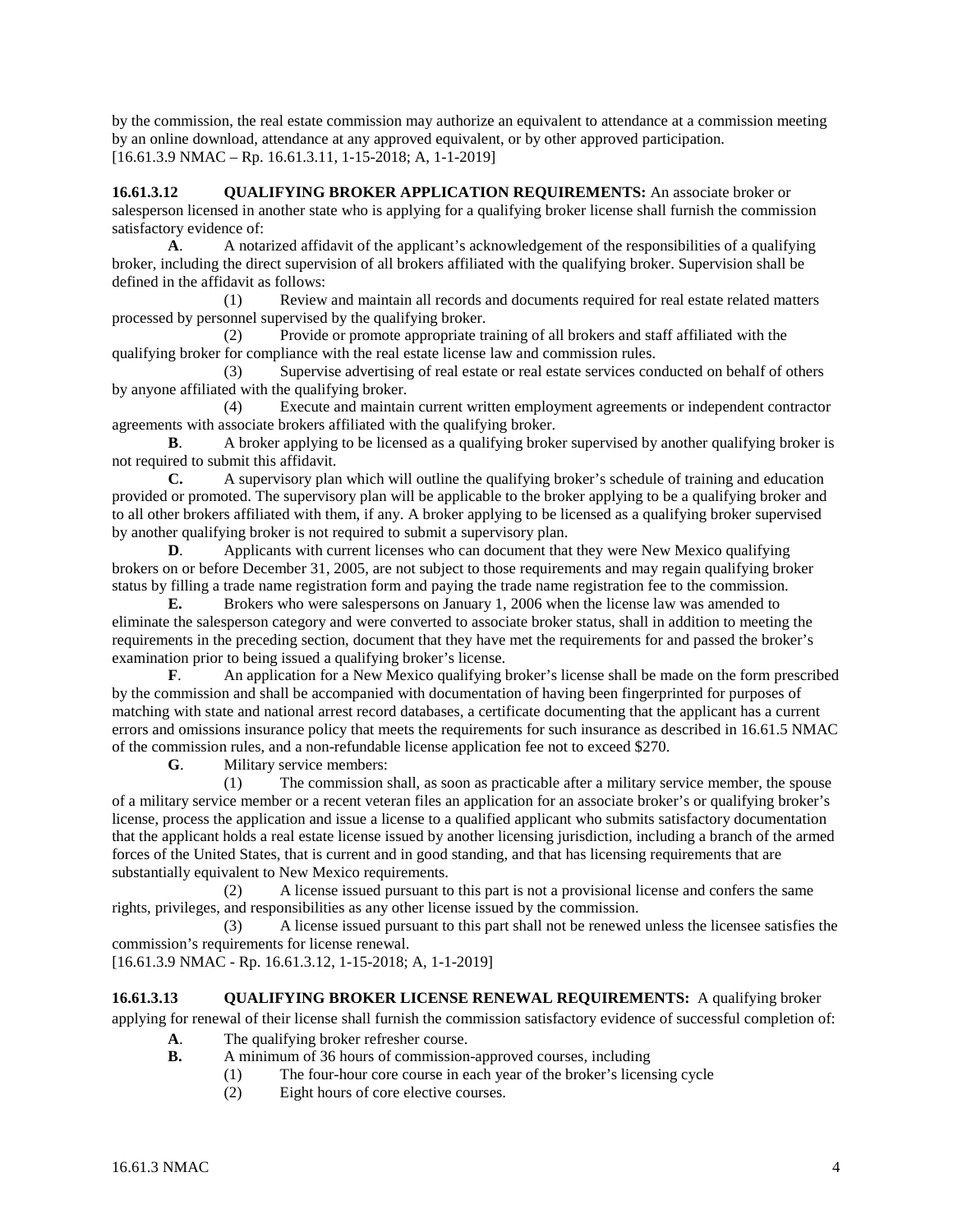**C**. Attendance at one commission meeting, rule hearing, or disciplinary hearing for at least three hours, or until the commission goes into executive session, or the hearing/meeting ends, whichever comes first. Attendance may be by live meeting/hearing or by live or recorded distance broadcast, but must be documented by signing into and out of the meeting/hearing. In the event of broker hardship, approved by the commission, the real estate commission may authorize an equivalent to the attendance of a commission meeting either by an online download, attendance at any approved equivalent, or by other approved participation.

**D.** An application for renewal of a qualifying broker's license shall include a notarized affidavit of the applicant's acknowledgement of the responsibilities of a qualifying broker, including the direct supervision of all brokers affiliated with the brokerage, including but not limited to:

(1) Review and maintain all records and documents required for real estate related matters processed by the brokerage.

(2) Provide or promote appropriate training of all brokers and staff affiliated with the qualifying broker to ensure compliance with the Real Estate License Law and commission rules.

(3) Supervise advertising of real estate or real estate services conducted on behalf of others by anyone affiliated with the qualifying broker.

(4) Execute and maintain current written employment agreements or independent contractor agreements with associate brokers affiliated with the qualifying broker.

**E.** A qualifying broker applying for license renewal who will be supervised by another qualifying broker will not be required to submit this affidavit.

**F**. An application for renewal of a qualifying broker's license shall include a statement affirming that the qualifying broker substantially fulfilled the supervisory plan filed with the initial application, and a plan outlining the schedule of training and education to be provided or promoted and the policies for supervision in the next licensing cycle. The supervisory plan will be applicable to the applicant for renewal of the qualifying broker's license and all affiliated brokers, if any. A qualifying broker who is supervised by another qualifying broker is not required to submit a supervisory plan.

[16.61.3.9 NMAC – Rp. 16.61.3.13, 1-15-2018; A, 1-1-2019]

**16.61.3.14 PROPERTY MANAGEMENT EDUCATIONAL REQUIREMENTS:** Qualifying brokers or associate brokers intending to offer property management services for others, shall as a condition of offering property management services complete the following education requirements:

**A.** Completion of the commission approved course, Uniform Owner-Resident Relations Act, or a commission approved equivalent property management related course, prior to offering property management services, and during every subsequent three-year licensing cycle.

B. As a condition of offering property management services, in addition to the course requirement in paragraph A above, associate brokers shall complete a minimum of six hours of approved continuing education courses in property management selected from the commission's most current approved course catalogue during each three-year licensing cycle.

C. Qualifying brokers who offer or intend to offer property management services for others, shall as a condition of offering such services, in addition to the course requirement in Section A above, complete a minimum of 12 hours of approved continuing education courses in property management selected from the commission's most current approved course catalogue, during each three-year licensing cycle.

D. While qualifying brokers are already subject to the meeting attendance renewal requirements listed in Section 13 C of 16.61.3 NMAC, associate brokers who offer or intend to offer property management services shall also be subject to the same meeting attendance requirements in Section 13 C of 16.61.3 NMAC, namely, the attendance at one commission meeting, rule hearing, or disciplinary hearing for at least three hours, or until the commission goes into executive session, or the hearing/meeting ends, whichever comes first. Attendance may be live meeting/hearing or by live or recorded distance broadcast, but must be documented by signing into and out of the meeting/hearing. In the event of broker hardship, approved by the commission, the real estate commission may authorize an equivalent to the attendance of a commission meeting either by an online download, attendance at any approved equivalent, or by other approved participation. [N, 1-01-2019]

#### **HISTORY OF 16.61.3 NMAC: Pre-NMAC History:**

The material in this part was derived from that previously filed with the state records center and archives under: Real Estate License Law Manual, filed 10-2-73;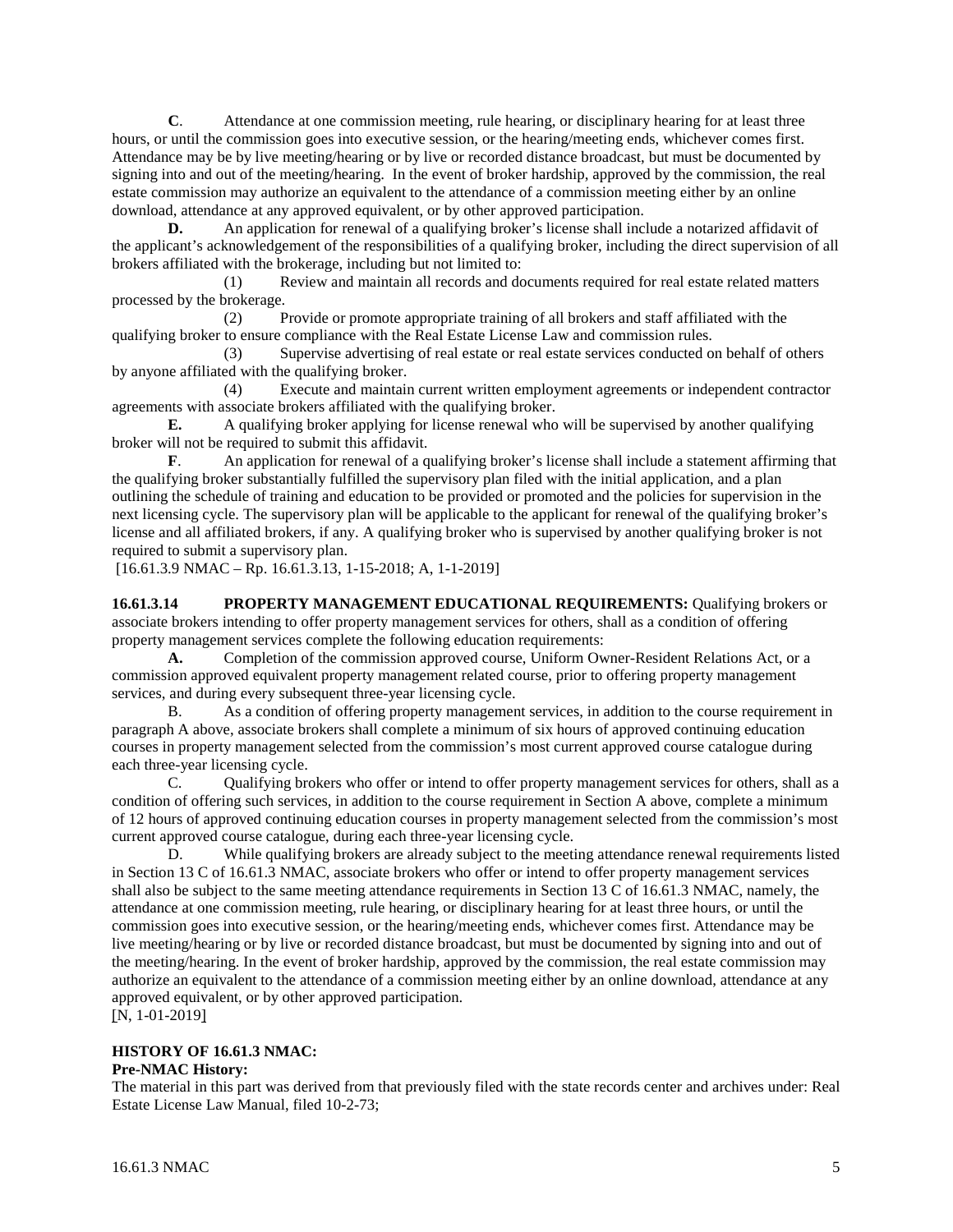REC-9, filed as Rule No. 9 Amendment No. 2 Broker Examinations; Time for Filing; Place of, filed 6-15-79; REC 80-2, filed as Rule No. 9 Amendment No. 3, Broker Examinations; Time for Filing, Place of, filed 7-17-80; REC 70-7, Broker Examinations - Time for Filing - Place of, filed 10-6-81; REC 71-7, Broker Examinations - Time for Filing - Place of, filed 11-29-82; Rule No. 2, Examinations-Requirements/Application for, filed 12-18-87; NMREC Rule No. 2 Examination-Requirements/Application for, filed 10-3-94.

#### **History of Repealed Material:**

16 NMAC 61.3, Broker's License: Examination and Application Requirements (filed 6-25-97) repealed 1-1-2000. 16 NMAC 61.3, Broker's License: Examination and Licensing Requirements (filed 12-10-99) repealed 1-1-2002. 16.61.3 NMAC, Broker's License: Examination and Licensing Application Requirements (filed 11-30-2001) repealed 1-1-2006.

16.61.3 NMAC, Real Estate Broker's License: Examination and Licensing Application Requirements (filed 11-16- 2005) repealed 12-31-2008.

16.61.3 NMAC, Real Estate Broker's License: Examination and Licensing Application Requirements (filed 11-17- 2008) repealed 1-1-2012.

16.61.3 NMAC, Real Estate Broker's License: Examination and Licensing Application Requirements (filed 11-21- 2011) repealed 1-15-2018.

#### **Other History:**

That applicable portion of NMREC Rule No. 2 Examination-Requirements/Application for (filed 10-3-94) was renumbered, reformatted, and replaced by 16 NMAC 61.3, Broker's License: Examination and Application Requirements, effective 8-15-97.

16 NMAC 61.3, Broker's License: Examination and Application Requirements (filed 6-25-97) was replaced by 16.61.3 NMAC, Broker's License: Examination and Licensing Application Requirements, effective 1-1-2000. 16 NMAC 61.3, Broker's License: Examination and Licensing Application Requirements (filed 12-10-99) was replaced by 16.61.3 NMAC, Broker's License: Examination and Licensing Application Requirements, effective 1-1- 2002.

16.61.3 NMAC, Broker's License: Examination and Licensing Application Requirements (filed 11-30-2001) was replaced by 16.61.3 NMAC, Real Estate Broker's License: Examination and Licensing Application Requirements, effective 1-1-2006.

16.61.3 NMAC, Real Estate Broker's License: Examination and Licensing Application Requirements (filed 11-16- 2005) replaced by 16.61.3 NMAC, Real Estate Broker's License: Examination and Licensing Application Requirements, effective 12-31-2008.

16.61.3 NMAC, Real Estate Broker's License: Examination and Licensing Application Requirements (filed 11-17- 2008) replaced by 16.61.3 NMAC, Real Estate Broker's License: Examination and Licensing Application Requirements, effective 1-1-2012.

16.61.3 NMAC, Real Estate Broker's License: Examination and Licensing Application Requirements (filed 11-21- 2011) repealed 1-15-2018.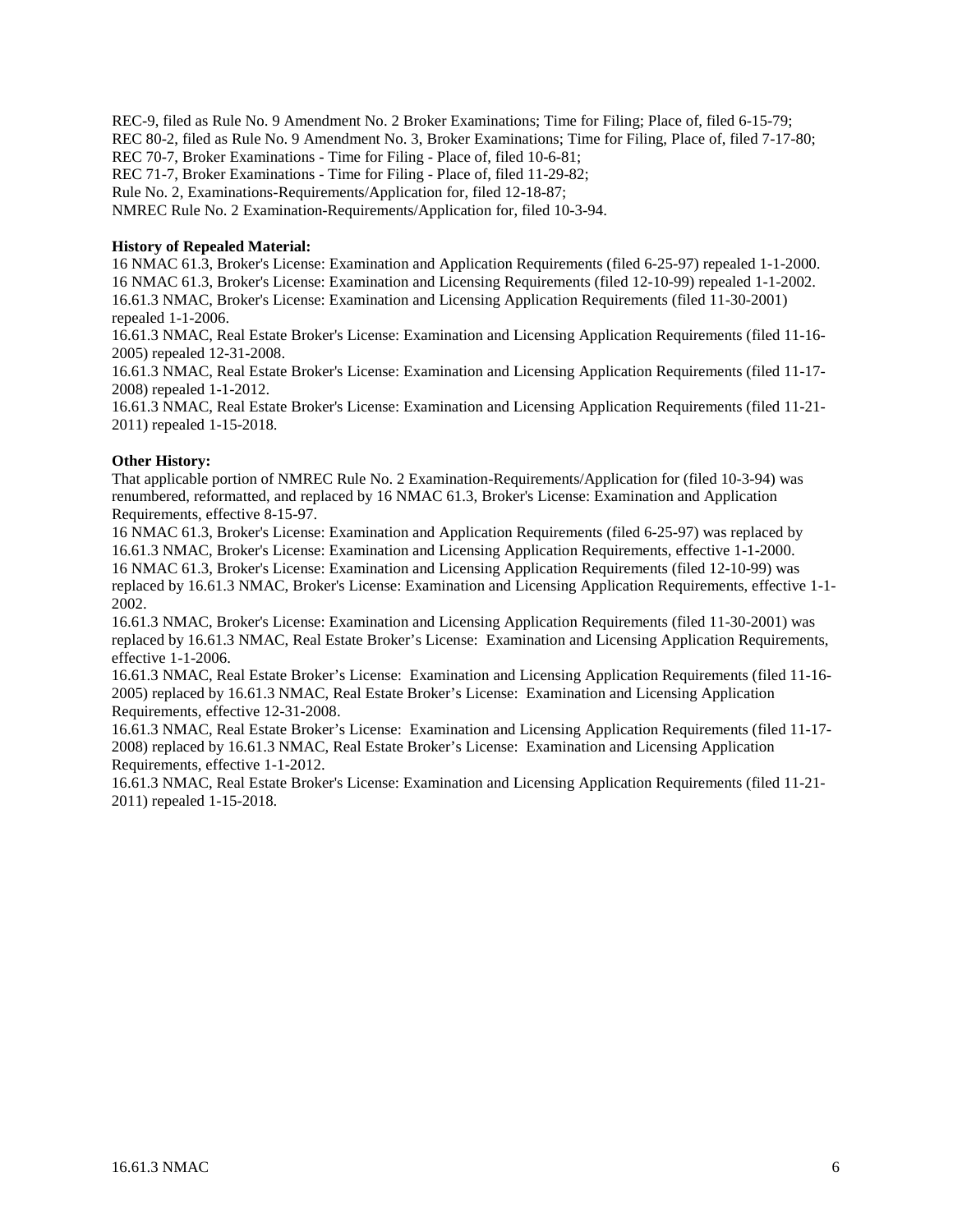## **TITLE 16 OCCUPATIONAL AND PROFESSIONAL LICENSING CHAPTER 61 REAL ESTATE BROKERS PART 11 LICENSE EXPIRATION AND RENEWAL**

**16.61.11.1 ISSUING AGENCY:** New Mexico Real Estate Commission. [8-15-97; 16.61.11.1 NMAC - Rn & A, 16 NMAC 61.11.1, 1-1-2002]

**16.61.11.2 SCOPE:** The provisions in Part 11 of Chapter 61 apply to all currently licensed New Mexico real estate brokers. [8-15-97; 16.61.11.2 NMAC - Rn, 16 NMAC 61.11.2, 1-1-2002; A, 1-1-2006]

**16.61.11.3 STATUTORY AUTHORITY:** Part 11 of Chapter 61 is promulgated pursuant to the Real Estate Licensing Law, Section 61-29-4 NMSA 1978. [8-15-97; 16.61.11.3 NMAC - Rn, 16 NMAC 61.11.3, 1-1-2002]

**16.61.11.4 DURATION:** Permanent. [8-15-97; 16.61.11.4 NMAC - Rn, 16 NMAC 61.11.4, 1-1-2002]

**16.61.11.5 EFFECTIVE DATE:** August 15, 1997, unless a later date is cited at the end of a section. [8-15-97; 16.61.11.5 NMAC - Rn & A, 16 NMAC 61.11.5, 1-1-2002]

**16.61.11.6 OBJECTIVE:** The objective of Part 11 of Chapter 61 is to set forth the requirements and procedures for the renewal of a real estate broker's license. [8-15-97; 16.61.11.6 NMAC - Rn, 16 NMAC 61.11.6, 1-1-2002; A, 1-1-2006]

**16.61.11.7 DEFINITIONS:** Refer to 16.61.1.7 NMAC.

[1-1-2000; 16.61.11.7 NMAC - Rn, 16 NMAC 61.11.7, 1-1-2002]

**16.61.11.8 REQUIREMENTS:** Every real estate license expires every three years on the last day of the month following the broker's birth month, unless it is renewed on or before that date. Renewal of a license is the sole responsibility of each broker. A broker whose license has expired may reinstate their license without reexamination up to one year after expiration by paying a reinstatement fee three times the regular license renewal fee. A qualifying broker with multiple licenses cannot avoid paying the late fee on an expired license by allowing the license to expire and applying for an additional license. An application for an additional license within one year of the broker's license expiration date will only be accepted if the qualifying broker brings all other licenses current with respect to fees, continuing education, and other renewal requirements. In addition to paying a reinstatement fee, the broker will be required as a condition of reinstatement to provide documentation of the completion of 36 hours of commission-approved continuing education courses. The commission shall email online license renewal forms and all related web links to brokers at the broker's email address on file at the commission. Brokers are responsible for providing the commission with a current email address, and phone number, and for notifying the commission within 10 days of a change of email address. Brokers must also maintain a current residential address with the commission and notify the commission within 10 days of a residential address change. The qualifying broker may pay a commission to a broker whose license is expired or to the estate of a deceased broker if the transaction was under contract while the broker's license was current.

[8-15-97; A, 1-1-2000; 16.61.11.8 NMAC - Rn & A, 16 NMAC 61.11.8, 1-1-2002; A, 01-01-2004; A, 1-1-2006; A, 12-31-2008; A, 1-1-2012; A, 1-1-2017; A, 1-1-2019]

## **HISTORY OF 16.61.11 NMAC:**

## **Pre-NMAC History:**

The material in this part was derived from that previously filed with the state records center and archives under: REC 70-13, Cancellation; Surrender and Renewal of Licenses, filed 10-6-81;

REC 71-13, Cancellation, Surrender and Renewal of Licenses, filed 11-29-82;

REC 84-13, Inactive Surrender and Renewal of License, filed 10-25-84;

Rule No. 4, Transfer/Surrender/Cancellation/Renewal of License, filed 12-18-87;

NMREC Rule 4, Transfer/Surrender/Inactivation/Renewal of License, filed 10-3-94.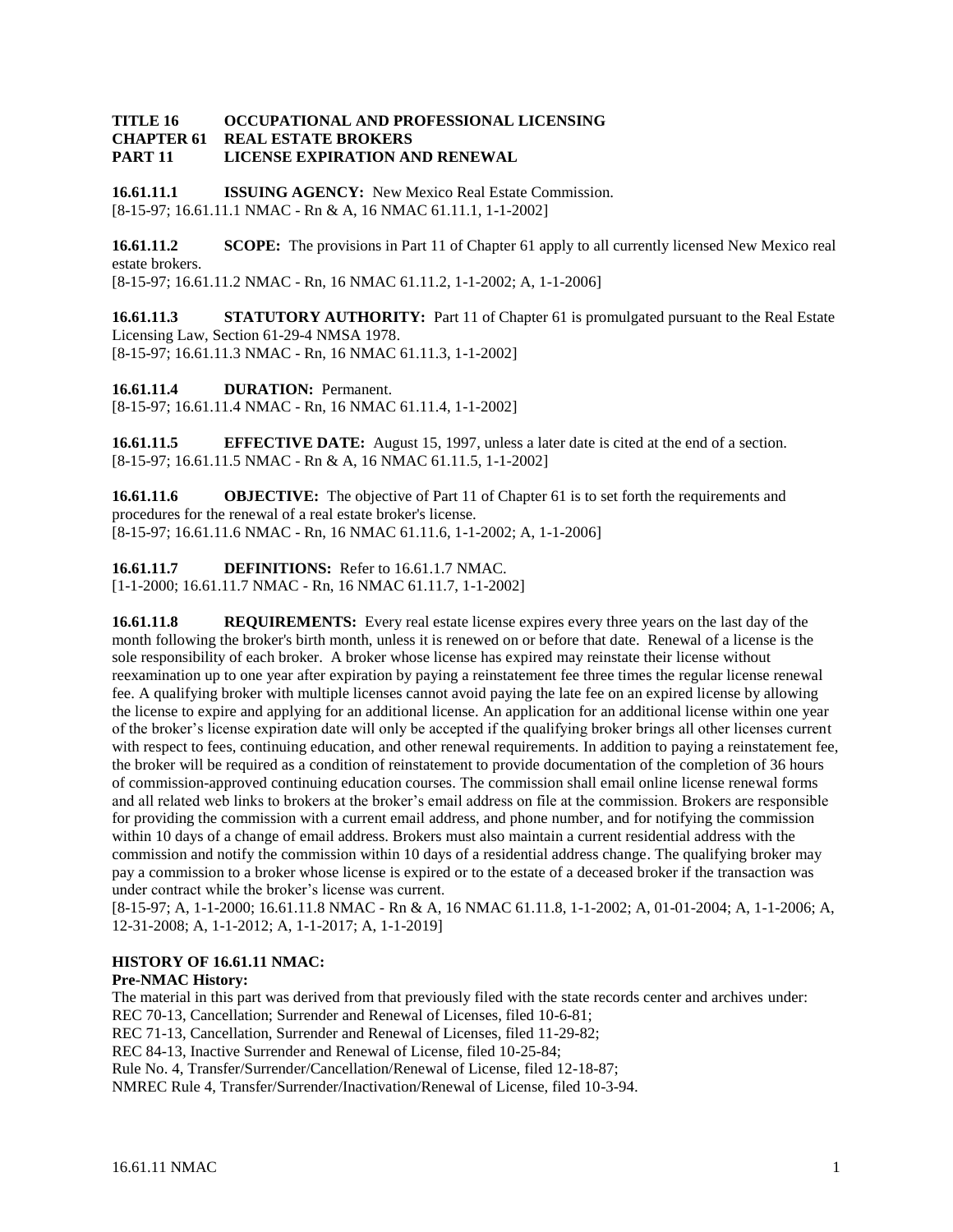## **History of Repealed Material:** [RESERVED]

## **Other History:**

That applicable portion of NMREC Rule 4, Transfer/Surrender/Inactivation/Renewal of License (filed 10-3-94) was renumbered, reformatted, and replaced by 16 NMAC 61.11, License Renewal, effective 8-15-97. 16 NMAC 61.11, License Renewal, filed 6-25-97 reformatted, amended and renumbered to 16.61.11 NMAC, License Renewal, effective 1-1-2002.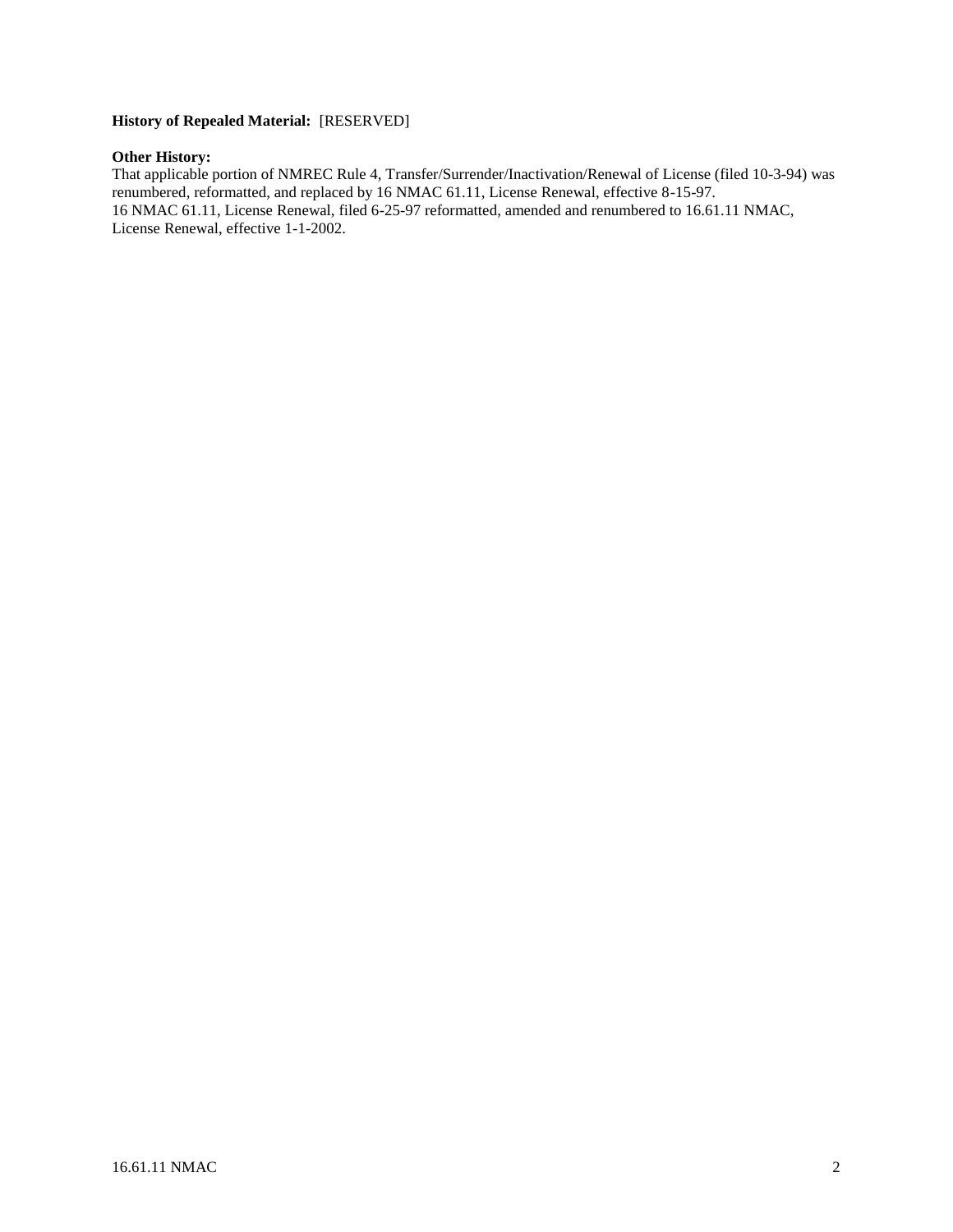## **TITLE 16 OCCUPATIONAL AND PROFESSIONAL LICENSING REAL ESTATE BROKERS PART 13 CONTINUING EDUCATION REQUIREMENTS**

**16.61.13.1 ISSUING AGENCY:** New Mexico Real Estate Commission. [1-1-2000; 16.61.13.1 NMAC - Rn & A, 16 NMAC 61.13.1, 1-1-2002]

**16.61.13.2 SCOPE:** The provisions in Part 13 of Chapter 61 apply to all brokers intending to renew or reactivate their New Mexico broker license. [1-1-2000; 16.61.13.2 NMAC - Rn, 16 NMAC 61.13.2, 1-1-2002; A, 1-1-2006; A, 12-31-2008]

**16.61.13.3 STATUTORY AUTHORITY:** Part 13 of Chapter 61 is promulgated pursuant to the Real Estate Licensing Law, NMSA 1978 Section 61-29-4. [1-1-2000; 16.61.13.3 NMAC - Rn, 16 NMAC 61.13.3, 1-1-2002]

**16.61.13.4 DURATION:** Permanent.

[1-1-2000; 16.61.13.4 NMAC - Rn, 16 NMAC 61.13.4, 1-1-2002]

**16.61.13.5 EFFECTIVE DATE:** January 1, 2000, unless a later date is cited at the end of a section. [1-1-2000; 16.61.13.5 NMAC - Rn & A, 16 NMAC 61.13.5, 1-1-2002]

**16.61.13.6 OBJECTIVE:** The objective of Part 13 of Chapter 61 is to set forth continuing education requirements for New Mexico real estate brokers. [1-1-2000; 16.61.13.6 NMAC - Rn, 16 NMAC 61.13.6, 1-1-2002; A, 1-1-2006]

**16.61.13.7 DEFINITIONS:** Refer to 16.61.1.7 NMAC. [1-1-2000; 16.61.13.7 NMAC - Rn, 16 NMAC 61.13.7, 1-1-2002]

**16.61.13.8 REQUIREMENTS:** Except for brokers who are exempt from continuing education by virtue of having attained 65 years of age and a minimum of 20 years of continuous licensure prior to July 1, 2011;

**A.** All active and inactive associate brokers and qualifying brokers shall successfully complete a minimum of 36 credit hours of continuing education in courses approved by the commission during each licensing cycle.

**B.** Required courses include the four hour New Mexico real estate commission (NMREC) core course to be completed annually; a four hour commission-approved core elective course to be completed once during each three year licensing; and four hours of commission-approved ethics courses to be completed during each three year licensing cycle.

**C.** Of the remaining 16 credit hours, no more than 10 credit hours may be earned toward the continuing education requirement from commission-approved training category courses. All 16 remaining credit hours may be earned toward the continuing education requirement from commission-approved education category courses.

**D.** The NMREC core course requirements shall apply to those associate brokers and qualifying brokers who have not completed the eight hour mandatory course in their current licensing cycle by December 31, 2016. If a broker has so completed the eight hour mandatory course, the NMREC core course requirement will not apply until their next licensing cycle. Brokers who have completed the eight hour mandatory course in their current licensing cycle and who wish to take the NMRE core course will receive four additional hours of education category credit in their current licensing cycle.

**E.** The NMREC core course will have a unique course name and course number each year, including the year in which it was presented. The commission shall ensure that the content is unique for each year's course to ensure that brokers are not receiving identical information in more than one course.

**F.** Pursuant to 16.61.11.8 NMAC, the licensee's license will expire and can only be renewed within one year of expiration by payment of a late fee, and successful completion of all renewal requirements; including all applicable core course requirements. If a licensee fails to meet the core course requirements at the time of renewal, and are not exempt under 16.61.13.8 NMAC, the following policy will be in effect until December 31, 2019.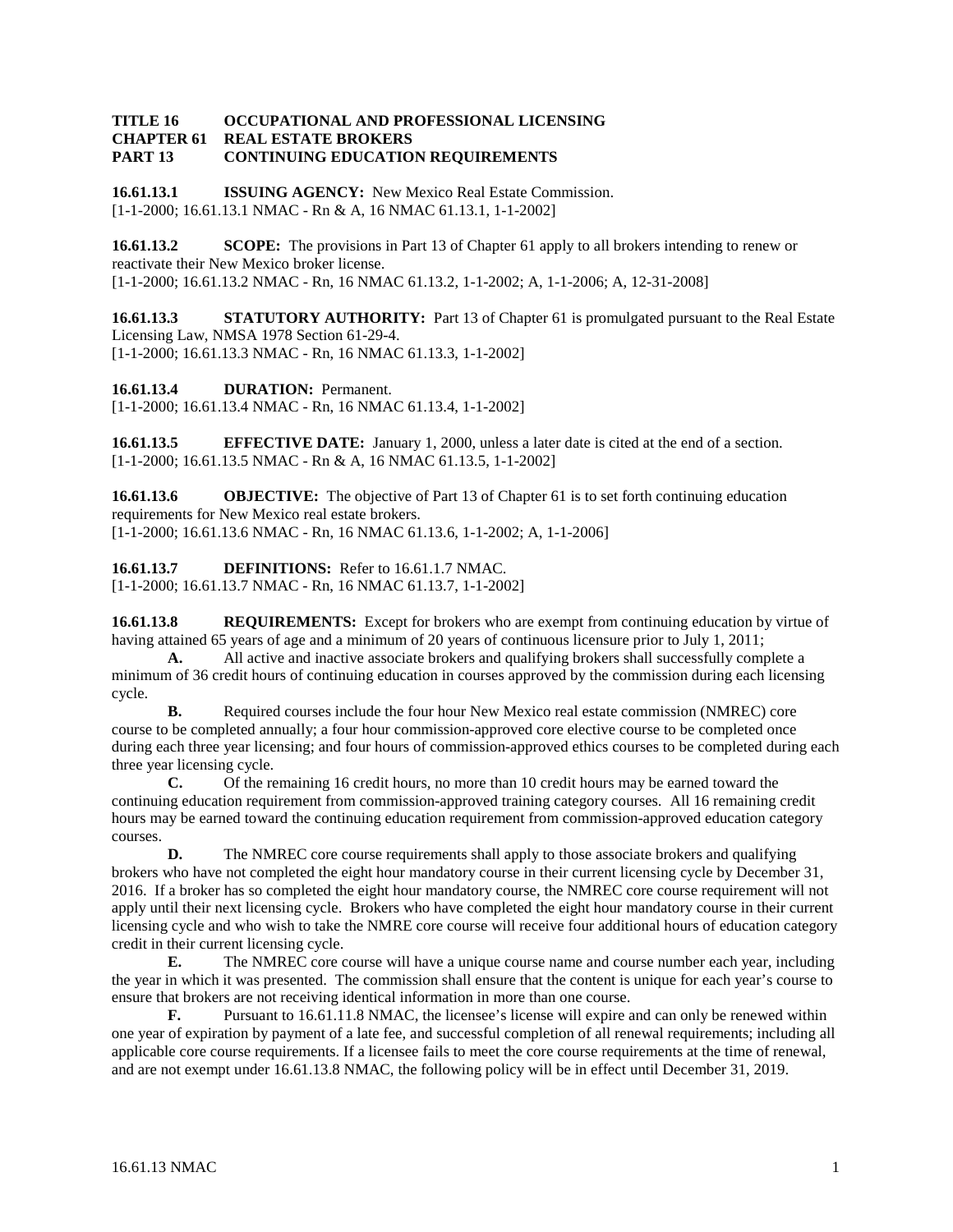(1) If a broker failed to complete the core course required for the renewal year, the third calendar year of their license renewal cycle, the broker must complete that core course with a core course instructor, in a regular core course class setting, or another format that has been approved by the commission.

(2) If a broker failed to complete the core course required for the first and/or second years of their license renewal cycle, the broker must complete that core course with a core course instructor, in a regular core course class setting, or other format that has been approved by the commission. The broker will have the option to repeat the current year's core course, with a different instructor, to fulfill the renewal requirements of the first and/or second year's core course. The broker will be given credit for the repeated core course for renewal purposes, but will not be given any continuing education credit for the repeated core course.

(3) Effective January 1, 2020, paragraph (2) above will be replaced by the following: If a broker failed to complete the core course required for the first and/or second years of their license renewal cycle, the broker will be required to successfully complete the 30-hour broker basics course. The broker will be given credit for renewal purposes, but will not be given any continuing education credit.

**G.** Commission-approved pre-licensing courses may count for up to 10 credit hours toward continuing education credit for license renewal. The commission approved 30 hour post-licensing course may also count for up to 10 education category credit hours toward continuing education.

**H.** No commission-approved continuing education course in either the education or the training category will be granted more than 10 credit hours of continuing education credit.

**I.** Continuing education credit hours cannot be carried forward to the next licensing cycle.<br> **I.** The same continuing education course cannot be repeated for credit in a three-year reney

**J.** The same continuing education course cannot be repeated for credit in a three-year renewal cycle.<br> **K.** Brokers may receive up to a maximum of four approved education course credit hours during each

**K.** Brokers may receive up to a maximum of four approved education course credit hours during each licensing cycle for attending commission meetings, rule hearings, disciplinary hearings, or meetings of the education advisory committee (EAC).

**L.** Approved instructors may use up to 10 credit hours during each three-year licensing cycle toward fulfillment of their own continuing education requirements for teaching commission approved courses. Teaching documentation must be provided by the course sponsor.

**M.** Classes required by the commission for disciplinary reasons cannot be counted towards the continuing education requirements for license renewal.

**N.** Pursuant to 16.61.3.14 NMAC, all brokers who intend to offer property management services for others, shall as a condition of offering property management services complete the education requirements as listed below:

(1) Completion of the commission approved course, Uniform Owner-Resident Relations Act, or a commission approved equivalent property management related course, prior to offering property management services, and every subsequent three year licensing cycle.

(2) As a condition of offering property management services, in addition to the course requirement in subsection A above, associate brokers shall complete a minimum of six hours of approved continuing education courses in property management selected from the commission's most current approved course catalogue during each three-year licensing cycle.

(3) Qualifying brokers who offer or intend to offer property management services for others, shall as a condition of offering such services, in addition to the course requirement in subsection A above, complete a minimum of 12 hours of approved continuing education courses in property management selected from the commission's most current approved course catalogue, each three-year licensing cycle.

(4) While qualifying brokers are already subject to the meeting attendance requirements for license renewal under Subsection C of 16.61.3.13 NMAC, associate brokers who offer or intend to offer property management services shall also be subject to the same meeting attendance requirements namely, the attendance at one commission meeting, rule hearing, or disciplinary hearing for at least three hours, or until the commission goes into executive session, or the hearing/meeting ends, whichever comes first. Attendance may be live meeting/hearing or by live or recorded distance broadcast, but must be documented by signing into and out of the meeting/hearing. In the event of broker hardship, approved by the commission, the real estate commission may authorize an equivalent to the attendance of a commission meeting either by an online download, attendance at any approved equivalent, or by other approved participation.

[1-1-2000; 16.61.13.8 NMAC - Rn & A, 16 NMAC 61.13.8, 1-1-2002; A, 1-1-2006; A, 1-1-2007; A, 12-31-2008; A, 1-1-2012; A, 1-1-2017; A, 1-1-2019]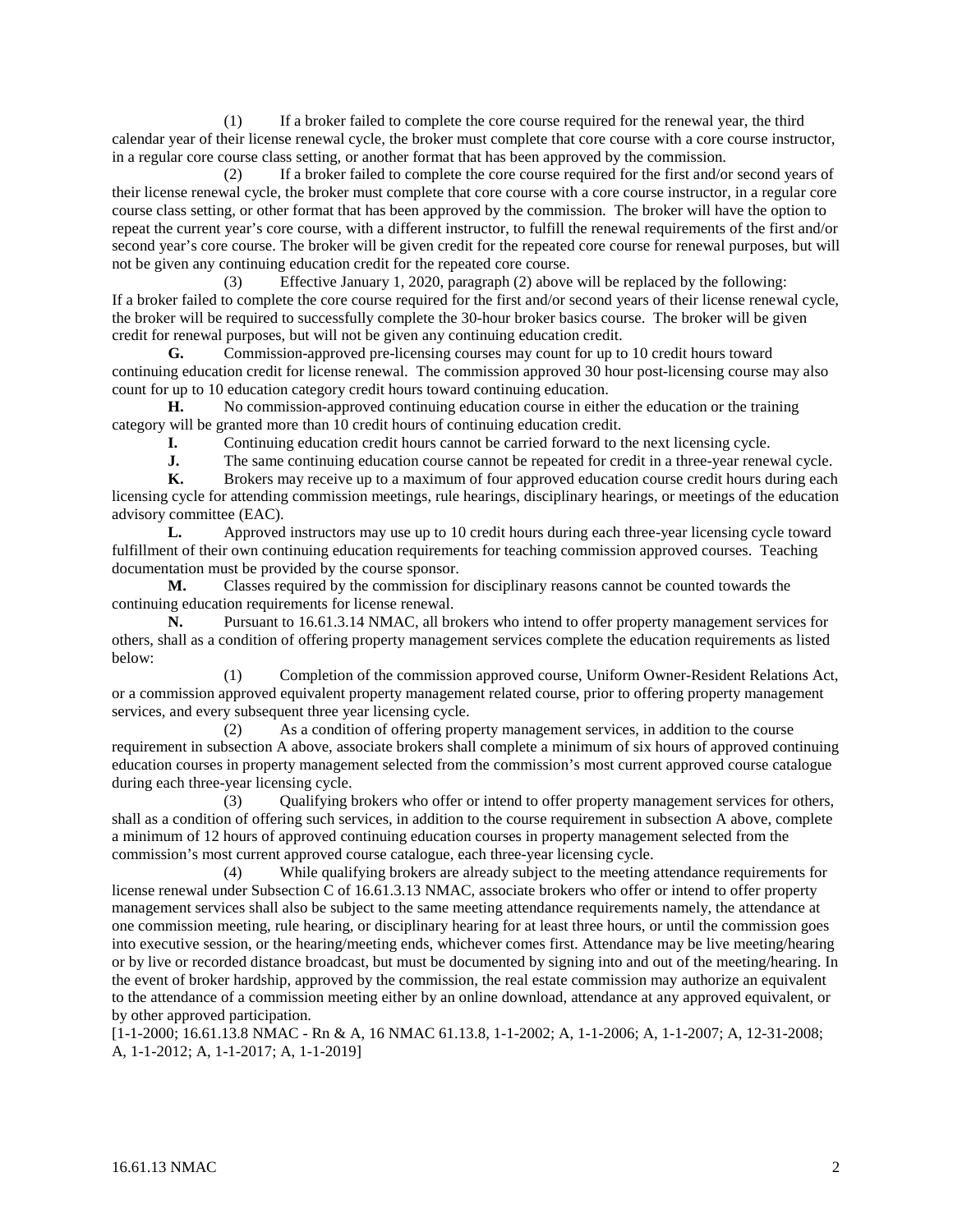**16.61.13.9 VERIFICATION OF COMPLETION OF COURSE WORK:** At the time of license renewal, associate brokers and qualifying brokers shall submit to the real estate commission verification of completion of continuing education course work.

[1-1-2000; 16.61.13.9 NMAC - Rn, 16 NMAC 61.13.9, 1-1-2002; A, 1-1-2006; A, 12-31-2008; A, 1-1-2012]

## **HISTORY OF 16.61.13 NMAC:**

## **Pre-NMAC History:**

The material in this part was derived from that previously filed with the state records center and archives under: Rule No. 6, Education Required, filed 12-18-87; NMREC Rule 6, Education Required, filed 10-3-94.

#### **History of Repealed Material:**

16 NMAC 61.13, Continuing Education: Licensee Requirements (filed 6-25-97) repealed 1-1-2000.

#### **Other History:**

NMREC Rule 6, Education Required (filed 10-3-94) was reformatted, renumbered, and replaced by 16 NMAC 61.13, Continuing Education: Licensee Requirements, effective 8-15-97.

16 NMAC 61.13, Continuing Education: Licensee Requirements (filed 6-25-97) was replaced by 16 NMAC 61.13, Continuing Education: Licensee Requirements, effective 1-1-2000.

16 NMAC 61.13, Continuing Education: Licensee Requirements, (filed 12-10-99) was reformatted, renumbered, amended and replaced by 16.61.13, Continuing Education: Licensee Requirements, effective 1-1-2002.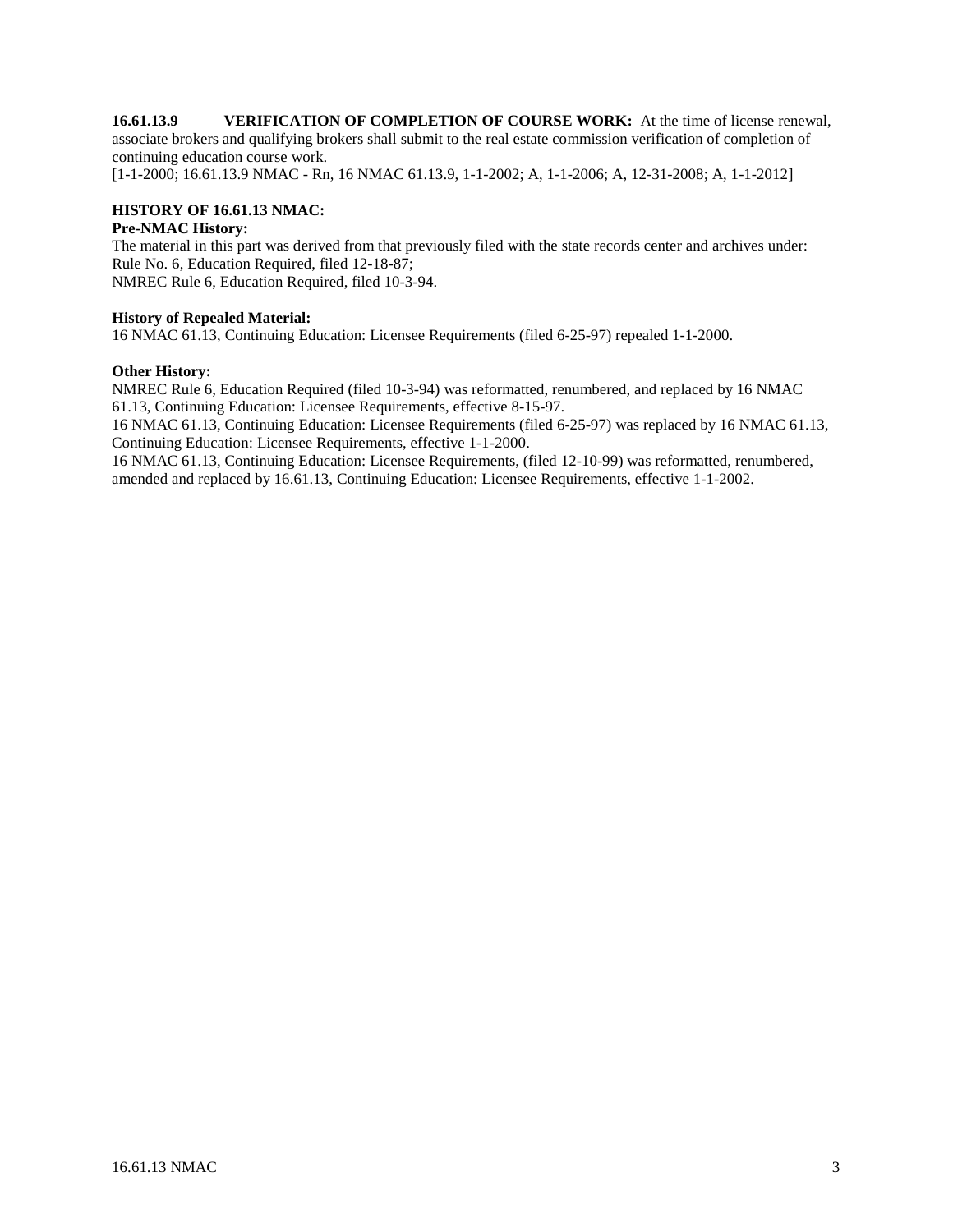## **TITLE 16 OCCUPATIONAL AND PROFESSIONAL LICENSING REAL ESTATE BROKERS PART 15 APPROVAL OF REAL ESTATE COURSES, SPONSORS, AND INSTRUCTORS**

**16.61.15.1 ISSUING AGENCY:** New Mexico Real Estate Commission. [16.61.15.1 NMAC - Rp, 16.61.15.1 NMAC, 1-1-2012]

**16.61.15.2 SCOPE:** The provisions in Part 15 of Chapter 61 apply to all real estate pre-licensing and continuing education course sponsors and instructors wishing to obtain accreditation to offer and teach real estate pre-licensing and continuing education courses to New Mexico real estate brokers. [16.61.15.2 NMAC - Rp, 16.61.15.2 NMAC, 1-1-2012]

**16.61.15.3 STATUTORY AUTHORITY:** Part 15 of Chapter 61 is promulgated pursuant to the Real Estate Licensing Law, Section 61-29-4 NMSA 1978. [16.61.15.3 NMAC - Rp, 16.61.15.3 NMAC, 1-1-2012]

**16.61.15.4 DURATION:** Permanent. [16.61.15.4 NMAC - Rp, 16.61.15.4 NMAC, 1-1-2012]

**16.61.15.5 EFFECTIVE DATE:** January 1, 2012, unless a later date is cited at the end of a section. [16.61.15.5 NMAC - Rp, 16.61.15.5 NMAC, 1-1-2012]

**16.61.15.6 OBJECTIVE:** The objective of Part 15 of Chapter 61 is to set forth the procedures and requirements for the accreditation of real estate continuing education and pre-licensing sponsors, courses, and instructors.

[16.61.15.6 NMAC - Rp, 16.61.15.6 NMAC, 1-1-2012]

**16.61.15.7 DEFINITIONS:** Refer to 16.61.1.7 NMAC. [16.61.15.7 NMAC - Rp, 16.61.15.7 NMAC, 1-1-2012]

**16.61.15.8 EDUCATION ADVISORY COMMITTEE:** The commission shall appoint an education advisory committee (EAC), hereinafter referred to as the committee , with the goal of upgrading and improving the real estate education program in order to carry out the commission's mission of protecting the public and increasing the professional competence of real estate brokers. The committee shall advise the commission on all matters related to broker education.

**A.** The committee shall meet monthly or as required for the purpose of evaluating applications for real estate course sponsors, courses, and instructors and shall make recommendations to the commission as to its findings.

(1) The committee shall use specific criteria to evaluate a course, an instructor or course sponsor for approval. These specific criteria shall consider both the instructor's depth of knowledge of the subject and the instructor's ability to convey that knowledge.

(2) The committee shall clearly state in writing to the applicant the reasons for which a course, an instructor or course sponsor are not approved.

(3) A sponsor or instructor applicant not recommended for approval by the committee may ask the commission to review the committee's unfavorable recommendation.

**B.** The committee shall consist of up to nine voting members and not fewer than three non-voting instructor/advisory members. The committee chair and a vice chair shall be elected by the committee from among the voting members. Upon the effective date of this rule, approximately half of the members shall be appointed to two-year terms and half to three-year terms. Thereafter, all members shall be appointed to three-year terms.

**C.** Members shall serve a maximum of two consecutive terms, but may reapply for membership on year after the expiration of their second term. The commission shall appoint members to fill vacancies until the end of the term of the vacant position.

[16.61.15.8 NMAC - Rp, 16.61.15.8 NMAC, A, 1-15-2018]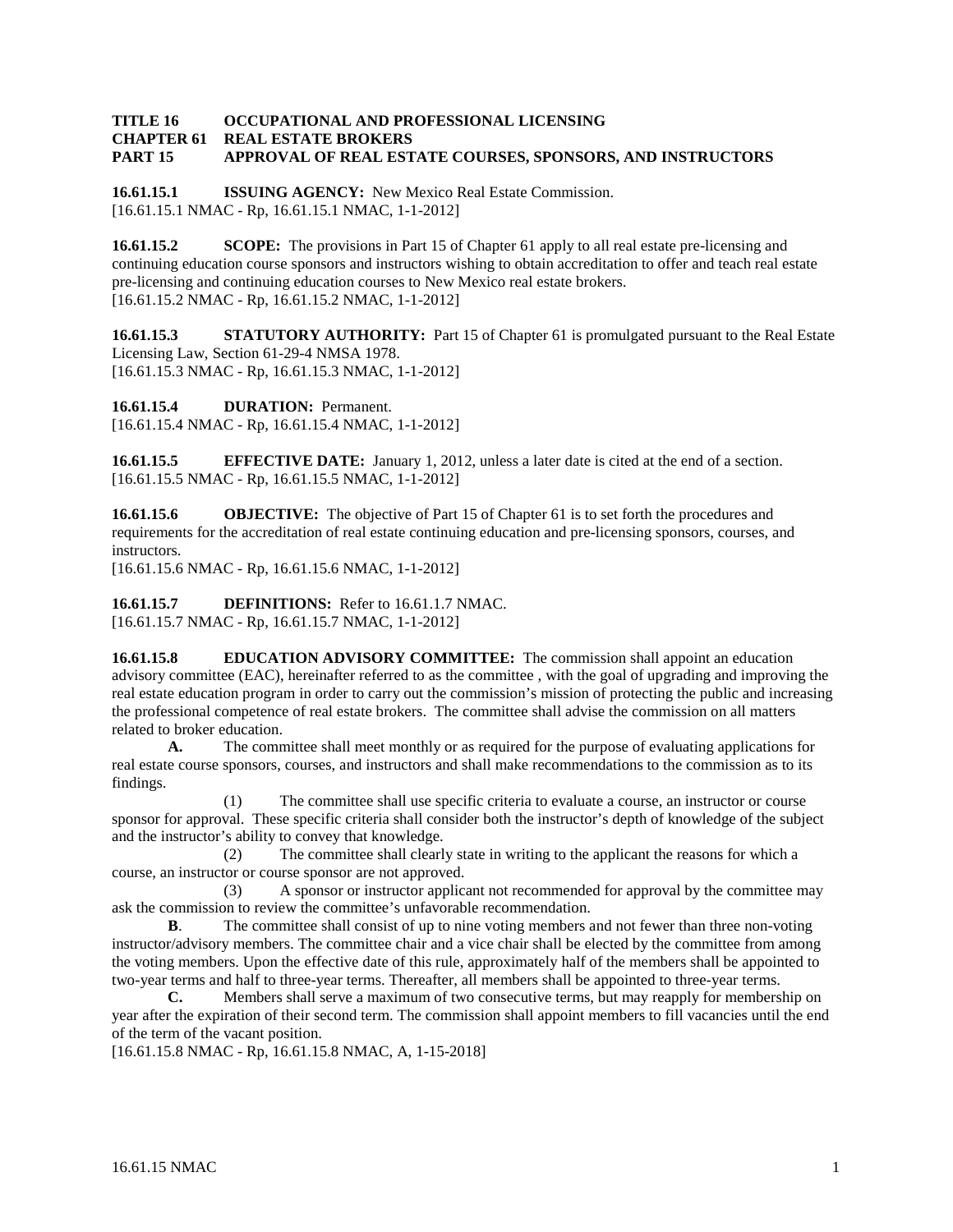## **16.61.15.9 APPROVAL OF EDUCATION PROGRAMS:**

**A.** Courses offered for New Mexico real estate commission approved credit must be offered by sponsors approved by the New Mexico real estate commission and be taught by instructors approved by the commission.

**B.** Applications for sponsor, instructor and course approvals shall be accompanied by the fee(s) specified in 16.61.2.8 NMAC of the commission rules.

(1) An approved education category course shall consist of a course offered by a commission approved sponsor in real estate law and practice; real estate financing including mortgages and other financing techniques; material specific to the regulatory, and ethical practice of real estate; and real estate related local, state and federal laws including but not limited to fair housing, the Americans with Disabilities Act (ADA), and leadbased paint disclosure.

(2) Approved training category courses include personal and property protection for the broker and clients; using the computer, the internet, business calculators and other technologies to enhance the broker's service to the public; concerning professional development, customer relations skills, sales promotion including salesmanship, negotiation, marketing techniques, servicing the client, or similar courses.

(3) With the exception of courses taken in states with which New Mexico has a written license recognition agreement, non-acceptable continuing education classes shall include courses taken in fulfillment of another state's continuing education requirements. Other non-acceptable courses include mechanical office and business skills such as typing; speed reading; memory improvement; language report writing; offerings concerning physical well-being or personal development such as personal motivation; stress management; time management; dress-for-success; or similar courses.

**C.** The committee shall review instructor candidates:

(1) to determine the candidate's knowledge of the subject matter;

(2) to determine the candidate's ability to communicate his/her knowledge to students;

(3) to determine if the candidate uses appropriate teaching delivery skills;

(4) to determine if the candidate is honest, truthful, reputable, professional, and competent.

[16.61.15.9 NMAC - Rp, 16.61.15.9 NMAC, 1-1-2012; A, 1-1-2017; A, 1-1-2019]

## **16.61.15.10 APPROVAL OF SPONSORS AND RESPONSIBILITIES:**

**A.** All sponsors wishing to offer commission approved courses for credit must be approved by the commission before the course being offered for credit.

**B.** Educational institutions, proprietary schools, professional organizations or businesses wishing to become commission approved sponsors must submit a completed sponsor application form with supporting documentation as required by the commission.<br> **C.** The commission will maintain

The commission will maintain a list of approved sponsors.

**D.** An approved sponsor shall comply with the following requirements:

(1) conduct all courses in accordance with commission rules and education policies, and in accordance with approved course content;

(2) permit all New Mexico real estate brokers to attend all classes offered by the sponsor for which continuing education credit is awarded;

(3) document electronically to the real estate commission that the student has completed the course;

(a) certify no candidate as successfully completing the broker basics or brokerage office administration course unless the student has attended at least ninety percent of the classroom instruction and has passed a written examination at the conclusion of the course;

(b) certify no broker as successfully completing a commission approved course unless the broker has attended 50 minutes of each hour, or successfully completed a distance education course approved by the New Mexico real estate commission.

(4) maintain current, complete, and accurate student records; these records shall include, but not be limited to, a record of payments made, a record of attendance, and a record of course work completed; records shall be maintained for a period of three years;

(5) permit the commission or its representative access to classes being conducted, and make available to the commission, upon request, all information pertaining to the activities of the sponsor;

(6) advertise at all times in a manner free from misrepresentation, deception or fraud; all course advertising must include the name of the commission-approved sponsor, and must specify whether the course is in the education or training category;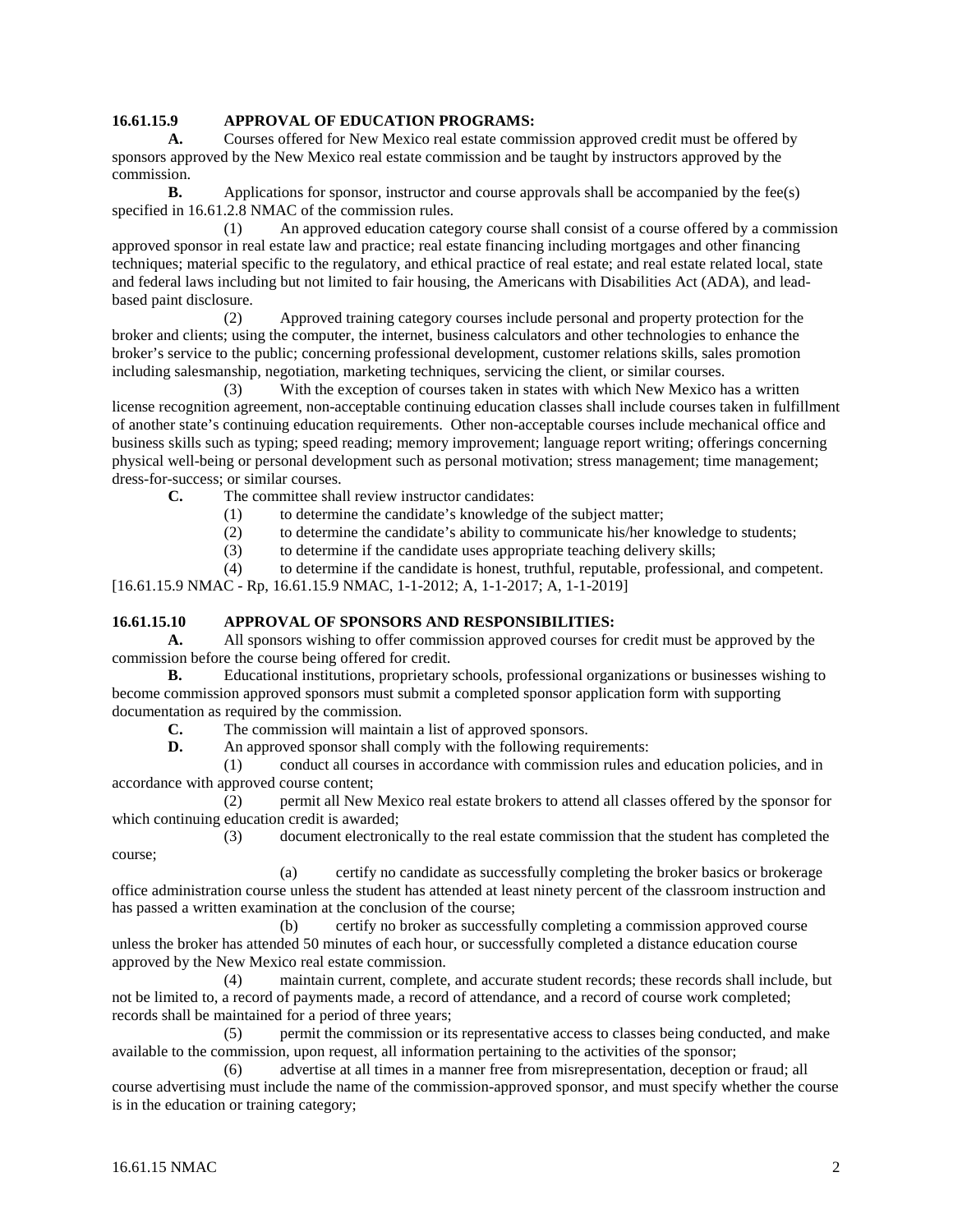(7) in the event a sponsor determines that it intends to cease sponsoring real estate classes it shall inform the commission in writing not less than 30 days before cessation;

(8) advise the commission within 30 days of changes in ownership, directorship, financial status, location or other pertinent information, and reapply for sponsorship in the event of change of majority ownership;

(9) at the end of each course, the sponsor shall collect from each student an evaluation that evaluates adherence to course content, the effectiveness of the instructor, and other prescribed criteria; the evaluation forms shall be maintained by the sponsor for not less than one year and shall be made available to the commission, or any duly authorized commission representative, upon request;

(10) renew sponsorship approval every three years by submitting a sponsor renewal form and renewal fee to the commission;

(11) shall meet the requirements of the Americans with Disabilities Act and all other local, state and federal laws.

**E.** Failure to comply with this rule may result in the loss of sponsor approval. The commission may investigate any claim of violation of this rule.

[16.61.15.10 NMAC - Rp, 16.61-15.10 NMAC, 1-1-2012; A, 1-1-2019]

#### **16.61.15.11 APPROVAL OF COURSES:**

**A.** Any pre-licensing or continuing education course must have been approved by the commission before the course being offered for credit. Courses must incorporate New Mexico law and rules when relevant. A course application form must be completed and submitted to the commission before consideration of a course for approval by the committee.

(1) Before course approval, the instructor teaching the course shall make a presentation before the committee according to presentation criteria established by the committee.

(2) The committee shall assign the number of credit hours to each course and determine whether the course is in the education or training category.

(3) Commission approved pre-licensing courses may count for up to ten credit hours toward continuing education requirements for license renewal.

**B.** The committee may waive a course presentation appearance by a nationally recognized professional real estate organization that provides professional designations if the organization can document to the committee's satisfaction that the course instructor received training in the course subject matter in addition to attending a train the trainer class.

**C.** The commission must approve any continuing education course offered for one-time credit before the course being offered.

(1) A commission approved application form for one-time credit approval must be completed and submitted to the committee before consideration of the course for credit.

(2) Approved sponsors are limited to 10 course submittals for one-time credit during each calendar year.

(3) The sponsor, or its representative, requesting one-time course credit, shall make a presentation before the committee according to presentation criteria established by the committee.

**D.** The course shall conform to the generally accepted principles of education as prescribed by the real estate educators association (REEA) and shall comply with commission approved course content requirements. The minimum length of a course shall be one hour.<br> **E.** The commission will maintain a l

The commission will maintain a list of courses that have been approved for credit.

**F.** If the course represents an update to a previously approved course, and new material becomes available, the instructor shall be responsible for updating the course and presenting the most current information. Significant changes to course outlines should be provided by the instructor to the commission's education administrator as they occur. If a course outline has not been updated within the last three years the committee may, at its discretion, recommend to the commission that the course be removed from the list of approved courses.

**G.** Distance education: For purposes of this part, distance learning is education and training that takes place outside of the traditional classroom setting and in which non-traditional instructional media are used because the teacher and student are separated by distance or time. Distance education sponsors seeking continuing education credit for their courses will be required to designate a New Mexico approved instructor to make a presentation to the committee and shall submit for committee review and approval:

(1) course syllabus which clearly states the course objectives and the specific learning objectives for desired student competencies;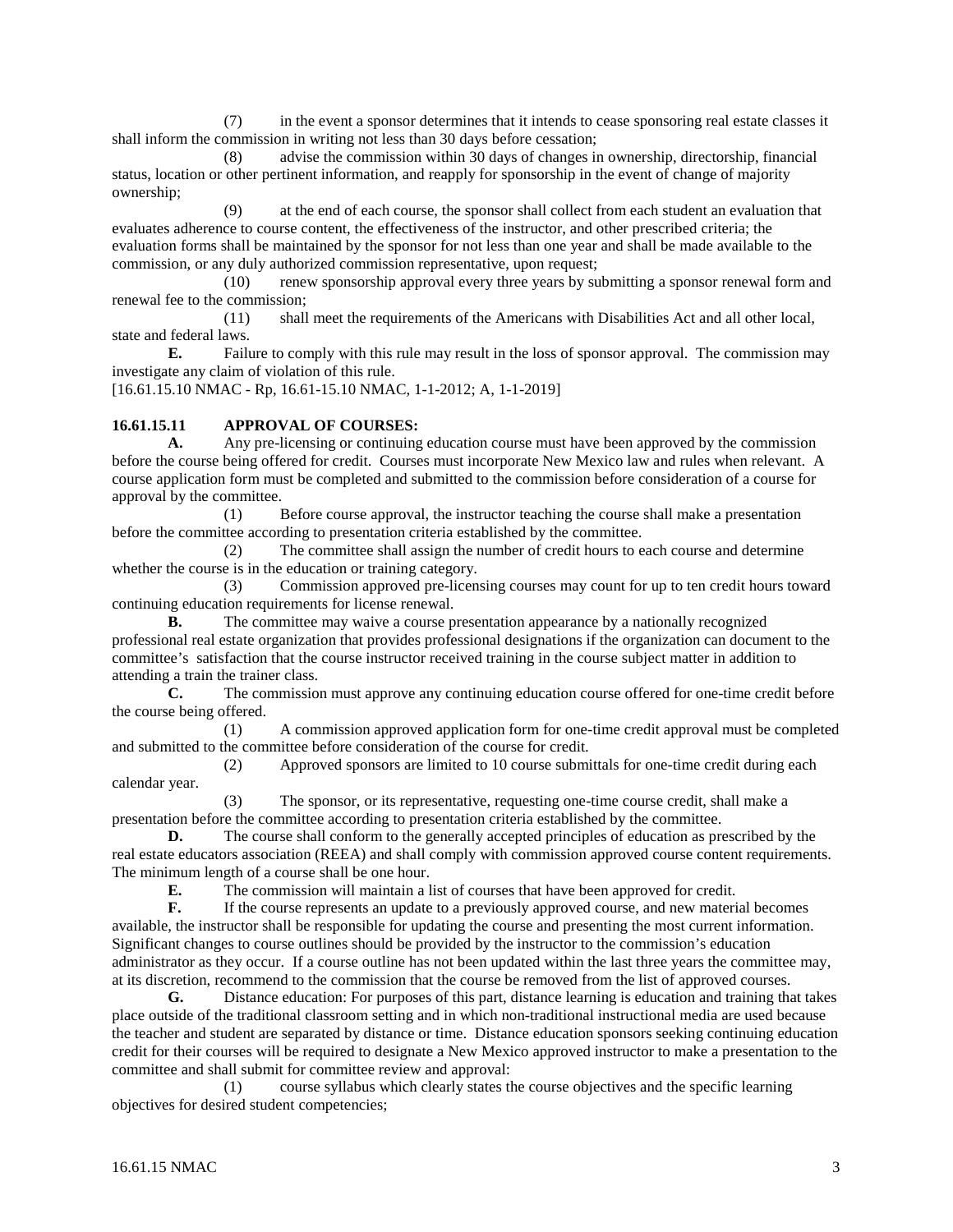(2) instructions for accessing, using and testing the online materials for committee auditing purposes including everything necessary for evaluating course content materials, duration, accuracy and timeliness;

(3) reference materials appropriate to the course;

(4) when a series of courses is offered in a curriculum, evidence of sequential development and logical progression;

(5) description of the method, such as examination and quizzes, by which student progress and mastery of the subject matter are measured, and for determining what is required for a student to successfully complete the course;

(6) description of the method by which student identity is verified, such as user name and password;

(7) the names, telephone numbers and email addresses of individuals, web-sites or other resources that students can contact for technical assistance;

(8) the name and contact information of the New Mexico instructor approved to teach the course who will be available to answer subject matter questions during regularly posted hours;

(9) a description of the methodology used by the sponsor in determining the classroom hour equivalency of each distance education course.

**H.** Live distance education is distance education in which the teacher and student are separated by distance, but not time. In addition to the requirements of subsection G, the following regulations will apply to live distance education. Live distance education sponsors and instructors seeking approval to offer continuing education credit will be required to designate a New Mexico approved instructor to make a presentation to the committee and shall submit for submit for committee approval the following:

(1) The technology a sponsor intends to use to provide live distance education will be in place, at the place of instruction and at student location(s), and demonstrated to the committee in a situation as near to the actual proposed class setting as possible.

(2) The sponsor or instructor will provide technical support sufficient to rectify minor technical problems. If there are interruptions that exceed the regulatory mandate of 50 minutes of instruction per hour, no credits will be issued to students.

(3) At live distance education locations where there is a proctor provided by the sponsor or the instructor, a final examination is not required. At locations where there is no proctor, a final examination is required.

(4) Live distance education core course instruction will be proctored, will have a maximum of 40 students total, and a minimum of five students at each location, unless there is a one teacher to one student instruction.

[16.61.15.11 NMAC - Rp, 16.61.15.11 NMAC, 1-1-2012; A, 1-1-2017; A, 1-1-2019]

## **16.61.15.12 APPROVAL OF INSTRUCTORS:**

**A.** Commission approved course instructors. Instructors must be approved by the commission before teaching courses. The following requirements apply to all commission approved [courses] instructors.

(1) Be honest, truthful, reputable, professional, and competent.

(2) Submit a commission-approved application before presenting the course to the

committee.

(3) Complete a commission approved instructor training course within one year of being initially approved as an instructor and every three years thereafter. Instructors who fail to submit documentation of completion of the instructor-training course will not be re-certified.

(4) Provide copies of student handouts during their course presentation.

(5) Make a minimum 15 minute presentation to the committee exhibiting their teaching skills and knowledge of the subject matter, and be prepared to answer questions. Presentations must conform to the generally accepted principles of education (GAPE) as established by the real estate educators' association (REEA).

**B.** Pre-licensing instructors. Pre-licensing courses include: real estate law, real estate principles and practices, broker basics and brokerage office administration. In addition to Subsection A. above, these instructor candidates must:

(1) pass the New Mexico broker's examination with a minimum score of 84 within the previous three years from the date of application;

(2) audit the course they wish to teach before being approved as an instructor for that course; documentation of having audited the course must be submitted with the candidate's application;

(3) broker basics: be approved to teach real estate law and real estate principles and practice;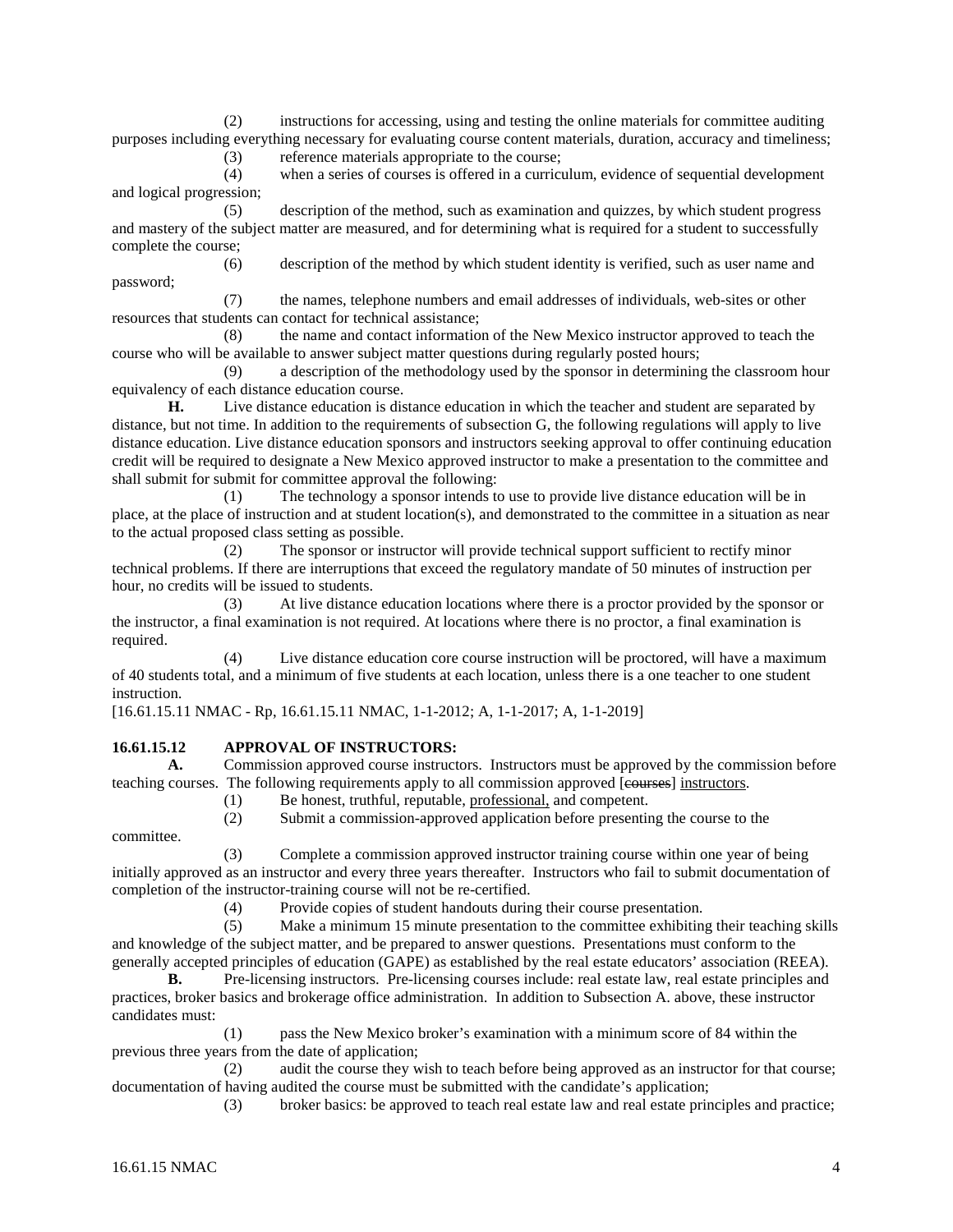(4) brokerage office administration: be approved to teach real estate law and real estate principles and practice and broker basics; in addition, candidates must also have two-year's experience as a qualifying broker in New Mexico or another licensing jurisdiction.

**C.** Core course instructors. In addition to Subsection A. above core course instructor candidates must:

(1) Successfully complete a core course training class recommended by the committee and approved by the commission; and

(2) Teach the current core course twice for no compensation; teamed with two different approved core course instructors designated by the commission executive secretary or commission education administrator; and receive "above average" evaluations in both courses, and

(3) Appear before and be approved by the committee, including presentation to the committee of a component of the current year's core class; and

(4) Appear before the commission, and be sworn in, and

(5) Ensure that the core course materials the applicant presents includes the materials approved by the commission for the current calendar year that is being taught.

**D.** Qualifying broker refresher course instructors. In addition to Subsection A above, qualifying broker refresher course instructor candidates must comply with one of the following:

(1) be a currently approved instructor for real estate law and real estate principles and practice and broker basics and be a qualifying broker or would qualify to be one; or

(2) be approved to teach the core course and be a qualifying broker.

**E.** New broker business practices post-licensing course instructors. In addition to Subsection A above, new broker business practices course instructors must:

(1) have two years' experience as an active qualifying broker with supervisory responsibilities or two years actively licensed as an associate broker and served in the capacity as a trainer for the brokerage, or two years actively licensed as an associate broker and be approved as a continuing education instructor;

attend, when offered, a commission approved train-the-trainer on how to instruct the post-licensing course and attend, when offered, a periodic update of the course offered by the commission or the commission contractor; and

**F.** Committee approval process. The committee will make its recommendation to the commission to grant or deny instructor approval. If the application is denied, a written evaluation to the candidate will provide specific reasons for denial and recommendations for improvement. An instructor candidate not recommended for approval by the committee may ask the commission to review the committee's unfavorable recommendation.<br> **G**.

Post-approval requirements. After approval all instructors must comply with the following:

- $(1)$  pay applicable fee(s);
- (2) conduct all classes in accordance with commission rules and educational policies;
- (3) ensure all instruction is free from all misrepresentation, solicitations of products and

recruitment;

- (4) conform to commission-approved course content requirements; and
- (5) allow access to any class to any duly appointed representative of the commission.

**H.** Instructor approval expiration and re-certification.

(1) Expiration. Instructor approvals expire on the same three-year cycle as the instructor's broker's license. If an instructor is not a real estate broker, then the expiration will be three years from the date of initial approval.

(2) Re-certification. Instructors seeking re-certification shall:

- (a) submit the commission-approved form;
- (b) submit documentation of having completed a commission-approved instructor

training course;

(c) an instructor who has not taught a course in the preceding three year instructor renewal cycle will not be recertified to teach that course; an instructor may submit at the time of renewal, a written request to the committee to be re-certified to teach that course; the written request must specify how the instructor has remained current on the course material, and must include the course outline and course material.

**I.** Failure to comply with this part may result in the loss of instructor approval.

[16.61.15.12 NMAC - Rp, 16.61.15.12 NMAC, A 1-1-2017; A, 1-1-2019]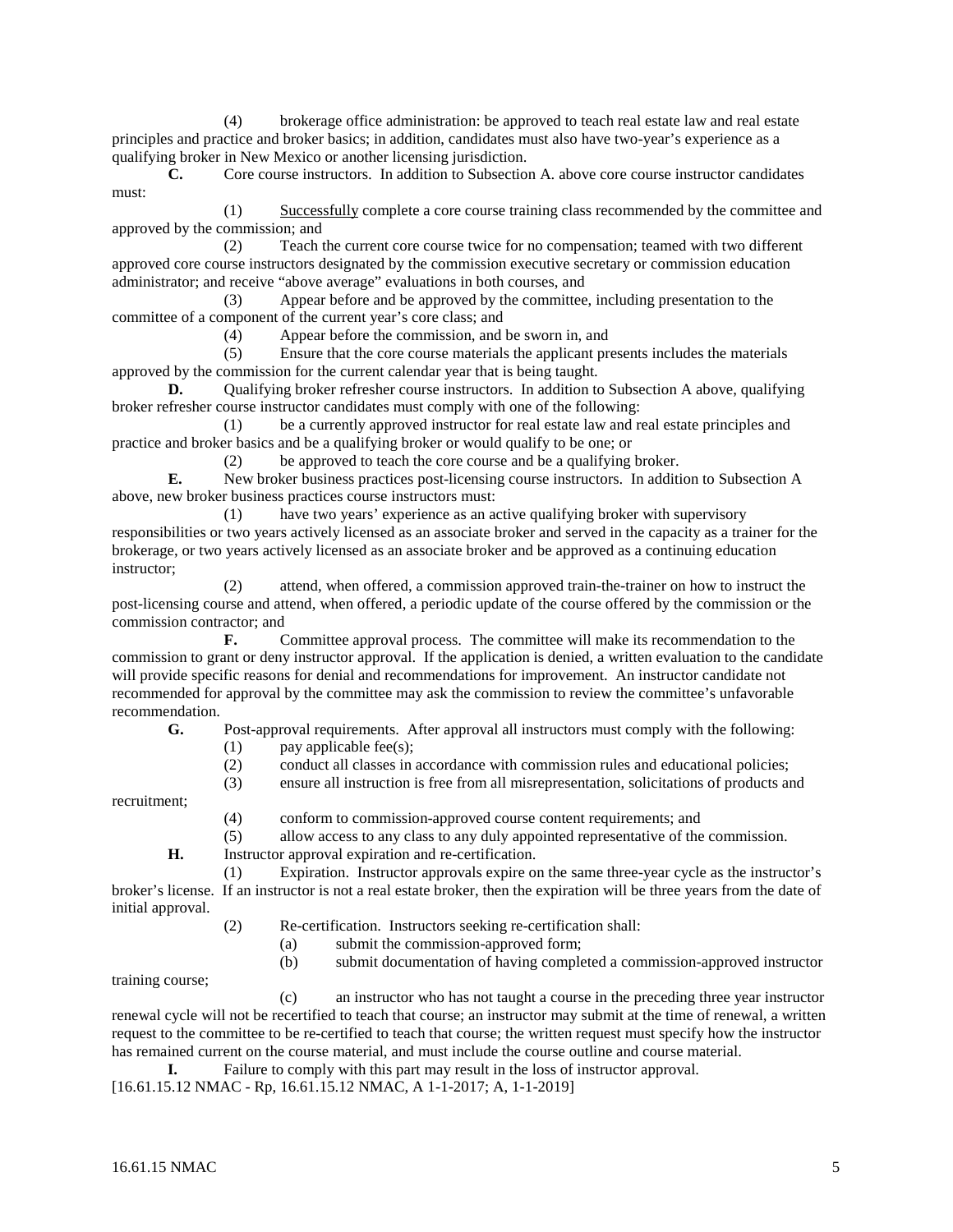## **HISTORY OF 16.61.15 NMAC:**

#### **Pre-NMAC History:**

The material in this part was derived from that previously filed with the state records center and archives under: Rule No. 7, Education: Accreditation of Sponsors/ Courses/Instructors, filed 12-18-87; NMREC Rule 7, Education: Accreditation of Sponsors/Courses/Instructors, filed 10-3-94.

#### **History of Repealed Material:**

16 NMAC 61.15, Continuing Education: Accreditation of Sponsors; Courses; Instructors (filed 6-25-97) repealed 1- 1-2000.

16.61.15 NMAC, Continuing Education: Approval of Sponsors, Courses, and Instructors (filed 11-30-2001) repealed 1-1-2006.

16.61.15 NMAC, Continuing Education: Approval of Sponsors, Courses, and Instructors (filed 11/16/2005) repealed 1-1-2007.

16.61.15 NMAC, Approval of Real Estate Courses, Sponsors, and Instructors (filed 11/16/2006) repealed 1-1-2012.

#### **Other History:**

NMREC Rule 7, Education: Accreditation of Sponsors/Courses/Instructors (filed 10-3-94) was reformatted, renumbered, and replaced by 16 NMAC 61.15, Continuing Education: Approval of Sponsors, Courses, Instructors, effective 8-15-97.

16 NMAC 61.15, Continuing Education: Accreditation of Sponsors; Courses; Instructors (filed 6-25-97) was replaced by 16 NMAC 61.15, Continuing Education: Approval of Sponsors, Courses, Instructors, effective 1-1- 2000.

16 NMAC 61.15, Continuing Education: Approval of Sponsors, Courses, and Instructors (filed 12-10-99) reformatted, amended, renumbered, and replaced by 16.61.15 NMAC, Continuing Education: Approval of Sponsors, Courses, and Instructors, effective 1-1-2002.

16.61.15 NMAC, Continuing Education: Approval of Sponsors, Courses, and Instructors (filed 11-30-2001) replaced by 16.61.15 NMAC, Continuing Education: Approval of Sponsors, Courses, and Instructors, effective 1-1- 2006.

16.61.15 NMAC, Continuing Education: Approval of Sponsors, Courses, and Instructors (filed 11/16/2005) replaced by 16.61.15 NMAC, Approval of Real Estate Courses, Sponsors, and Instructors, effective 1-1-2007. 16.61.15 NMAC, Approval of Real Estate Courses, Sponsors, and Instructors (filed 11/16/2006) replaced by 16.61.15 NMAC, Approval of Real Estate Courses, Sponsors, and Instructors, effective 1-1-2012.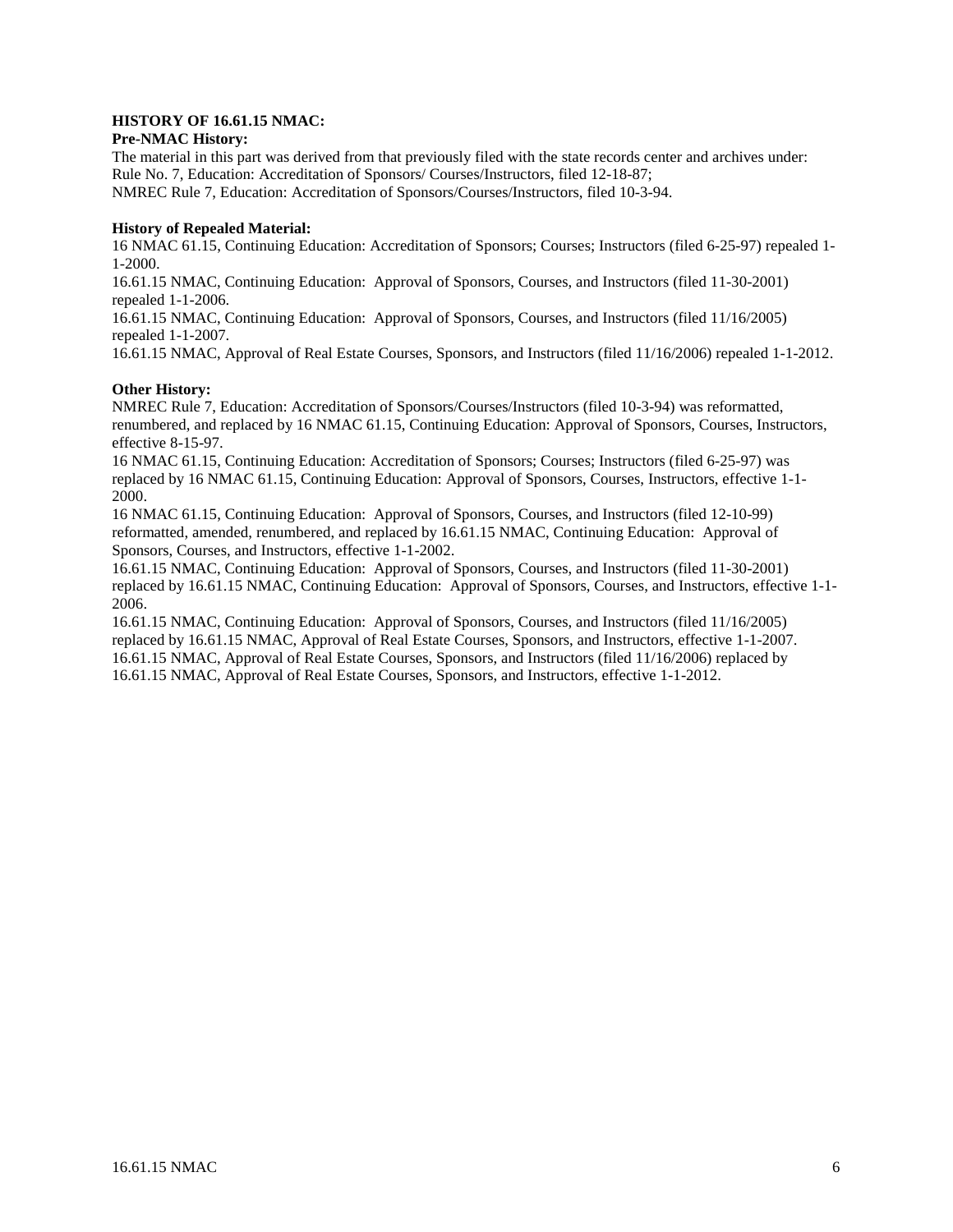#### **TITLE 16 OCCUPATIONAL AND PROFESSIONAL LICENSING REAL ESTATE BROKERS PART 17 ASSOCIATE BROKER: AFFILIATION AND RESPONSIBILITIES**

**16.61.17.1 ISSUING AGENCY:** New Mexico Real Estate Commission. [1-1-2000; 16.61.17.1 NMAC - Rn & A, 16 NMAC 61.17.1, 1-1-2002]

**16.61.17.2 SCOPE:** The provisions in Part 17 of Chapter 61 apply to all New Mexico associate brokers. [1-1-2000; 16.61.17.2 NMAC - Rn, 16 NMAC 61.17.2, 1-1-2002; A, 1-1-2006]

**16.61.17.3 STATUTORY AUTHORITY:** Part 17 of Chapter 61 is promulgated pursuant to the Real Estate Licensing Law, NMSA 1978 61-29-4.

[1-1-2000; 16.61.17.3 NMAC - Rn, 16 NMAC 61.17.3, 1-1-2002]

**16.61.17.4 DURATION:** Permanent.

[1-1-2000; 16.61.17.4 NMAC - Rn, 16 NMAC 61.17.4, 1-1-2002]

**16.61.17.5 EFFECTIVE DATE:** January 1, 2002, unless a later date is cited at the end of a section. [1-1-2000; 16.61.17.5 NMAC - Rn & A, 16 NMAC 61.17.5, 1-1-2002]

**16.61.17.6 OBJECTIVE:** The objective of Part 17 of Chapter 61 is to set forth the responsibilities, in addition to all other requirements imposed by law, of associate brokers. [1-1-2000; 16.61.17.6 NMAC - Rn, 16 NMAC 61.17.6, 1-1-2002; A, 1-1-2006]

**16.61.17.7 DEFINITIONS:** Refer to 16.61.1.7 NMAC.

[1-1-2000; 16.61.17.7 NMAC - Rn, 16 NMAC 61.17.7, 1-1-2002]

**16.61.17.8 AFFILIATION:** An associate broker must be affiliated with a qualifying broker in order to engage in real estate brokerage business. An associate broker may have only one associate broker's license and be affiliated with only one qualifying broker at a time. If specified in the independent contractor agreement between the brokerage and the associate broker, an associate broker may perform brokerage services for different qualifying brokers within the same brokerage with the same ownership. A broker performing brokerage related services in the capacity of a transaction coordinator for multiple brokerages must have a qualifying broker's license issued by the commission.

[1-1-2000; 16.61.17.8 NMAC - Rn, 16 NMAC 61.17.8, 1-1-2002; A, 1-1-2006; A, 1-1-2012; A, 1-1-2019]

**16.61.17.9 RESPONSIBILITIES:** An active associate broker shall:

**A.** complete within their first year of licensure, the commission-approved new broker business practices course or the CCIM 101 course. Associate brokers who have been on inactive status since their initial licensure shall complete the new broker business practices course or the CCIM 101 course prior to activation of their license;

**B.** be affiliated with only one qualifying broker at a time;<br>**C.** not engage in any real estate activity for any other qual

**C.** not engage in any real estate activity for any other qualifying broker other than the qualifying broker with whom the broker is affiliated;

**D.** not engage in any real estate activities for others for which a real estate license is required outside the knowledge and supervision of their qualifying broker;

**E.** not engage in any real estate activities on their own behalf outside the knowledge of the qualifying broker with whom the broker is affiliated;

**F.** not engage in any real estate activity under a trade name(s) other than the trade name(s) of the qualifying broker with whom the broker is affiliated;

**G.** not receive any commissions or fees for real estate activities from anyone other than the qualifying broker with whom the broker was affiliated with at the time the transaction went under contract, or persons authorized in writing by the qualifying broker to disburse such commissions or fees;

**H.** when advertising real estate or real estate services for others, include in the advertising the trade name and telephone number as registered with the commission of the qualifying broker with whom the broker is affiliated;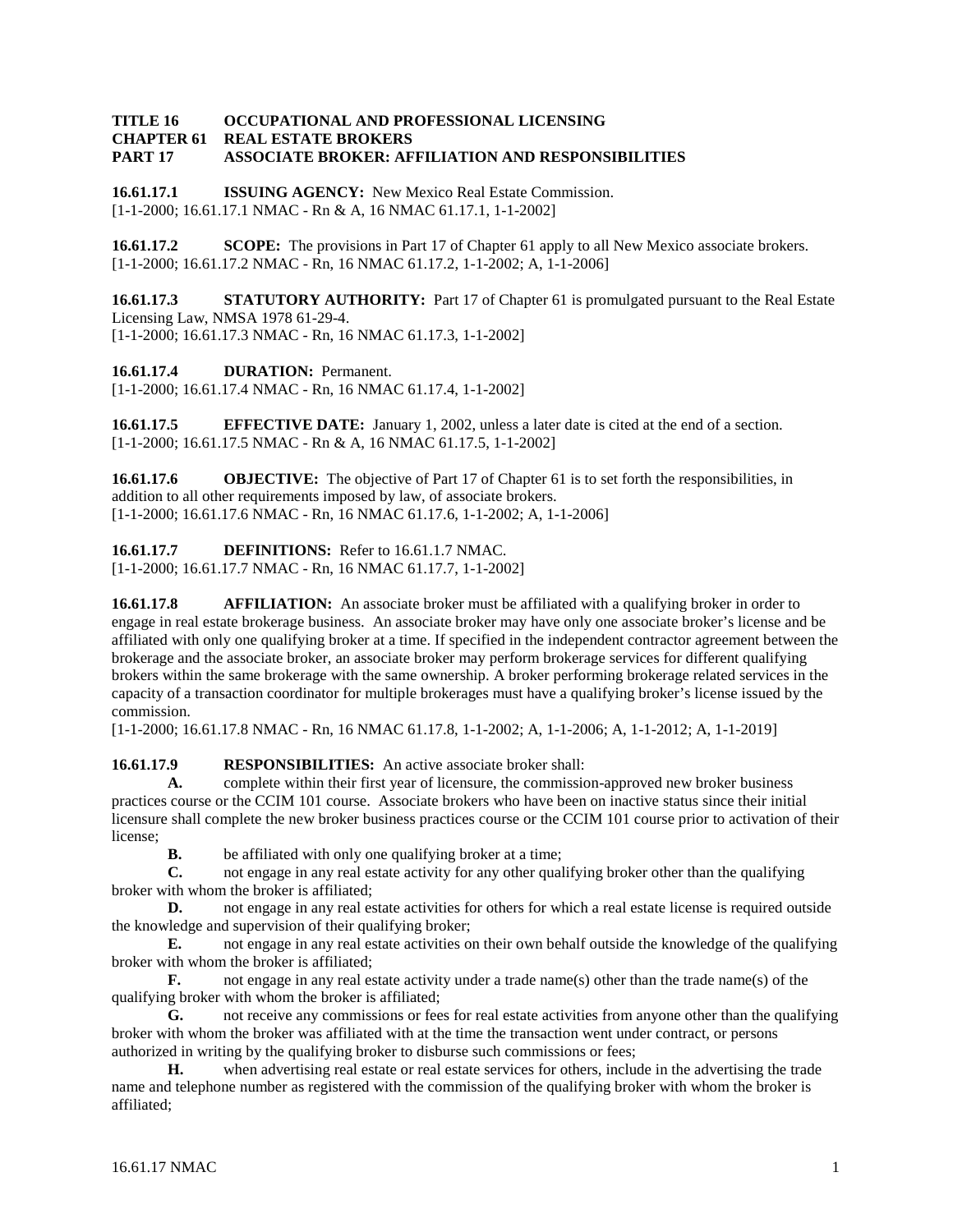**I.** remit all funds received from others related to real estate transactions to the qualifying broker or their designee as soon as possible after receipt of those funds, and after securing signatures of all parties to the transaction;

**J.** deliver in a timely manner to their qualifying broker all records required to be maintained by their qualifying broker under 16.61.16 NMAC; and

**K.** maintain a current errors and omissions insurance policy as provided in Section 61-29-4.2 NMSA 1978 of the Real Estate License Law and 16.61.5.8 NMAC of the commission rules, and provide documentation of such policy to their qualifying broker.

[1-1-2000, A, 2-14-2000; 16.61.17.9 NMAC - Rn, 16 NMAC 61.17.9, 1-1-2002; A, 1-1-2006; A, 12-31-2008; A, 1- 1-2012; A, 1-1-2014; A, 1-1-2017]

#### **HISTORY OF 16.61.17 NMAC:**

## **Pre-NMAC History:**

The material in this part was derived from that previously filed with the state records center and archives under: Real Estate License Law Manual, filed 10-2-73;

(REC-3) Rule No. 3 Amendment No. 3, Salesperson-Employment; Place of Business; Records to be Maintained, filed 6-15-79;

REC 70-3, Associate Broker/Salesperson-Affiliation; Place of Business; Records to be Maintained, filed 10-6-81; REC 71-3, Associate Broker/Salesperson-Affiliation; Place of Business; Records to be Maintained, filed 11-29-82; Rule No. 5, Qualifying Broker/Associate Broker/ Salesperson-Affiliation and Responsibilities, filed 12-18-87.

#### **History of Repealed Material:**

16 NMAC 61.17, Associate Broker: Affiliation and Responsibilities (filed 6-25-97) repealed 1-1-2000. 16 NMAC 61.17, Associate Broker/Salesperson Affiliation and Responsibilities (filed 12-10-99) repealed 1-1-2002.

#### **Other History:**

That portion of Rule No. 5, Qualifying Broker/Associate Broker/ Salesperson-Affiliation and Responsibilities (filed 12-18-87) was reformatted, renumbered , and replaced by 16 NMAC 61.17, Associate Broker/Salesperson: Affiliation and Responsibilities, effective 8-15-97.

16 NMAC 61.17, Associate Broker/Salesperson: Affiliation and Responsibilities (filed 6-25-99) was replaced by 16 NMAC 61.17, Associate Broker/Salesperson: Affiliation and Responsibilities, effective 1-1-2000.

16 NMAC 61.17, Associate Broker/Salesperson: Affiliation and Responsibilities (filed 12-10-99) was reformatted, amended, renumbered and replaced by 16.61.17 NMAC, Associate Broker/Salesperson: Affiliation and Responsibilities, effective 1-1-2002.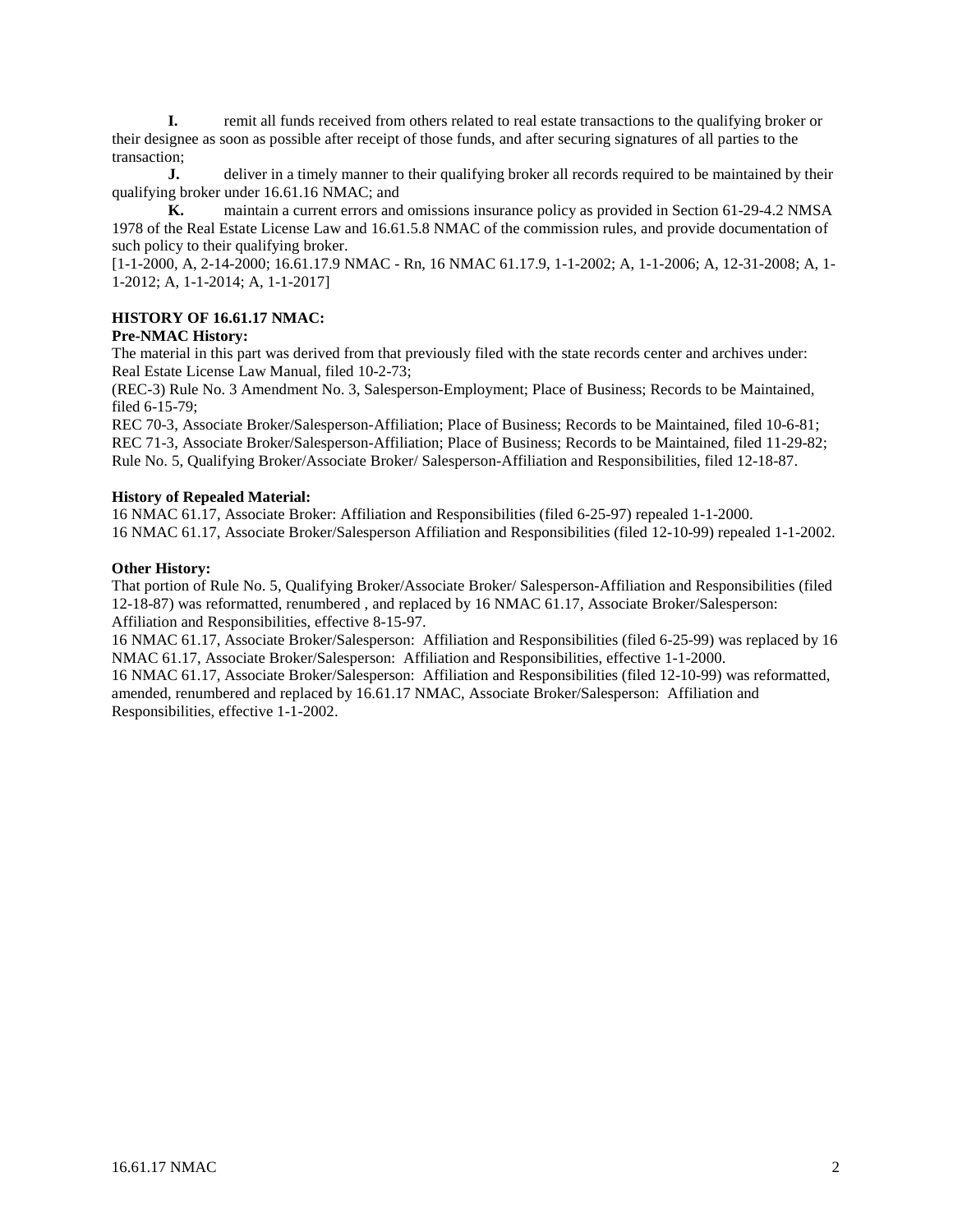#### **TITLE 16 OCCUPATIONAL AND PROFESSIONAL LICENSING REAL ESTATE BROKERS PART 19 BROKER DUTIES AND BROKERAGE RELATIONSHIPS**

**16.61.19.1 ISSUING AGENCY:** New Mexico Real Estate Commission. [16.61.19.1 NMAC - Rp, 16.61.19.1 NMAC, 1-1-2004]

**16.61.19.2 SCOPE:** The provisions in Part 19 of Chapter 61 apply to all licensed associate brokers and qualifying brokers in New Mexico. [16.61.19.2 NMAC - Rp, 16.61.19.2 NMAC, 1-1-2004; A, 1-1-2006]

**16.61.19.3 STATUTORY AUTHORITY:** Part 19 of Chapter 61 is promulgated pursuant to the Real Estate Licensing Law, Section 61-29-4 NMSA 1978. [16.61.19.3 NMAC - Rp, 16.61.19.3 NMAC, 1-1-2004]

**16.61.19.4 DURATION:** Permanent. [16.61.19.4 NMAC - Rp, 16.61.19.4, 1-1-2004]

**16.61.19.5 EFFECTIVE DATE:** 1-1-2004, unless a later date is cited at the end of a section. [16.61.19.5 NMAC - Rp, 16.61.19.5 NMAC, 1-1-2004]

**16.61.19.6 OBJECTIVE:** The objective of Part 19 of Chapter 61 is to define the duties of real estate associate brokers and qualifying brokers, to define the various potential brokerage relationships and to define the disclosures associate brokers and qualifying brokers are required to make when working with consumers. [16.61.19.6 NMAC - Rp, 16.61.19.6 NMAC, 1-1-2004; A, 1-1-2006]

**16.61.19.7 DEFINITIONS:** Refer to 16.61.1.7 NMAC. [16.61.19.7 NMAC - Rp, 16.61.19.7 NMAC, 1-1-2004]

**16.61.19.8 BROKER DUTIES; DISCLOSURE:** Brokers owe specific broker duties to prospective buyers, sellers, landlords (owners), tenants as set forth herein, 16.61.19.8 NMAC. Brokers shall disclose the applicable set of broker duties owed to buyers, sellers, landlords (owners) of rental property and tenants as set forth herein, 16.61.19.8 NMAC, prior to the time the broker generates or presents any written document to that party that has the potential to become an express written agreement and obtain from that applicable party written acknowledgement that the broker has made such disclosures. Brokers shall perform all duties established for brokers by the commission. In the case of prospective buyers, sellers, landlord (owners) and tenants to whom the broker is not directly providing real estate services, such disclosure and acknowledgment of receipt shall be made through the broker who is directly providing real estate services to that buyer, seller, landlord (owner) or tenant.

**A**. Brokers owe the following duties to prospective buyers, sellers, landlords (owners) and tenants:

(1) Honesty and reasonable care and ethical and professional conduct;

(2) Compliance with local, state, and federal fair housing and anti-discrimination laws, the New Mexico real estate license law and the real estate commission rules, the New Mexico Uniform Owner Resident Relations Act, and other applicable local, state, and federal laws and regulations;

(3) Performance of any and all written agreements made with the prospective buyer, seller, landlord (owner) or tenant;

(4) Written disclosure of any potential conflict of interest or any other written agreement that the broker has in the transaction including but not limited to:

(a) Any written brokerage relationship the broker has with any other parties to the transaction or;

(b) Any material interest or relationship of a business, personal, or family nature that the broker has in the transaction;

(c) Any written agreement the broker has with a transaction coordinator who will be providing brokerage services related to the transaction.

(5) Written disclosure of any adverse material facts actually known by the associate broker or qualifying broker about the property or the transaction, or about the financial ability of the parties to the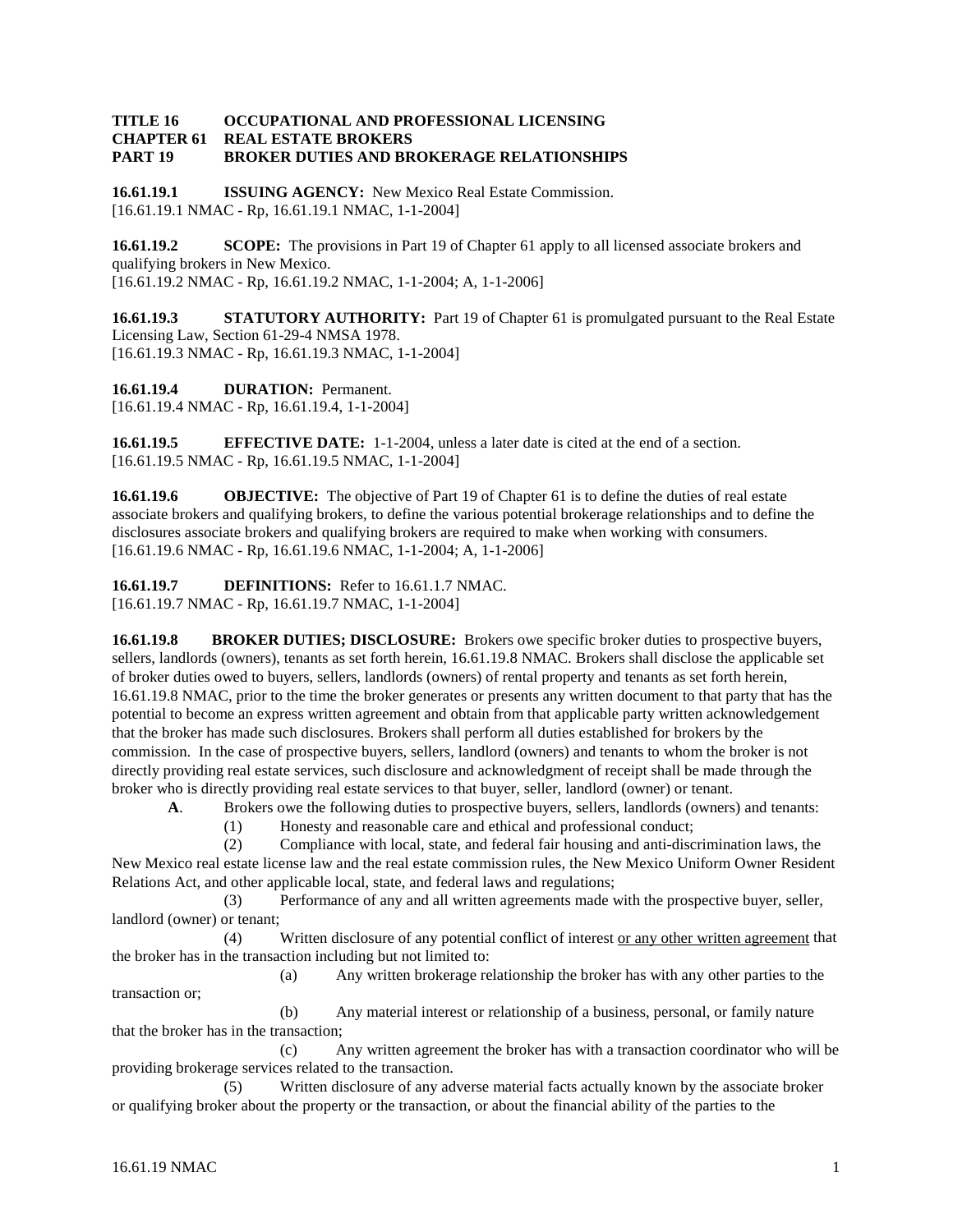transaction to complete the transaction; adverse material facts requiring disclosure do not include any information covered by federal fair housing laws or the New Mexico Human Rights Act.

**B**. In addition to the broker duties owed to prospective buyers, sellers, landlords (owners) and tenants as set forth in this Subsection A of 16.61.19.8 NMAC, Brokers owe the following broker duties to the buyers, sellers, landlord (owners) and tenants to whom the broker is directly providing real estate services, regardless of the scope and nature of those services; brokers working as property managers for a landlord (owner) are directly providing real estate services to the landlord (owner), not to the tenant:

(1) Assistance to the party in completing the transaction, unless otherwise agreed to in writing by the party to whom the broker is directly providing real estate services, including:

(a) Timely presentation of and response to all written offers or counter-offers; and

(b) Active participation in assisting in complying with the terms and conditions of the contract and with the finalization of the transaction;

If the broker in the transaction is not providing the service, advice or assistance described in Paragraphs (a) and (b) of this Subsection B of 16.61.19.8 NMAC, the party must agree in writing that the broker is not expected to provide such service, advice or assistance;

(2) Acknowledgement by the broker that there may be matters related to the transaction that are outside the broker's knowledge or expertise and that the broker will suggest that the party seek expert advice on these matters;

(3) Advice to consult with an attorney regarding the effectiveness, validity or consequences of any written document generated by the brokerage or presented to the party and that has the potential to become an express written agreement.

(4) Prompt accounting for all money or property received by the broker;

(5) maintenance of any confidential information learned in the course of any prior agency relationship unless the disclosure is with the former principal's written consent or is required by law;

(6) Written disclosure of brokerage relationship options available in New Mexico;

(7) Unless otherwise authorized in writing, a broker who is directly providing real estate services to a seller/owner shall not disclose the following to the buyer/tenant in a transaction:

(a) That the seller/owner has previously indicated they will accept a sales/lease price less than the asking or listed price of a property;

(b) That the seller/owner will agree to financing terms other than those offered;

(c) The seller/owner's motivations for selling/leasing; or

(d) Any other information the seller/owner has requested in writing remain confidential, unless disclosure is required by law;

(8) Unless otherwise authorized in writing, a broker who is directly providing real estate services to a buyer/tenant shall not disclose the following to the seller/owner in the transaction:

(a) That the buyer/tenant has previously indicated they will pay a price greater than the price submitted in a written offer.

(b) The buyer/tenant's motivation for buying/leasing; or

(c) Any other information the buyer has requested in writing remain confidential, unless disclosure is required by law.

(9) In the event the broker is working for the landlord (owner) as a residential property manager, the broker additionally owes to the landlord (owner) all duties owed under the law of agency.

**C**. In addition to the broker duties owed to prospective buyers, sellers, landlords (owners) and tenants as set forth in this Subsection A of 16.61.19.8 NMAC, brokers working as property managers for a landlord (owner) owe the following duties to tenants:

(1) Prompt accounting for all money or property received by the broker from the tenant, including issuance of a receipt for cash received;

(2) If a residential property manager, written disclosure that the broker is the agent of the owner of the property and not of the tenant; in the commercial property management context, written disclosure of the broker's relationship with the landlord (owner).

**D.** Broker obligations to other brokers. Brokers owe the following professional obligations to other brokers; however, brokers are not required to provide to one another a list of these broker obligations.

(1) Honesty, reasonable care, and ethical and professional conduct;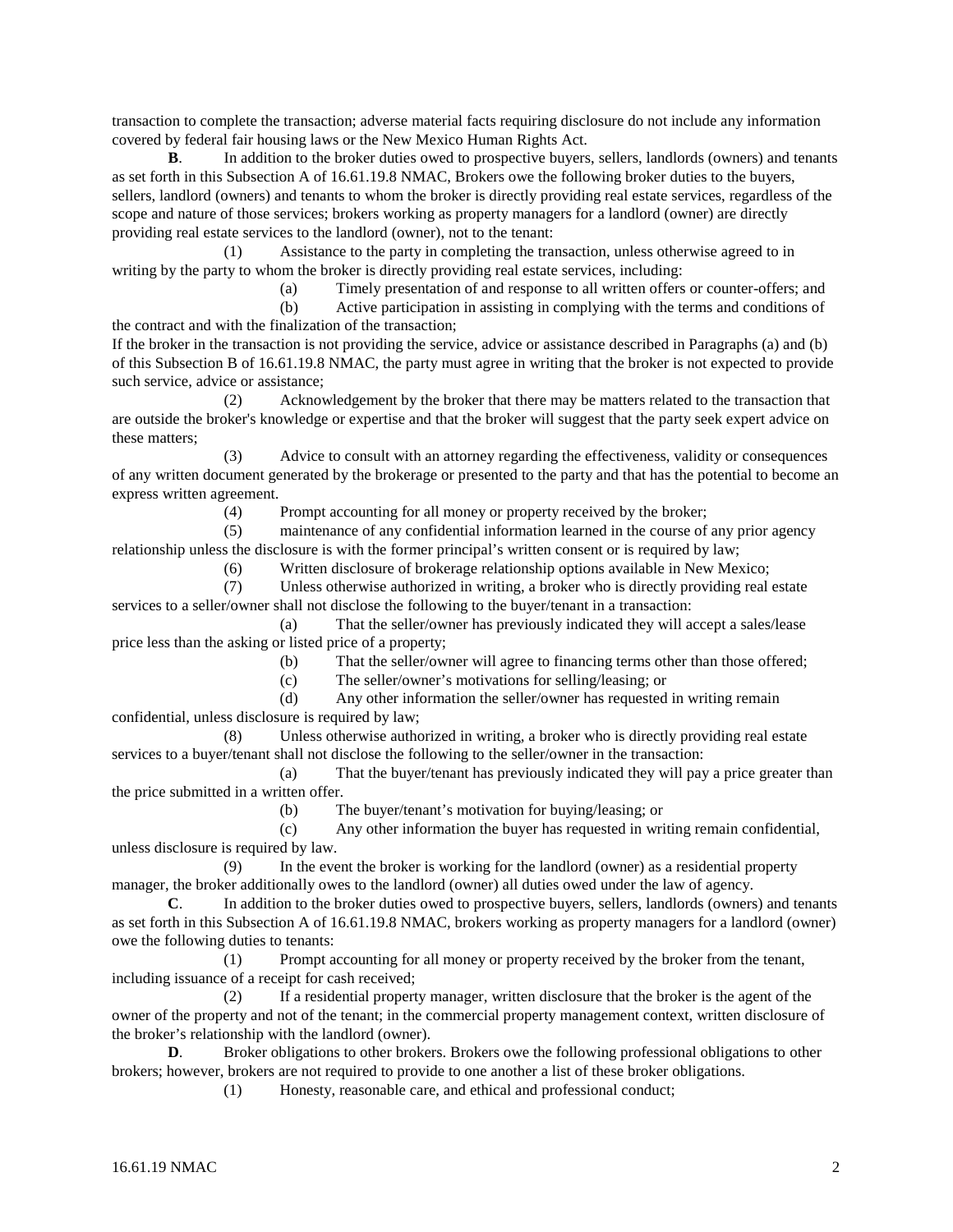(2) Timely presentation of all written offers or counter-offers and responses thereto, unless otherwise agreed to in writing by the party to whom the broker is directly providing real estate services;

(3) Active participation in assisting the party to whom the broker is directly providing real estate services in complying with the terms and conditions of the contract and with the closing of the transaction, unless otherwise agreed to in writing by the party to whom the broker is directly providing real estate services;

(4) Compliance with local, state, and federal fair housing and anti-discrimination laws, the New Mexico real estate license law and the real estate commission rules; the New Mexico Uniform Owner-Resident Relations Act, and other applicable local, state, and federal laws and regulations;

(5) Written disclosure of any adverse material facts actually known by the broker about the property or the transaction, or about the financial ability of the parties to the transaction to complete the transaction; adverse material facts requiring disclosure do not include any information covered by federal fair housing laws or the New Mexico Human Rights Act;

(6) Written disclosure of any potential conflict of interest that the broker has in the transaction, including but not limited to, any material interest the broker has in the transaction or any relationship of a business, personal, or family nature that the broker has with a party to the transaction;

(7) Non-interference with a purchase agreement or any express written agreement that another broker has with a buyer, seller, landlord (owner) or tenant.

[16.61.19.8 NMAC - Rp, 16.61.19.8 NMAC, 1-1-2004; A, 1-30-2004; A, 3-27-2004; A, 1-1-2006; A, 1-1-2006, A, 1-1-2007; A, 12-31-2008; A, 1-1-2012; A, 1-1-2014. A-1-15-2018; A, 1-1-2019]

**16.61.19.9 BROKERAGE RELATIONSHIPS:** Brokerages working with consumers either as customers or clients may do so through a variety of brokerage relationships. These relationships include but are not limited to a transaction broker relationship, an exclusive agency relationship or a dual agency relationship. For all regulated real estate transactions, a customer or client may enter into an express written agreement to become a client of a brokerage without creating an agency relationship, and no agency duties will be imposed.<br>A. Transaction broker: a qualifying broker, associate broker or brokerage t

**A.** Transaction broker: a qualifying broker, associate broker or brokerage that provides real estate services without entering into an agency relationship. The transaction broker relationship is a non-fiduciary relationship.

**B.** Exclusive agency: an express written agreement between a person and a brokerage wherein the brokerage agrees to exclusively represent as an agent the interests of the person in a real estate transaction. Such agreements include buyer agency, seller agency, designated agency, and subagency agreements.<br> **C.** Dual agency: an express written agreement that modifies existing exclusive agreement

**C.** Dual agency: an express written agreement that modifies existing exclusive agency agreements to provide that the brokerage agrees to act as a facilitator in a real estate transaction rather than as an exclusive agent for either party to the transaction.

[16.61.19.9 NMAC - Rp, 16.61.19.9 NMAC, 1-1-2004; A, 12-31-2008; A. 1-1-2012]

# **16.61.19.10 DUAL AGENCY RELATIONSHIP:**<br>A. Dual agency occurs when:

**A.** Dual agency occurs when:

(1) an associate broker or qualifying broker is agent for both a seller client and a buyer client in the same transaction;

(2) an associate broker is agent for either a seller client or a buyer client, and the agent's qualifying broker is agent for the other client in the transaction; and,

(3) in a transaction where a buyer client and a seller client are each served by different associate brokers in an agency relationship supervised by the same qualifying broker, and the qualifying broker does not choose the designated agency option, both the associate brokers and the qualifying broker are dual agents in the transaction.

**B.** In all situations, a dual agent shall act in the capacity of a facilitator rather than as an exclusive agent of either party to the transaction.

**C.** Prior to writing or presenting offers, a dual agent shall obtain written authority from the buyer client and the seller client in the form of a separate dual agency agreement.

**D.** Information obtained by an associate broker or qualifying broker prior to the time that written authority for dual agency was granted shall not be disclosed to the other party unless required by law or rules or permitted by the client who originally disclosed the confidential information.

[16.61.19.10 NMAC - Rp, 16.61.19.11 NMAC, 1-1-2004; A, 1-1-2006]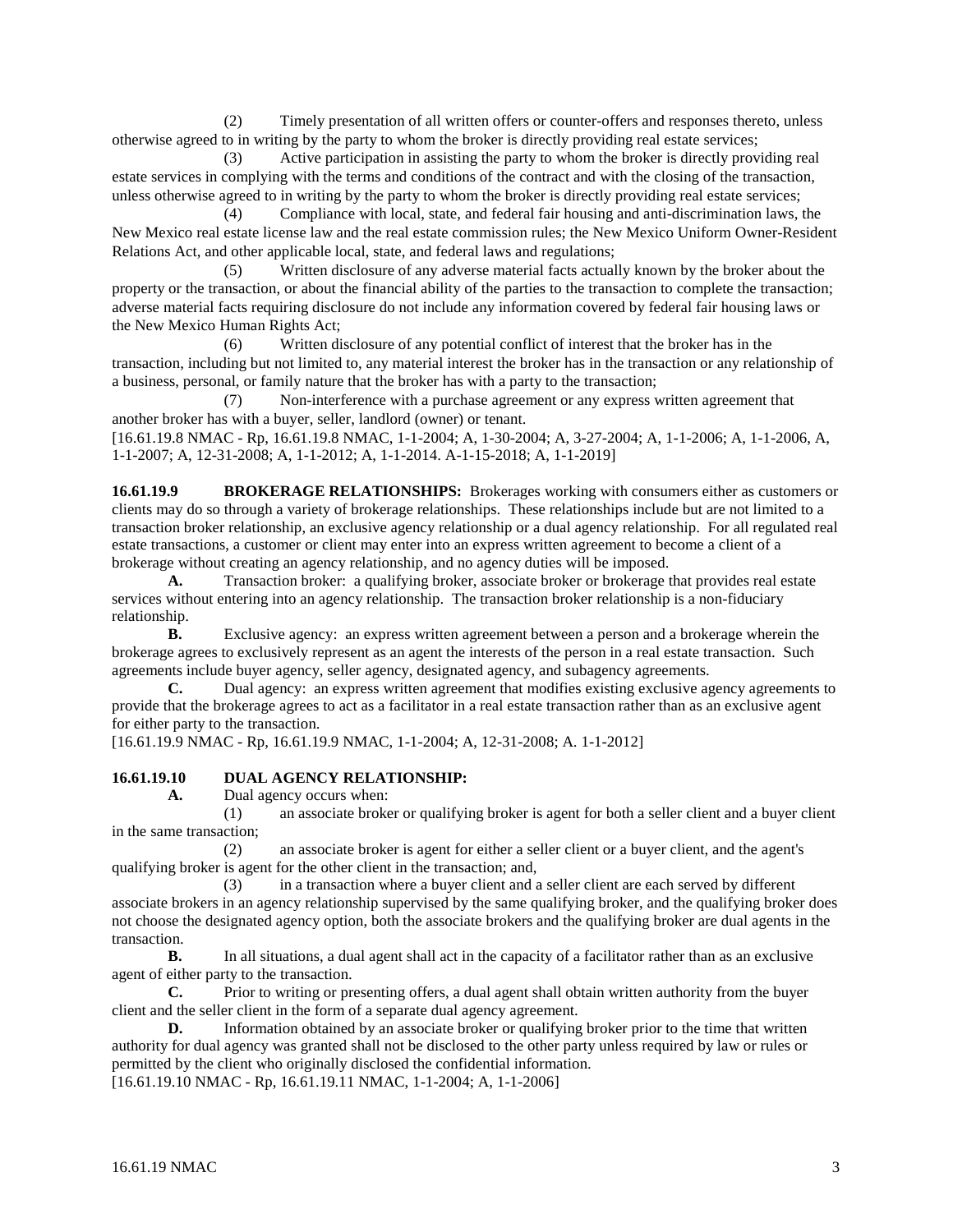#### **HISTORY OF 16.61.19 NMAC:**

**Pre-NMAC History:** The material in this part was derived from that previously filed with the State Records Center and Archives under: NMREC Rule 18, Agency: Relationship, Disclosure and Compensation, filed 12-17-91; and Rule 18, Licensee Duties: Brokerage Relationships/ Disclosure, filed 4-13-95.

#### **History of Repealed Material:**

16 NMAC 61.19, Licensee Duties; Brokerage Relationships/Disclosures (filed 12-17-96) repealed 1-1-2000. 16.61.19 NMAC, Brokerage Relationships and Disclosures (filed 11-30-2001) is repealed effective 1-1-2004.

#### **Other History:**

Rule 18, Licensee Duties: Brokerage Relationships/ Disclosure (filed 4-13-95) was reformatted, renumbered, and replaced by 16 NMAC 61.19, Agency Relationships/Disclosures, effective 1-31-97.

16 NMAC 61.19, Agency Relationships/Disclosures (filed 12/17/96) was replaced by 16 NMAC 61.19, Licensee Duties, Brokerage Relationships and Disclosures, effective 1-1-2000.

16 NMAC 61.19, Brokerage Relationships and Disclosures (filed 12-10-99) reformatted, amended, renumbered, and replaced by 16.61.19 NMAC, Brokerage Relationships and Disclosures, effective 1-1-2002.

16.61.19 NMAC, Brokerage Relationships and Disclosures (filed 11-30-2001) replaced by 16.61.19 NMAC, Basic Licensee Duties, Disclosure, Brokerage Relationships and Dual Agency Relationships, effective 1-1-2004.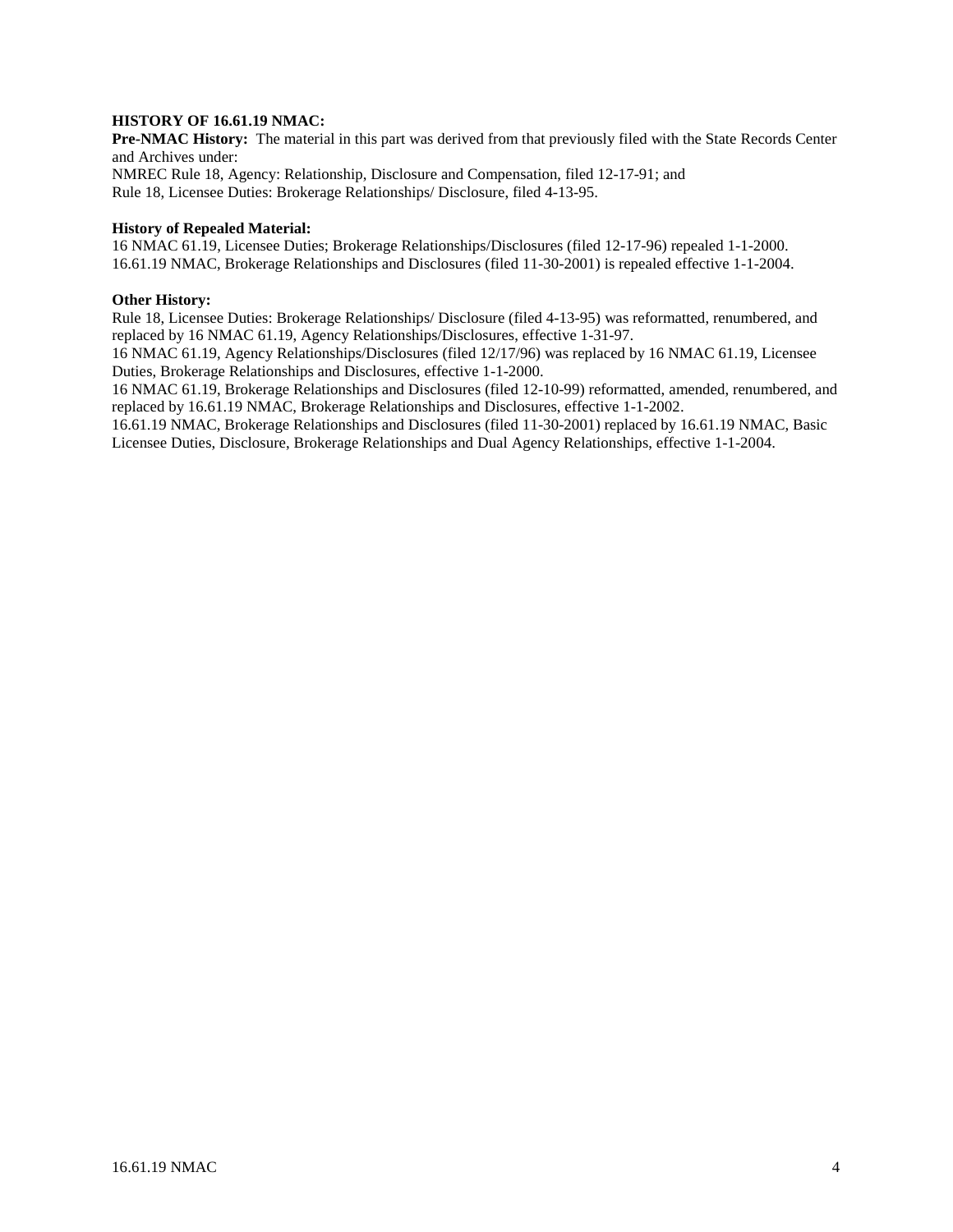#### **TITLE 16 OCCUPATIONAL AND PROFESSIONAL LICENSING CHAPTER 61 REAL ESTATE BROKERS PART 20 TRANSACTION COORDINATOR**

**16.61.20.1 ISSUING AGENCY:** New Mexico Real Estate Commission. [16.61.20.1 NMAC - N, 01-01-2019]

**16.61.20.2 SCOPE:** The provisions in Part 20 of Chapter 61 apply to all New Mexico brokers. [16.61.20.2 NMAC - N, 01-01-2019]

**16.61.20.3 STATUTORY AUTHORITY:** Part 20 of Chapter 61 is promulgated pursuant to the Real Estate Licensing Law, NMSA 1978 61-29-4. [16.61.20.3 NMAC - N, 01-01-2019]

**16.61.20.4 DURATION:** Permanent. [16.61.20.4 NMAC - N, 01-01-2019]

**16.61.20.5 EFFECTIVE DATE:** January 1, 2019, unless a later date is cited at the end of a section. [16.61.20.4 NMAC - N, 01-01-2019]

**16.61.20.6 OBJECTIVE:** The objective of Part 20 of Chapter 61 is to set forth the responsibilities, in addition to all other requirements imposed by law, of all brokers. [16.61.20.6 NMAC - N, 01-01-2019]

**16.61.20.7 DEFINITIONS:** Refer to 16.61.1.7 NMAC. [16.61.20.7 NMAC - N, 01-01-2019]

## **16.61.20.8 REQUIREMENTS.**

A. Any transaction coordinator performing activities that require a New Mexico real estate license, including authoring and negotiating contracts and leases, must hold a current real estate license issued by the real estate commission.

B. A transaction coordinator performing activities for a brokerage under one ownership is not required to have a qualifying broker's license provided that the transaction coordinator is under the direct supervision of a qualifying broker of that same brokerage.

C. Any transaction coordinator providing services for multiple brokerages other than the transaction coordinator's own brokerage must hold a current New Mexico qualifying broker's license.

D. Any transaction coordinator providing services for a brokerage other than the transaction coordinator's own brokerage must have a transaction-specific written agreement with the qualifying broker of the brokerage for which those transaction coordinator services are being provided that details the services being provided by the transaction coordinator and any compensation being paid to the transaction coordinator for those services.

E. A broker who engages the services of a transaction coordinator to perform activities that may require a real estate license whether within the broker's brokerage or outside the broker's brokerage, shall be responsible for disclosing the name(s) of the transaction coordinator, in writing, to the buyer, seller and brokers in the transaction.

F. A broker who hires a transaction coordinator must have a transaction-specific written agreement with that broker's qualifying broker detailing the services being provided by the transaction coordinator and any compensation being paid to the transaction coordinator for those services, including written authorization that the transaction coordinator may be paid by the associate broker who has hired him or her.

G. A broker who hires a transaction coordinator remains responsible for the transaction; the hiring of a transaction coordinator in no way eliminates or mitigates the broker's responsibilities or obligations to the broker's customer or client or to other brokers and parties to the transaction.

H. Transaction coordinators may owe the following broker duties:

(1) If a transaction coordinator does not hold a real estate license and is not performing duties that require a real estate license, no broker duties are owed.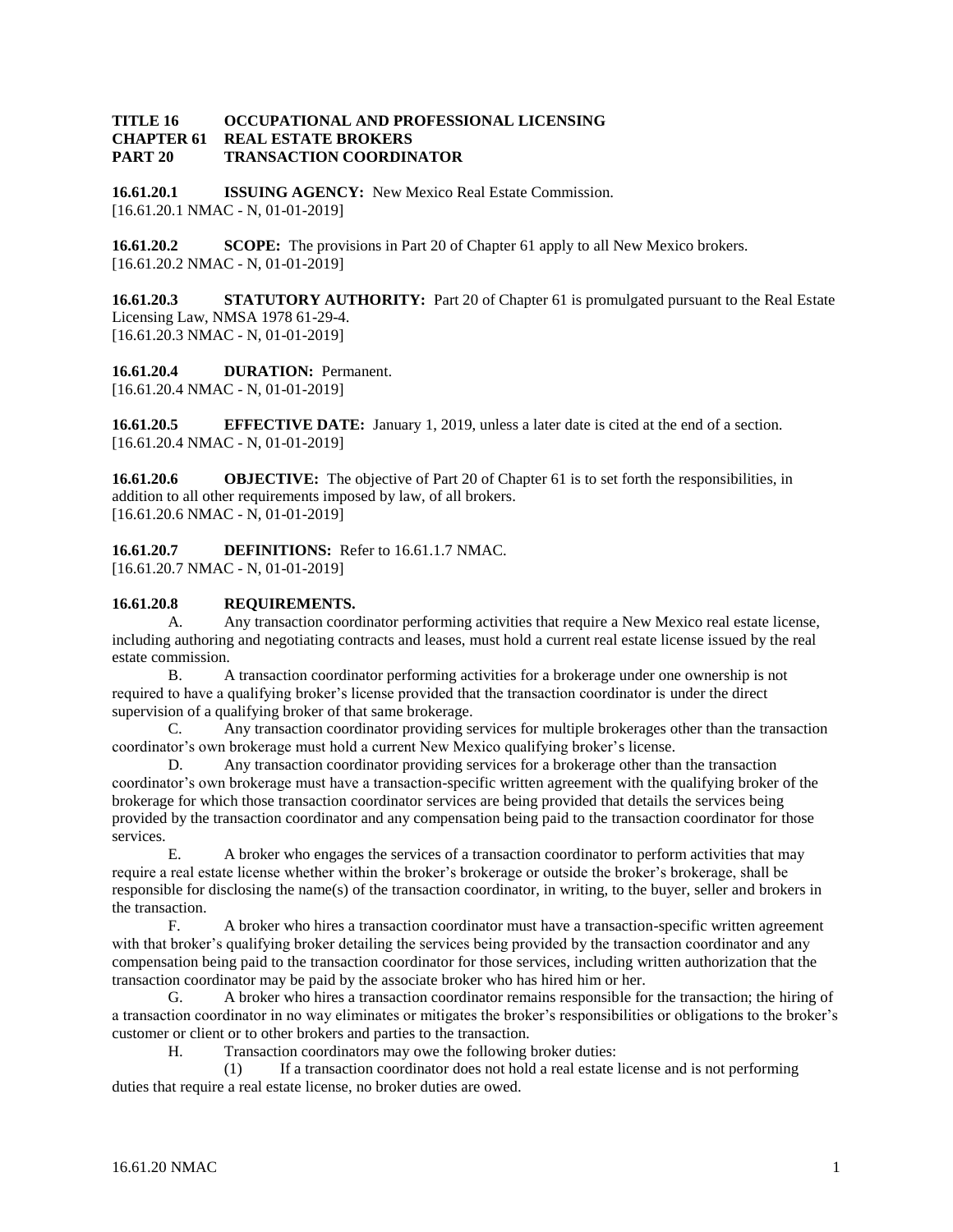(2) If a transaction coordinator performs duties that require a real estate license, but only works for the broker that hired the transaction coordinator and has no interaction with the broker's customer or client or other brokers involved in the transaction, the transaction coordinator owes the broker duties under paragraphs (1) through (5) of Subsection A of 16.61.19.8 NMAC, as follows.

(a) Honesty and reasonable care and ethical and professional conduct;

(b) Compliance with local, state, and federal fair housing and anti-discrimination laws, the New Mexico real estate license law and the Real Estate Commission rules, the New Mexico Uniform Owner Resident Relations Act, and other applicable local, state, and federal laws and regulations;

(c) Performance of any and all written agreements made with the prospective buyer, seller, landlord (owner) or occupant;

(d) Written disclosure of any potential conflict of interest or any other written agreement that the broker has in the transaction including but not limited to:

(i) Any written brokerage relationship the broker has with any other parties to the transaction or;

(ii) Any material interest or relationship of a business, personal, or family nature that the broker has in the transaction;

(iii) Any written agreement the broker has with a transaction coordinator who will be providing brokerage services related to the transaction.

(e) Written disclosure of any adverse material facts actually known by the associate broker or qualifying broker about the property or the transaction, or about the financial ability of the parties to the transaction to complete the transaction; adverse material facts requiring disclosure do not include any information covered by federal fair housing laws or the New Mexico Human Rights Act.

(3) If a transaction coordinator performs duties that require a real estate license and works directly with a customer or client or other brokers and parties involved in the transaction, the transaction coordinator owes the following broker duties listed under paragraphs (1) through (5) of Subsection A of 16.61.19.8 NMAC listed in the preceding subparagraphs (a) through (e); and paragraphs (5) (7) and (8) of Subsection B of 16.61.19.8 NMAC, as follows.

(a) The broker shall maintain any confidential information learned in the course of any prior agency relationship unless the disclosure is with the former principal's written consent or is required by law;

(b) Unless otherwise authorized in writing, a broker who is directly providing real estate services to a seller/owner shall not disclose the following to the buyer/occupant in a transaction:

(i) That the seller/owner has previously indicated they will accept a sales/lease price less than the asking or listed price of a property;

offered;

(iii) The seller/owner's motivations for selling/leasing; or

(ii) That the seller/owner will agree to financing terms other than those

(iv) Any other information the seller/owner has requested in writing remain confidential, unless disclosure is required by law;

(c) Unless otherwise authorized in writing, a broker who is directly providing real estate services to a buyer/tenant shall not disclose the following to the seller/owner in the transaction:

(i) That the buyer/tenant has previously indicated they will pay a price greater than the price submitted in a written offer.

(ii) The buyer/tenant's motivation for buying/leasing; or

(iii) Any other information the buyer has requested in writing remain confidential, unless disclosure is required by law.

[16.61.20.8 NMAC - N, 01-01-2019]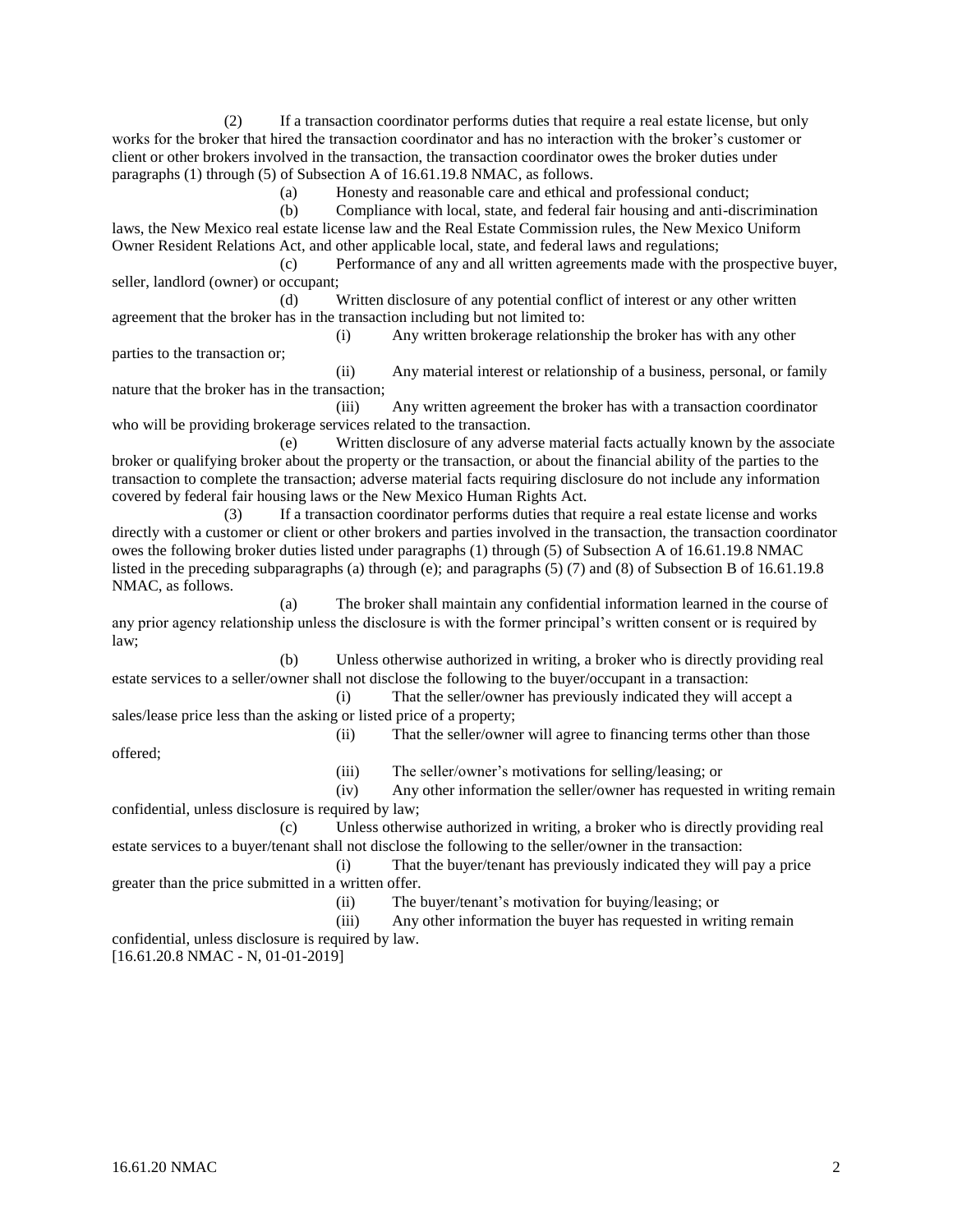#### **TITLE 16 OCCUPATIONAL AND PROFESSIONAL LICENSING REAL ESTATE BROKERS PART 23 TRUST ACCOUNTS**

**16.61.23.1 ISSUING AGENCY:** New Mexico Real Estate Commission. [16.61.23.1 NMAC - Rp, 16.61.23.1 NMAC, 1-1-2012]

**16.61.23.2 SCOPE:** The provisions in Part 23 of Chapter 61 apply to all licensed qualifying brokers in New Mexico. [16.61.23.2 NMAC - Rp, 16.61.23.2 NMAC, 1-1-2012]

**16.61.23.3 STATUTORY AUTHORITY:** Part 23 of Chapter 61 is promulgated pursuant to the Real Estate Licensing Law, Section 61-29-4 NMSA 1978. [16.61.23.3 NMAC - Rp, 16.61.23.3 NMAC, 1-1-2012]

**16.61.23.4 DURATION:** Permanent. [16.61.23.4 NMAC - Rp, 16.61.23.4 NMAC, 1-1-2012]

**16.61.23.5 EFFECTIVE DATE:** January 1, 2012, unless a later date is cited at the end of a section. [16.61.23.5 NMAC - Rp, 16.61.23.5 NMAC 1-1-2012]

**16.61.23.6 OBJECTIVE:** The objective of Part 23 of Chapter 61 is to set forth the requirements and procedures for the description, establishment, maintenance, retention of, and deposits to and disbursement from, trust accounts by qualifying brokers.

[16.61.23.6 NMAC - Rp, 16.61.23.6 NMAC, 1-1-2012]

**16.61.23.7 DEFINITIONS:** Refer to 16.61.1.7 NMAC. [16.61.23.7 NMAC - Rp, 16.61.23.7 NMAC, 1-1-2012, A, 1-1-2017, A, 1-1-2019]

## **16.61.23.8 DESCRIPTION, DESIGNATION AND RECONCILIATION:**

**A.** Funds of others. A qualifying broker who receives money belonging to others related to a real estate transaction shall deposit same only in a trust account in an acceptable financial institution, title company or with a qualifying broker also involved in the transaction.

**B.** Designation. All trust accounts shall be designated on the institution's records as "trust account" and include the trade name of the brokerage as registered with the commission.

**C.** Electronic transactions. Online payments, direct deposits and other electronic transactions are permitted as long as each transaction can be tracked on the bank statement and on the property ledger.

**D.** Reconciliation. As defined in Subsection VV. of 16.61.1 NMAC Section 1 of the commission rules, trust account reconciliation must be performed monthly and verified by the qualifying broker.

**E.** Property ledgers. Each trust account transaction shall be assigned to a managed property (e.g. single family home, apartment complex or commercial property).

**F.** Number of trust accounts. A brokerage may have more than one trust account. [16.61.23.8 NMAC - Rp, 16.61.23.8 NMAC, 1-1-2012; A, 1-1-2017, A, 1-1-2019]

**16.61.23.9 TYPES OF TRUST ACCOUNTS:** A qualifying broker shall have only the following types of accounts and they shall be used only for the purposes stated.

**A.** Brokerage trust account. This account shall be used for money belonging to others related to a real estate sales transaction. Property management funds may not be placed in this trust account. In lieu of a brokerage trust account, a broker may deposit funds with a title company authorized to do business in the state of New Mexico. If a title company is used in lieu of a brokerage trust account, then receipt and deposit records shall be kept as outlined in this section.

**B.** Property management trust account. This account shall be used for money belonging to others received by a qualifying broker related to managing properties for others. All management commissions and fees may be deposited, withdrawn and tracked through the property management trust account as long as those commissions and fees are specified in the management agreement.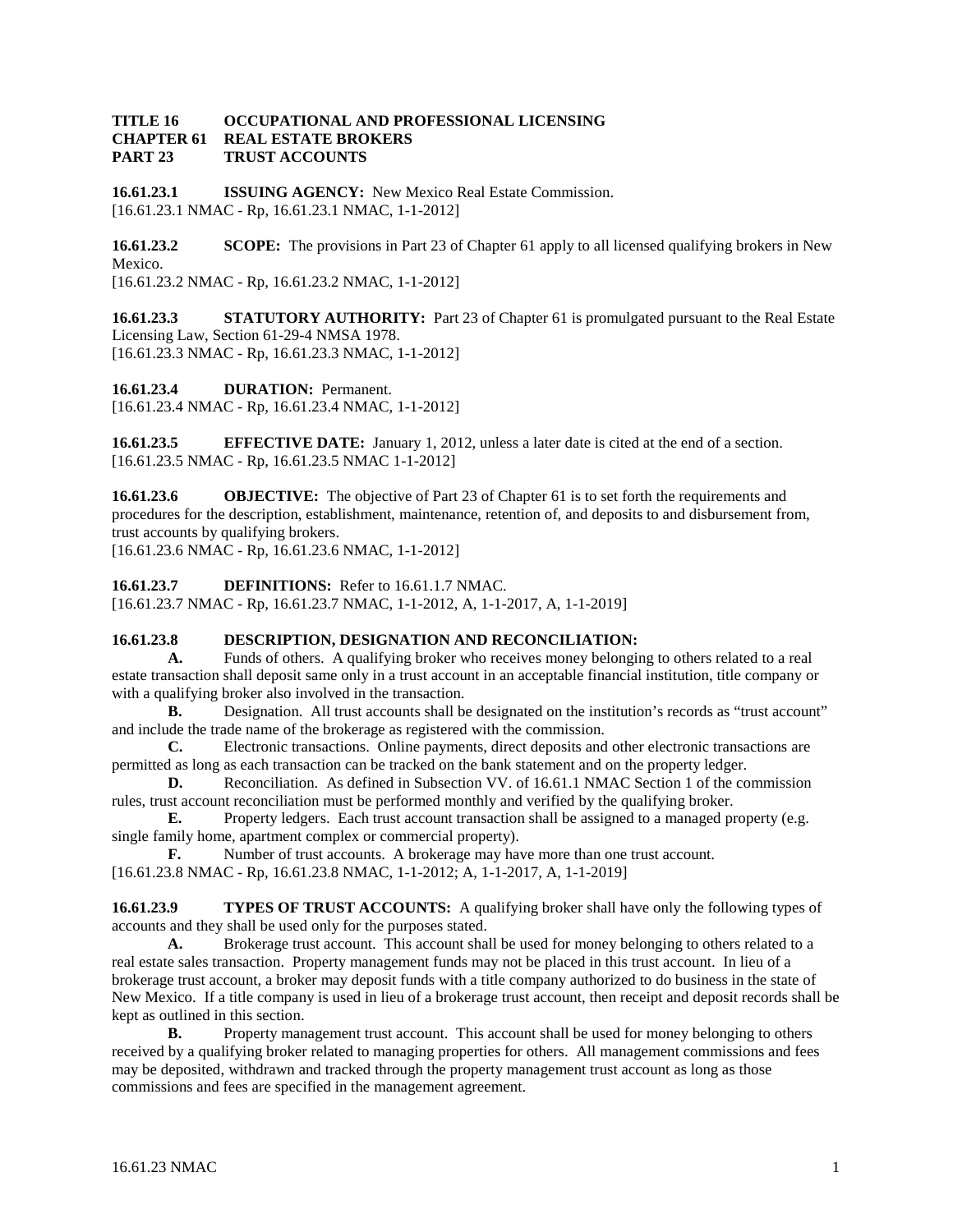**C.** Special trust account. In the event the principals agree in writing that an interest bearing special trust account is to be established, a written agreement shall be prepared stating as a minimum the following:

- (1) the qualifying broker shall be named as sole trustee;
- (2) name of the acceptable financial institution wherein the funds are to be deposited;
- (3) the amount of interest to be paid on the funds and to whom the interest shall accrue;

(4) the final disposition of principal and interest upon closing, termination or default by either party to the transaction; and

(5) the signatures of all parties to the transaction and the qualifying broker as trustee.

**D.** Custodial account. Funds designated to be deposited in a custodial account shall first be placed in a brokerage trust account or a property management trust account of the qualifying broker and then may be transferred to the custodial account of the owner. Custodial accounts shall not contain any funds other than those belonging to the owner of the custodial account. Custodial accounts may be interest bearing; however, the interest shall be paid only to the owner or his designee. The qualifying broker shall have on file a written agreement signed by all principals as to the establishment and operational details of each custodial account. [16.61.23.9 NMAC - Rp, 16.61.23.8 & 9 NMAC, 1-1-2012]

**16.61.23.10 RECORD ACCESSIBILITY, RETENTION AND INSPECTION:** Every qualifying broker shall keep bank and office records of all funds related to all trust accounts, as set forth below.

**A.** Accessibility. Records shall be maintained at or accessible from the brokerage office as registered with the commission.

**B.** Retention. All trust account records shall be retained for six years after the completion of a transaction.

**C.** Property management. All trust account records shall be retained for the previous six years during a management agreement. At the termination of a management agreement, records shall be retained for six years from the date of termination.

**D.** Inspection. All financial documents shall be subject to inspection by the commission or its duly authorized representative at the designated location of such records or at the offices of the commission. The records shall include, at a minimum, clear indication of all funds received and disbursed on behalf of others in all real estate transactions wherein the qualifying broker is involved.

**E.** The qualifying broker is responsible for the maintenance and safekeeping of all trust account records.

[16.61.23.10 NMAC - Rp, 16.61.23.9 NMAC, 1-1-2012]

## **16.61.23.11 <b>DEPOSITS, DISBURSEMENTS AND COMMINGLING:**<br>**16.61.23.11 Deposits** All trust account deposits shall conform to the follow

**A.** Deposits. All trust account deposits shall conform to the following requirements.

(1) Timeliness. All funds of others pertaining to a real estate transaction shall be deposited into the proper trust account per written agreement of the parties to the transaction.

(2) Receipt records. A detailed record of all funds received shall be maintained by the qualifying broker and shall clearly indicate the following:

- (a) date received;
- (b) date deposited;
- (c) from whom received;
- (d) amount of deposit;

(e) property address or legal description including unit number (if unit number is

applicable); and

(f) category or purpose of receipt (e.g., earnest money, rent, security deposit, funds

from owner, etc.). (3) Wrongful deposits. The following actions involving any trust account shall be improper and shall constitute commingling:

(a) depositing a broker's own funds into a trust account without disclosure to the owner of a managed property;

(b) depositing funds in a trust account that are not directly related to a real estate transaction or a managed property; and

(c) depositing funds of others in an account that is not a properly designated trust account.

**B.** Disbursements. All trust account disbursements shall conform to the following requirements.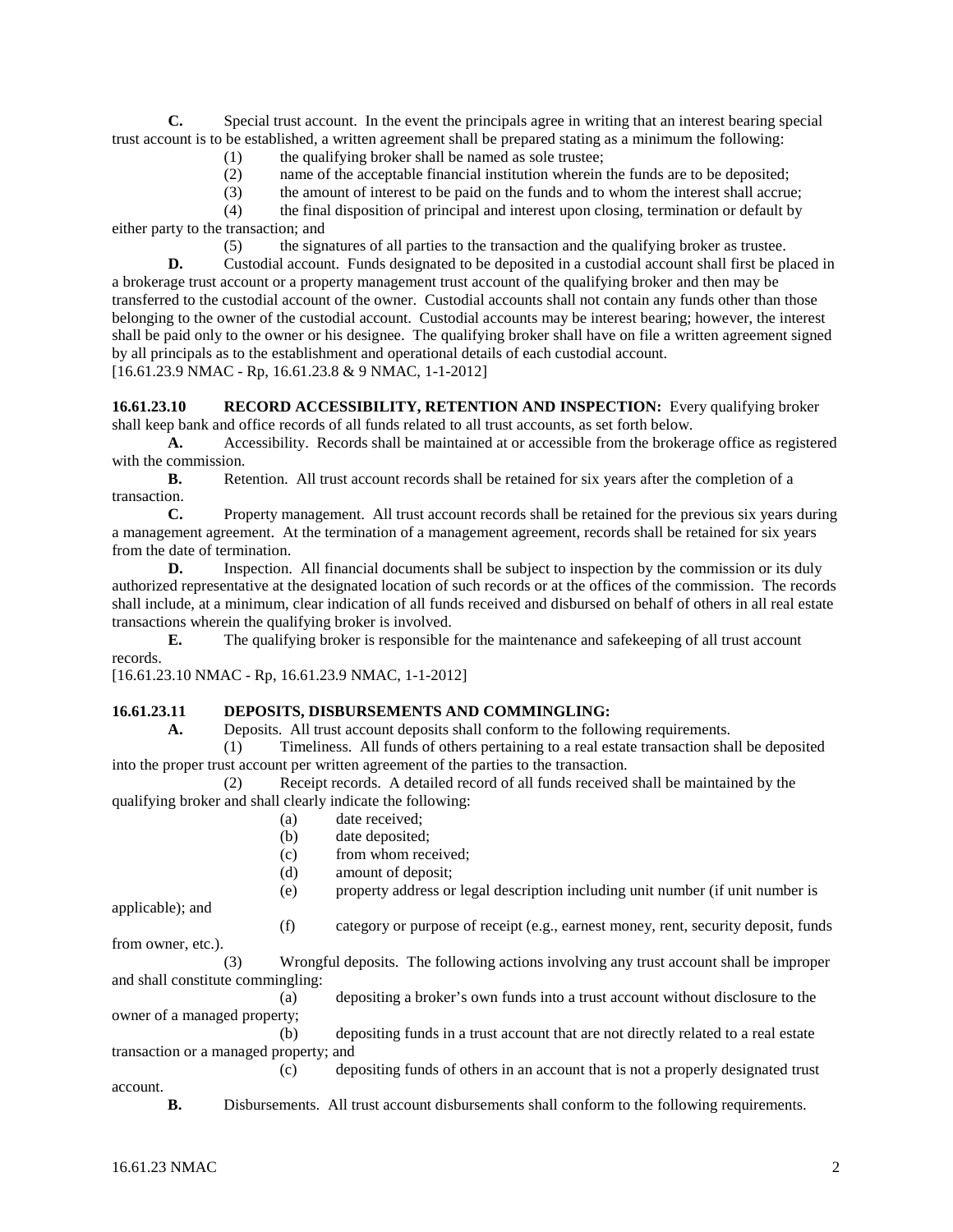(1) Timeliness. All funds of others pertaining to a real estate transaction shall be disbursed as soon as reasonably possible after the conclusion of a transaction.

(2) Disbursement records. A detailed record of all funds disbursed shall be maintained by the qualifying broker and shall clearly indicate the following:

- (a) check number or unique transaction identification number;
- (b) date of disbursement;
- (c) payee;
- (d) category or purpose of disbursement;
- (e) amount of disbursement;
- (f) property address or legal description including unit number (if unit number is

applicable).

(3) Fees due broker. Fees as determined by written agreement may be disbursed as soon as the basis for calculation can be determined and funds are available.

(4) Wrongful disbursements. The following actions involving any trust account shall be improper and shall constitute commingling:

(a) disbursing trust funds for personal use of the qualifying broker or the broker's designee;

(b) disbursing commission or commission splits from any trust account to any entity other than the qualifying broker.

(c) disbursing New Mexico gross receipts tax or other non-property related business expenses directly from a trust account;

(d) disbursing funds before the completion of the related transaction, except upon court order; this provision does not prevent a broker from transferring funds from one properly designated trust account to another properly designated trust account within the same brokerage;

(e) disbursing funds in excess of the trust account balance or in excess of a specific property or client ledger balance; and

(f) trust account overages can only be disbursed in accordance with the Unclaimed Property Act with written notification to the commission.

**C.** Commingling. Commingling of trust account funds is not permitted. Commingling shall include, but is not limited to, the following actions:

(1) wrongful deposits as described in this section;

(2) wrongful disbursements as described in this section;

(3) allowing a property or client ledger within a trust account to be in deficit;

(4) placing funds derived from the management of the qualifying broker's personally owned properties, or properties owned by any legally recognized entity in which the qualifying broker has a ten percent or more interest in a trust account containing funds of others;

(5) failing to withdraw from the trust account within a reasonable time, funds to which the qualifying broker is entitled;

(6) allowing money designated to one property or transaction to be used for the benefit of another property or transaction.

**D.** Exceptions to commingling.

(1) Non-trust funds may be placed in a trust account in an amount not to exceed the required minimum balance requirements of a financial institution necessary to maintain the account and avoid charges.

(2) Non-trust funds may be placed in a trust account in order to pay fees for credit card transactions and bank fees.

(3) Depositing a broker's own funds in a trust account with full disclosure to the owner of a managed property and with specific, prior written approval of the commission followed immediately by written documentation to the owner and to the commission of the deposit transaction.

(4) If a written sharing agreement specifies, funds of one property may be used for the benefit of another property owned by the same person or entity.

(5) Funds received from an owner for the benefit of all their managed properties may be credited to an owner's ledger.

[16.61.23.11 NMAC - Rp, 16.61.23.10 NMAC, 1-1-2012; A. 1-1-2014; A, 1-1-2019]

**16.61.23.12 TRUST ACCOUNT DECLARATION AND RECORD KEEPING** : Qualifying brokers who offer property management services for others shall: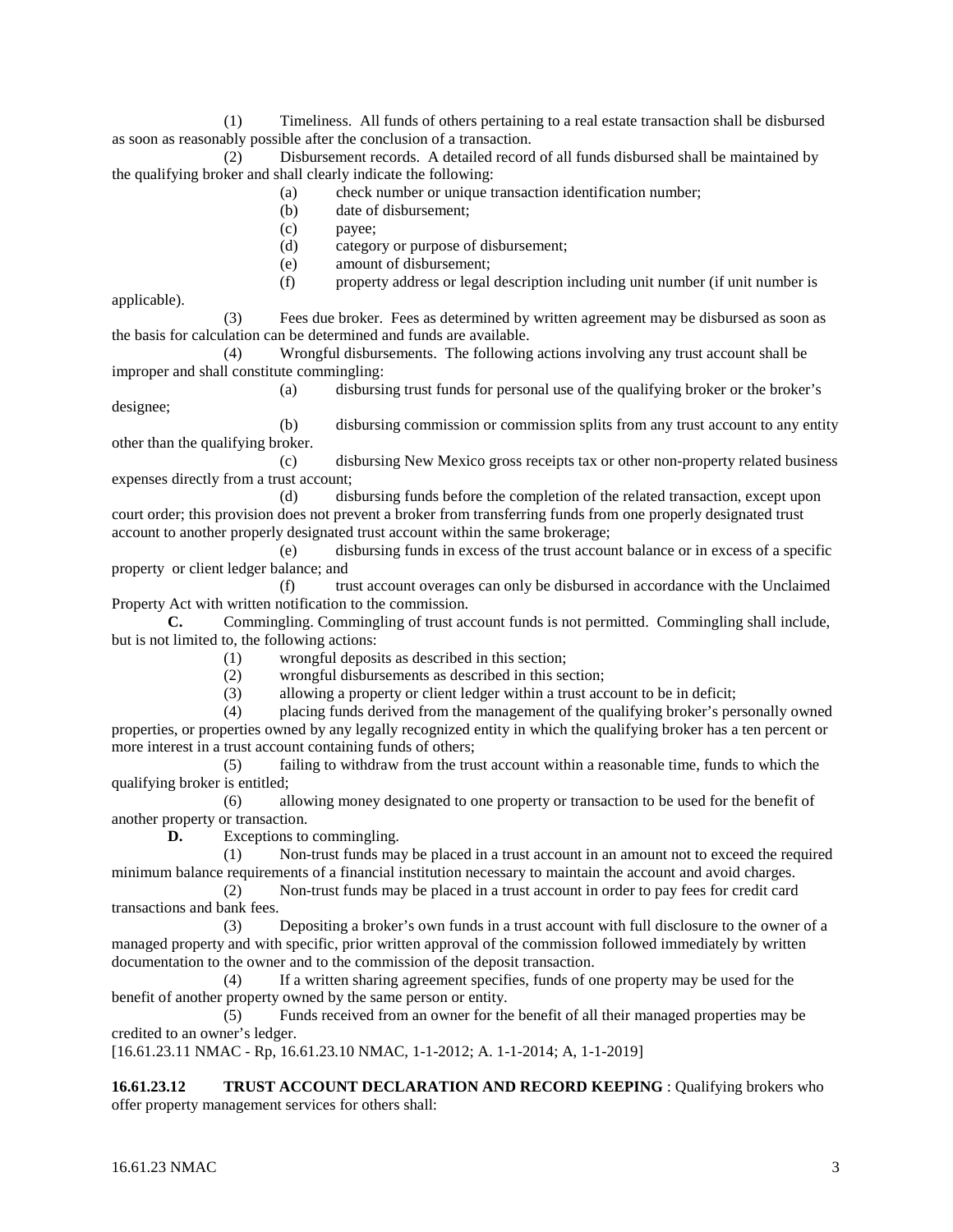A. Execute and submit to the commission, on a form provided by the commission, a declaration of intent to offer such services. Such declaration will acknowledge the qualifying broker's responsibility for all property management services provided by the brokerage including maintenance of the records described below.

B. Maintain records of such services as provided in 16.61.23 NMAC and 16.61.24 NMAC, including:

- (1) A list of all property management trust accounts maintained by the brokerage;
- (2) The the name of the bank(s) at which such trust accounts are maintained;

(3) Monthly trust account reconciliation(s) demonstrating a three-way reconciliation between the trust account, the bank statement, and the property ledger;

(4) Trust account year-end balances.

C. Qualifying brokers who offer property management services for others shall review 16.61.23 NMAC and 16.61.24 NMAC of the commission rules with licensed and unlicensed personnel performing property management services at the brokerage.

D. Qualifying brokers offering property management services for others shall make the records and information delineated in this part available to the commission upon request.

E. Failure of a qualifying broker to comply with the provisions of 16.61.23.12 NMAC, shall subject the qualifying broker to disciplinary action.

[16.61.23.12 NMAC – N, 1-1-2019]

## **HISTORY OF 16.61.23 NMAC:**

**Pre-NMAC History:** The material in this part was derived from that previously filed with the state records center and archives under:

Real Estate License Law Manual, filed 10-2-73;

Rule No. 15 Amendment No. 1, Trust Fund Accounts; Records to be Maintained, filed 6-15-79;

REC 70-14 Trust Fund Accounts; Records to be Maintained, filed 10-6-81;

REC 84-14, Trust Fund Accounts; Records to be Maintained, filed 10-25-84;

Rule No. 11 Trust Accounts, filed 12-18-87.

## **History of Repealed Material:**

16.61.23 NMAC, Special Trust Accounts, Custodial Accounts, and Other Accounts Containing Funds of Third Parties (filed 11-30-2001) repealed 1-1-2012.

## **Other History:**

Rule No. 11 Trust Accounts (filed 12-18-87) was reformatted, renumbered, amended, and replaced by 16 NMAC 61.23, Trust Accounts, effective 8-15-97.

16 NMAC 61.23, Trust Accounts (filed 6-25-97) was reformatted, amended, renumbered, and replaced by 16.61.23 NMAC, Trust Accounts, effective 1-1-2002.

16.61.23 NMAC, Special Trust Accounts, Custodial Accounts, and Other Accounts Containing Funds of Third Parties (filed 11-30-2001) was replaced by 16.61.23 NMAC, Trust Accounts, effective 1-1-2012.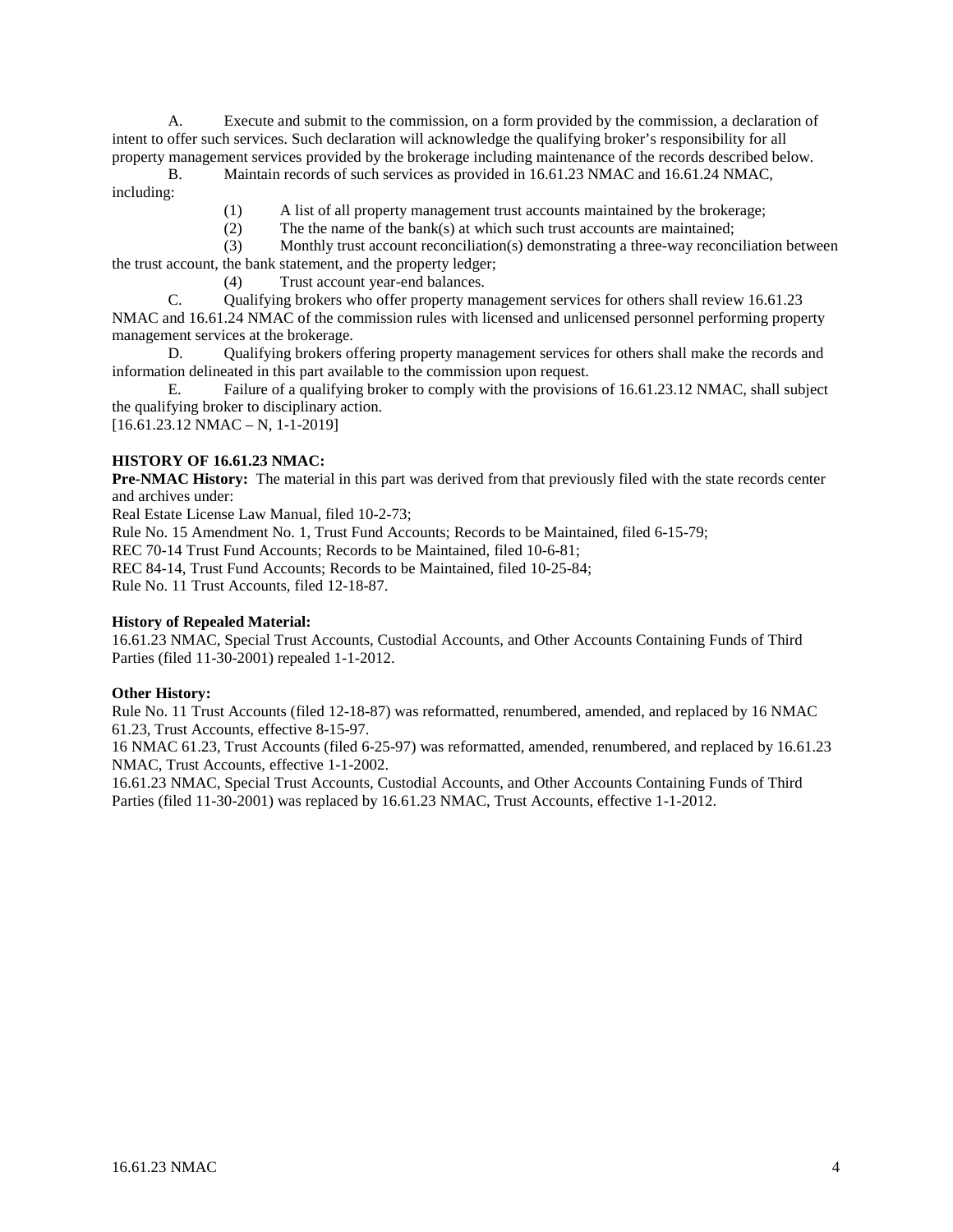#### **TITLE 16 OCCUPATIONAL AND PROFESSIONAL LICENSING REAL ESTATE BROKERS PART 24 PROPERTY MANAGEMENT**

**16.61.24.1 ISSUING AGENCY:** New Mexico Real Estate Commission. [16.61.24.1 NMAC - Rp, 16.61.24.1 NMAC, 1-1-2012]

**16.61.24.2 SCOPE:** The provisions in Part 24 of Chapter 61 apply to all licensed New Mexico associate brokers and qualifying brokers engaged in property management. [16.61.24.2 NMAC - Rp, 16.61.24.2 NMAC, 1-1-2012]

**16.61.24.3 STATUTORY AUTHORITY:** Part 24 of Chapter 61 is promulgated pursuant to the Real Estate Licensing Law, NMSA 1978 Section 61-29-4. [16.61.24.3 NMAC - Rp, 16.61.24.3 NMAC, 1-1-2012]

**16.61.24.4 DURATION:** Permanent. [16.61.24.4 NMAC - Rp, 16.61.24.4 NMAC, 1-1-2012]

**16.61.24.5 EFFECTIVE DATE:** January 1, 2012, unless a later date is cited at the end of a section. [16.61.24.5 NMAC - Rp, 16.61.24.5 NMAC, 1-1-2012]

**16.61.24.6 OBJECTIVE:** The objective of Part 24 of Chapter 61 is to establish the requirements, policies and procedures that must be met by a New Mexico real estate associate broker or qualifying broker engaged in property management for others.

[16.61.24.6 NMAC - Rp, 16.61.24.6 NMAC, 1-1-2012]

**16.61.24.7 DEFINITIONS:** Refer to Definitions 16.61.1.7 NMAC. [16.61.24.7 NMAC - Rp, 16.61.24.7 NMAC, 1-1-2012; A, 1-1-2019]

**16.61.24.8 PROPERTY MANAGEMENT ADVISORY COMMITTEE:** The commission may appoint a property management advisory committee (PMAC) with the goal of enhancing the professional competence of property managers and reducing violations and complaints about property management services. [16.61.24.8 NMAC - N, 1-1-2012]

**16.61.24.9 DECLARATION OF INTENT:** At any time that a qualifying broker or associate broker offers or intends to offer property management services for others, the broker shall declare that intent on a form approved by the commission, and shall be subject to education and meeting attendance requirements pursuant to 16.61.3.14 NMAC, and delineated as follows:

A. Qualifying brokers and associate brokers who offer or intend to offer property management services for others, shall as a condition of offering property management services, first complete the commission approved course, Uniform Owner-Resident Relations Act, or a commission approved equivalent property management related course, prior to offering such services, and in every subsequent three-year licensing cycle.

B.. Associate brokers who offer or intend to offer property management services for others, shall do so only with the knowledge, written permission and under the supervision of their qualifying broker. As a condition of offering property management services, in addition to the course requirement in Subsection A above, the broker shall complete a minimum of six hours of approved continuing education courses in property management selected from the commission's most current approved course catalogue during each three-year licensing cycle.

C. Qualifying brokers who offer or intend to offer property management services for others, shall as a condition of offering such services, in addition to the course requirement in Subsection A above, complete a minimum of 12 hours of approved continuing education courses in property management selected from the commission's most current approved course catalogue, each three-year licensing cycle.

D. Qualifying brokers and associate brokers shall attend at least one New Mexico real estate commission meeting, rule hearing, or disciplinary hearing for at least three hours, or until the commission goes into executive session, or the hearing/meeting ends, whichever comes first, in each three three-year licensing cycle. Attendance may be at a live meeting/hearing or by live or recorded distance broadcast; but must be documented by signing into and out of the meeting/hearing.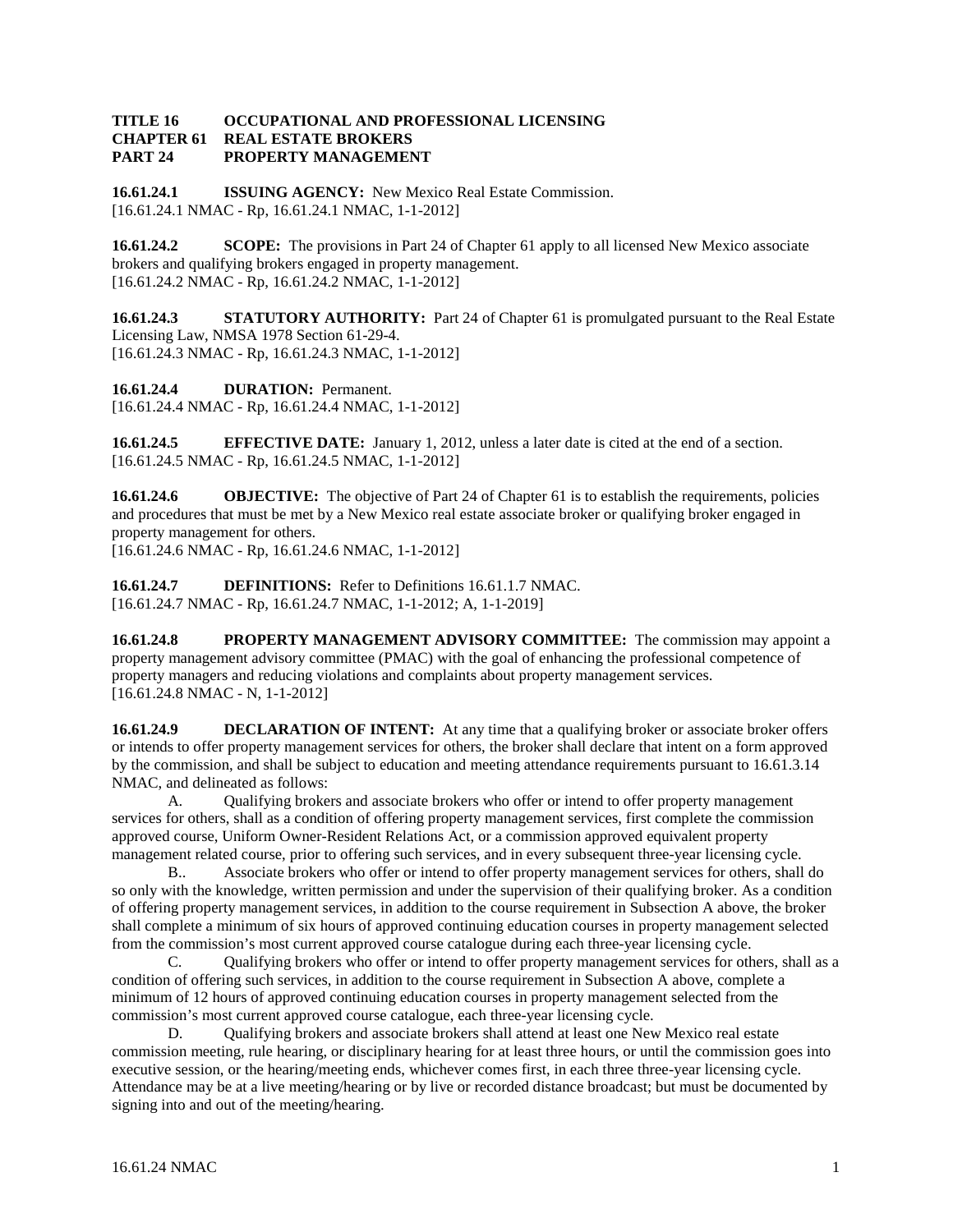[16.61.24.9 NMAC - N, 1-1-2012; A, 1-1-2014; A, 1-1-2019]

## **16.61.24.10 COMPLIANCE WITH APPLICABLE LAW:**

Brokers shall comply with applicable local, state and federal laws and ordinances concerning managing and leasing, and maintaining property for others, including but not limited to the following:

- (1) Federal fair housing law
- (2) New Mexico Uniform Owner-resident Relations Act
- (3) Federal lead-based paint regulations, including provisions of the federal Environmental

Protection Agency's lead-based paint renovation, repair and painting rule.

[16.61.24.10 NMAC - N, 1-1-2012; A, 1-1-2019]

**16.61.24.11 PROPERTY MANAGEMENT TRUST ACCOUNT:** In addition to the rules set forth in 16.61.23 NMAC, the following also apply to property management trust accounts.

**A.** This account shall only contain funds derived from the management of property for others and shall be clearly identified as a property management trust account.

**B.** All funds received by the qualifying broker shall be deposited into the property management trust account prior to any disbursements. Once deposited, the qualifying broker may then disburse funds as specified in the management agreement.

**C.** Deposits from tenants shall be placed in a property management trust account. Deposits may be held in a property management trust account or may be disbursed to the owner as specified in the property management agreement and agreed to by the tenant.

**D.** Commingling of funds is not permitted. No funds may be deposited in a property management trust account that are not received in connection with a managed property except as provided for in 16.61.23 NMAC Exceptions to commingling.

**E.** Property ledgers. When the property management trust account contains funds from the rental or lease of more than one property, separate accounting records shall be maintained on each property. [16.61.24.11 NMAC - Rp, 16.61.24.8 NMAC, 1-1-2012; A, 1-1-2014; A, 1-1-2019]

## **16.61.24.12 REPORTS AND DOCUMENTS TO OWNERS:**

**A.** Owner statements. The qualifying broker shall provide the owner with a report of receipts and disbursements monthly or as required by the management agreement, showing the following:

- (1) previous balance;
- (2) funds deposited by category;
- (3) funds disbursed by category; and (4) ending balance.
- ending balance.

**B.** Additional reports may be provided as set forth in the property management agreement.

**C.** Documents. Fully executed copies of the management agreement shall be provided to the owner after obtaining all signatures. Signed leases or other documents related to the management agreement shall be provided to the owner upon request, except for documents that the property manager is prohibited by law or contract from disclosing, including but not limited to criminal background checks and credit reports.<br> **D.** Final statement after termination. Final accounting of trust account funds

Final statement after termination. Final accounting of trust account funds shall be provided to the owner within 60 days of the effective date of termination of a management agreement.

[16.61.24.12 NMAC - Rp, 16.61.24.12 NMAC, 1-1-2012; A, 1-1-2014; A, 1-1-2019]

## **16.61.24.13 MANAGEMENT AGREEMENTS:**

**A.** There shall be a signed written management agreement between the brokerage and the owner for each property managed. The agreement shall be executed prior to acting on behalf of the owner and shall specify the brokerage relationship.

**B.** The agreement shall define the duties and responsibilities of the brokerage and the owner including, but not limited to, the following:

- (1) duties to be provided by the brokerage;
- (2) disclosure of all fees to be charged to owner;
- (3) disclosure of all fees to be charged to tenant that are retained by the brokerage; and

(4) a question asking the owner to disclose the status of any foreclosure or other financial situation that could affect the tenant's occupancy.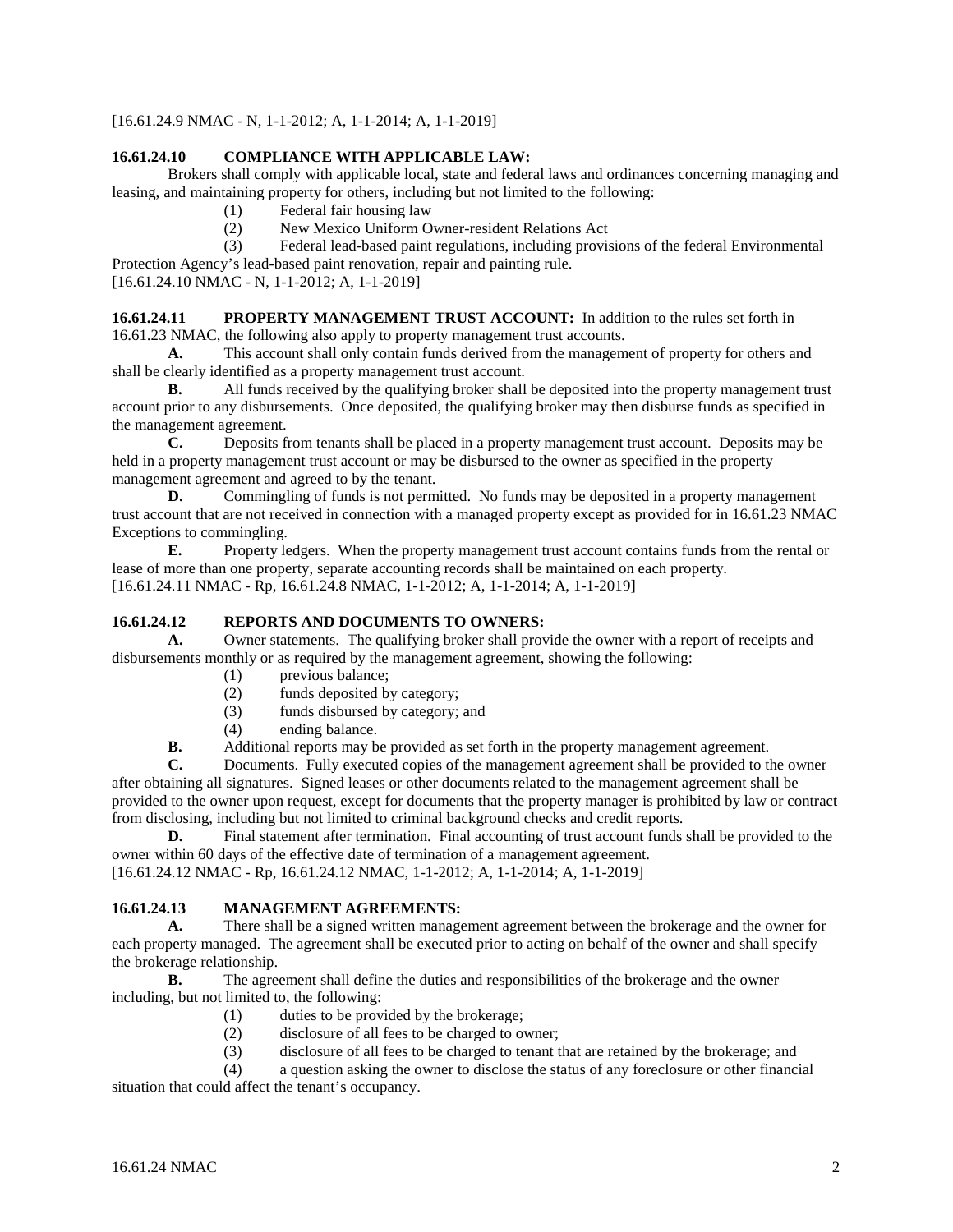**C.** If the property manager is prohibited by law or contract from providing the owner with a given document, such as a tenant's criminal background check or credit report, the property management agreement shall include the following:

(1) a written disclosure to the owners that the property manager is prohibited by law or contract from providing such documents to the owner; or

(2) the owner's written consent that such documents will not be provided.

**D.** The qualifying broker shall include with every written residential management agreement a copy, either in hard copy form or electronically, of the New Mexico Uniform Owner-Resident Relations Act. The qualifying broker shall obtain separate written confirmation from each client that the client has received such a copy of the act. The qualifying broker shall make this confirmation available to the New Mexico real estate commission if requested.

**E.** Before the brokerage transfers any management agreement to another brokerage, both the qualifying broker assigning the contract and the qualifying broker receiving the contract shall execute an assignment of contract. Because the management agreement is a personal services contract, the qualifying broker must have the property owner's written consent to assign the contract to another brokerage. If there is no assignment of contract, the qualifying broker receiving the contract must execute a new management agreement. [16.61.24.13 NMAC - Rp, 16.61.24.13 NMAC, 1-1-2012; A, 1-1-2017; A, 1-1-2019]

**16.61.24.14 RESIDENTIAL TENANCY AGREEMENTS:** There shall be a signed written tenancy agreement for each property or rental unit.

**A**. Tenancy agreements shall include, but not be limited to, the following:

- (1) name of tenant;<br>(2) property address
- property address or legal description including unit number (if unit number is applicable;
- (3) rent amount;
- (4) security deposit and other deposit amounts;
- (5) when and where rent is to be paid;
- (6) date property possession began;
- (7) date property possession ends;
- (8) all fees charged to the tenant; and
- (9) how payments are to be applied to outstanding expenses/charges.

**B.** The qualifying broker shall include a copy, either in hard copy form or electronically, of the New Mexico Uniform Owner-Resident Relations Act, with every written residential tenancy agreement. The qualifying broker shall obtain separate written or electronic confirmation from each tenant that the tenant has received such copy of the act. The qualifying broker shall make this confirmation available to the commission if requested.<br> **C.** If the property manager's name is on a lease as the agent of the property owner, and a new

**C.** If the property manager's name is on a lease as the agent of the property owner, and a new property manager takes over management of the property, the lease shall be assigned to the new property manager. The owner of the property must give written consent for assignment of the lease and the assignment must be acknowledged in writing by the qualifying broker.

[16.61.24.14 NMAC - Rp, 16.61.24.14 NMAC, 1-1-2012; A, 1-1-2019]

**16.61.24.15 RECORD ACCESSIBILITY, RETENTION AND INSPECTION:** The property management brokerage shall maintain office records of all properties managed for others.

**A.** Accessibility. Records shall be maintained at or accessible from the brokerage office at the location as registered with the commission.

**B.** Retention. All property management records shall be retained for the previous six years during a management agreement. At the termination of a management agreement, records shall be retained for six years from the date of termination.

**C.** Inspection. All records are subject to inspection by the commission or its duly appointed representative at or accessible from the brokerage office or at the offices of the commission.

**D.** The qualifying broker is responsible for the maintenance and safe-keeping of all property management records.

[16.61.24.15 NMAC - Rp, 16.61.24.15 NMAC, 1-1-2012; A, 1-1-2019]

**16.61.24.16 VACATION RENTALS:** In addition to the provisions set forth above, the following special provisions apply only with respect to the management of vacation rentals.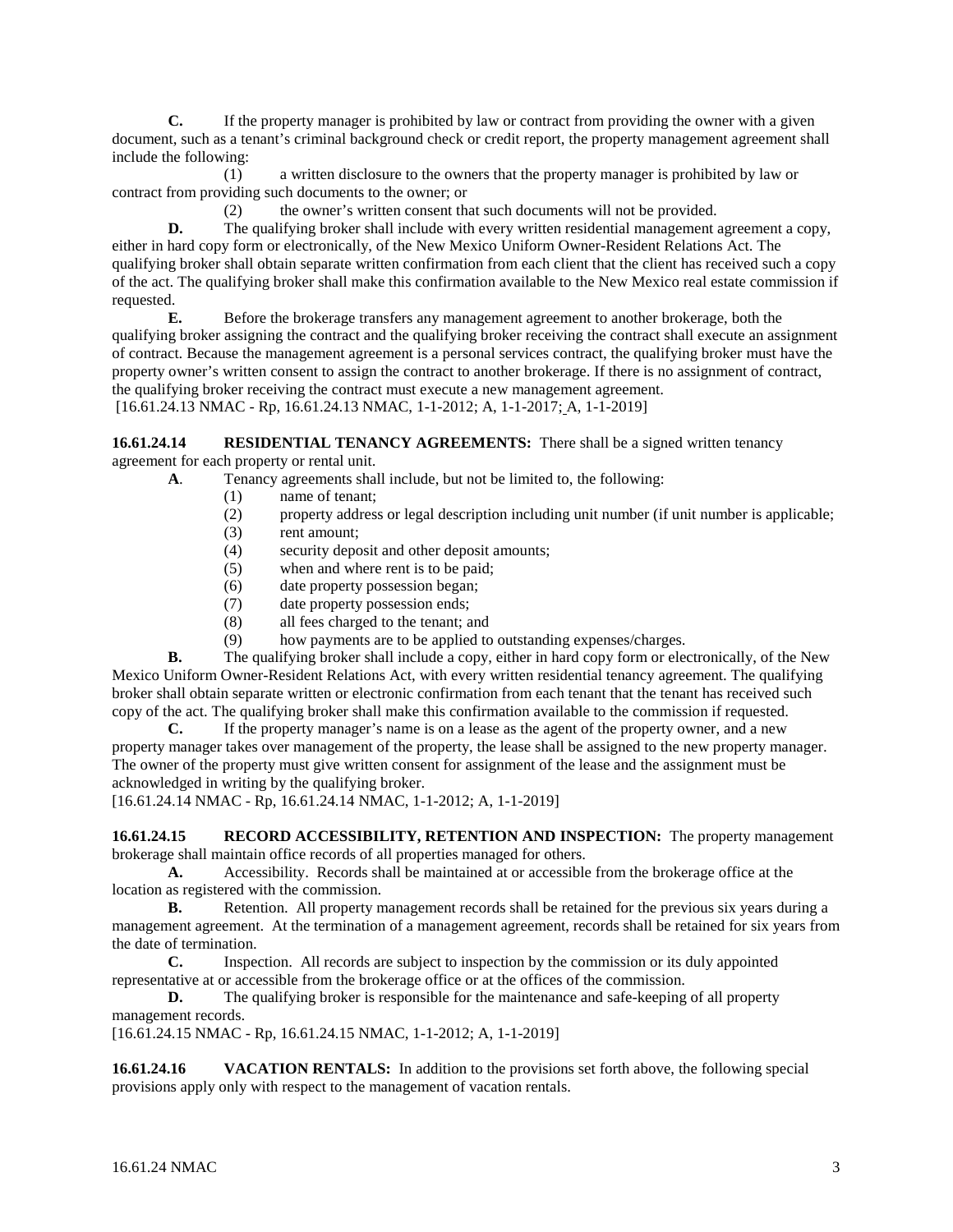**A.** If gross receipts taxes and/or lodgers' taxes are due, the management agreement shall specify who or what entity is responsible for collection, reporting and/or remitting of such taxes. If the taxes are to be collected from the tenant by the broker or a third party, the management agreement shall authorize the broker or third party entity to collect and remit the applicable taxes from the renter.

**B.** Management agreements shall disclose if the broker is using a third party advertising or reservation service (such as AirBnB, VRBO, etc.)

**C.** Compensation retained by or paid to third parties who engage in advertising and/or taking reservations for vacation rental properties shall not be considered to be in violation of Subsection (3) of Section 61- 29-12 A NMSA 197 of the New Mexico real estate license law which prohibits real estate brokers from paying or receiving rebate, profit, compensation or commission to or from any unlicensed person.

**D.** If a broker uses an online travel agent or third party advertising entity which prohibits disclosure of the brokerage name and/or telephone number as registered with the commission, such displays are exempt from the disclosure requirement in Subsection B of 16.61.32.8 NMAC. In this event, the broker shall ensure that the renter receives this disclosure promptly upon completing a rental reservation.

**E.** The broker shall not be required to deliver a copy of the Uniform Owner-Resident Relations Act to a renter of a vacation rental.

**F.** A rental agreement shall also include the following:

- (1) arrival and departure dates;
- (2) check-in and check-out times;
- (3) nightly rental rate;
- (4) rental deposit;
- (5) security deposit;

 $(6)$  disclosure of all fees charged to [tenant] the renter (e.g. cleaning, hot tub, phone, cable internet, resort, etc.);

(7) accommodation rules (e.g. occupancy, parking, smoking, pets, noise, etc.); and

(8) cancellation policy.

**G.** Reports to owners. In the monthly statement to the owner, qualifying broker shall also list rental income, credit card fees, maintenance charges and amount paid in commission to the brokerage office.

**H.** Renter security deposits. Funds collected as a tenant security deposit shall be deposited into the property management trust account.

**I.** Rental deposits. Funds collected as a rental deposit shall be deposited into the property management trust account to secure a reservation.

**J.** Employees of the brokerage handling short term or vacation rentals or third parties who engage only in taking reservations for short term or vacation rentals shall not be required to be licensed. [16.61.24.16 NMAC - Rp, 16.61.24.16 NMAC, 1-1-2012; A, 1-1-2019]

## **16.61.24.17 VENDORS**

All brokers hiring vendors or employees to perform maintenance, repair or renovation activities shall only use vendors and employees who are:

A. certified and/or licensed as required by local, state and/or federal law; and,

B. insured and/or bonded.

[16.61.24.17 NMAC - N, 01-01-2019]

## **HISTORY OF 16.61.24 NMAC:**

#### **Pre-NMAC History:**

The material in this part was derived from that previously filed with the state records center and archives under: REC 71-17 Property Management, filed 11-29-82;

REC 84-17 Property Management, filed 10-25-84;

Rule No. 15, Property Management, filed 12-18-87;

NMREC Rule 15, Property Management filed 10-3-94.

## **History of Repealed Material:**

16.61.24 NMAC, Property Management (filed 11-30-2001) repealed 1-1-2012.

#### **Other History:**